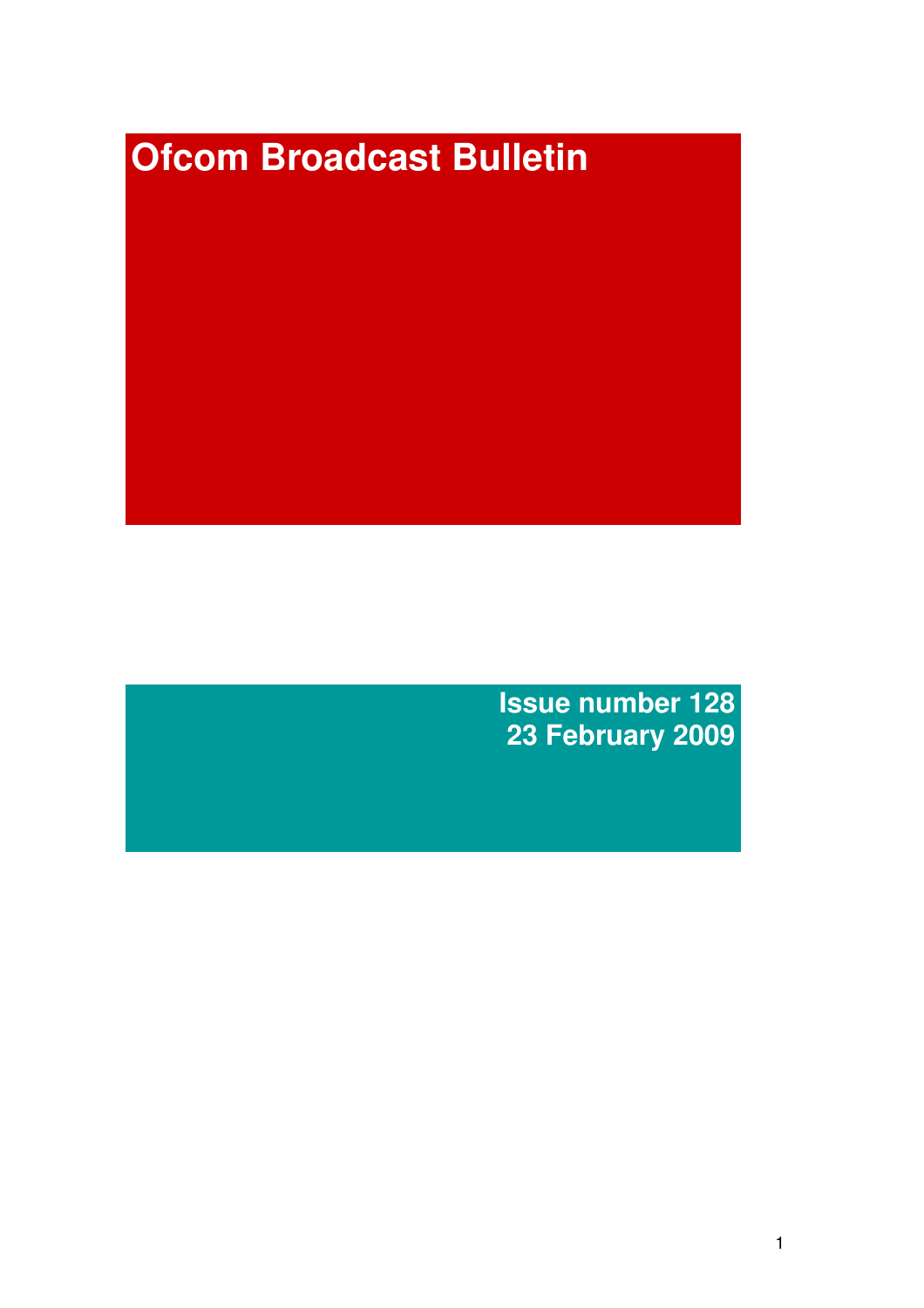# **Contents**

| <u>Introduction</u>                                                                                         | 3  |
|-------------------------------------------------------------------------------------------------------------|----|
| <b>Standards cases</b>                                                                                      |    |
| <b>In Breach</b>                                                                                            |    |
| Domino's Pizza Sponsorship of The Simpsons<br>Sky One, various dates, various times between 19:00 and 21:00 | 4  |
| Kadak, Full Volume and Fresh<br>B4U Music, various dates and times, 2008                                    | 11 |
| The British Comedy Awards 2008<br>ITV1, 6 December 2008, 21:15                                              | 12 |
| The Jeremy Kyle Show<br>ITV1, 26 November 2008 at 09:25                                                     | 14 |
| Not in Breach                                                                                               |    |
| <b>EastEnders</b><br>BBC One, 12 September 2008 to December 2008, 19:30 & 20:00                             | 15 |
| The Alternative Christmas Message<br>Channel 4, 25 December 2008, 19:15                                     | 18 |
|                                                                                                             |    |

# **Fairness & Privacy cases**

## Upheld

| Complaint by Mr Carl-Gustav Yrwing on his own behalf and<br>on behalf of Mrs Eva Yrwing<br>Kustbevakarna (The Coastguards), Kanal 5, 18 February 2008                                | 21 |
|--------------------------------------------------------------------------------------------------------------------------------------------------------------------------------------|----|
| <b>Not Upheld</b>                                                                                                                                                                    |    |
| Complaint by Mrs Clare O'Grady on her own behalf and<br>on behalf of Mrs Teresa Clayton (her mother) and<br>Mr James O'Grady (her husband)<br>The Jeremy Kyle Show, ITV1, 7 May 2008 | 28 |
| <b>Complaint by Mrs Jane Price</b><br>The Jeremy Kyle Show, ITV1, 18 June 2008                                                                                                       | 36 |
| Other programmes not in breach/resolved                                                                                                                                              | 44 |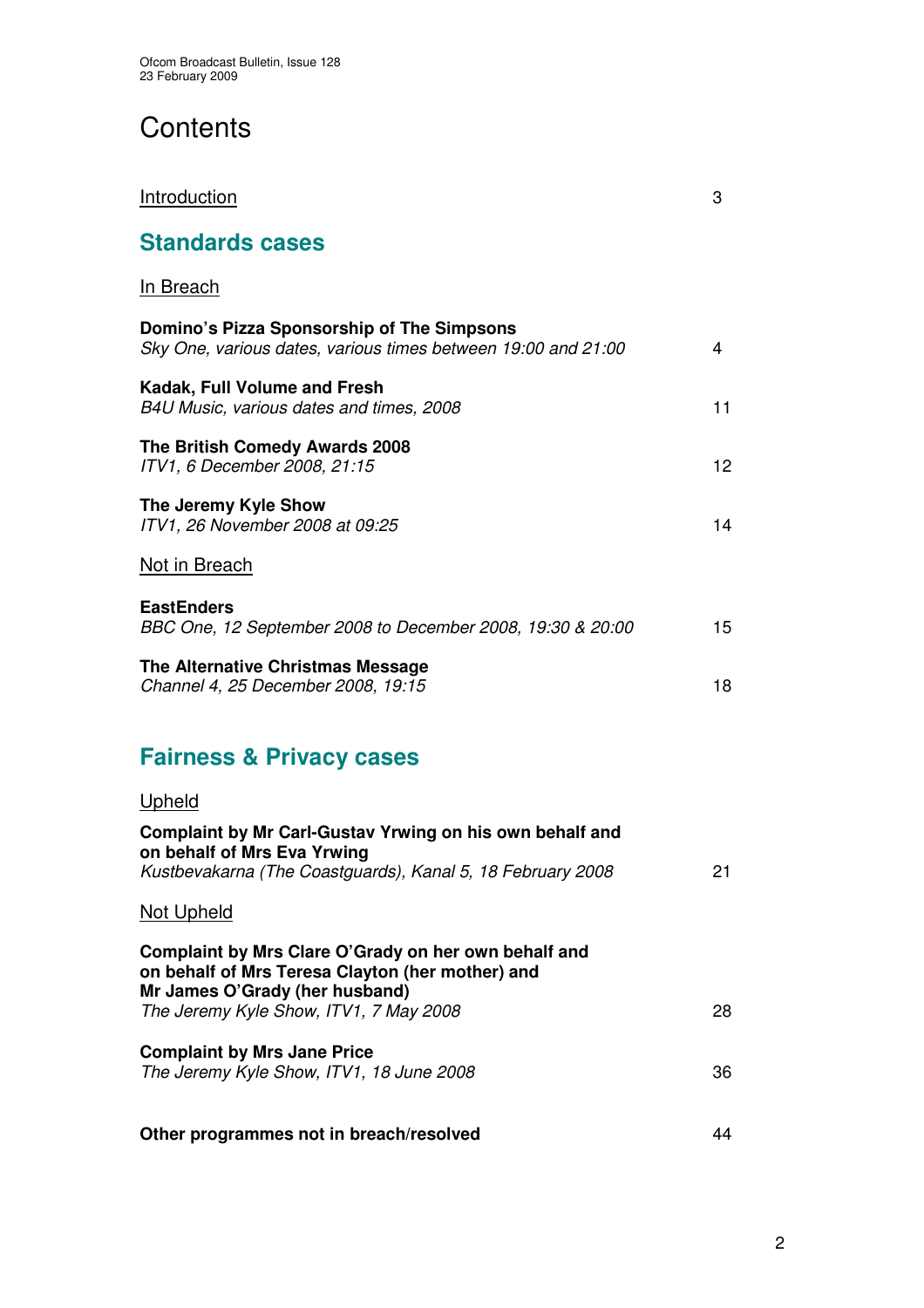# Introduction

The Broadcast Bulletin reports on the outcome of investigations into alleged breaches of those Ofcom codes which broadcasting licensees are required to comply. These include:

- a) Ofcom's Broadcasting Code ("the Code") which took effect on 25 July 2005 (with the exception of Rule 10.17 which came into effect on 1 July 2005). This Code is used to assess the compliance of all programmes broadcast on or after 25 July 2005. The Broadcasting Code can be found at http://www.ofcom.org.uk/tv/ifi/codes/bcode/
- b) the Code on the Scheduling of Television Advertising ("COSTA") which came into effect on 1 September 2008 and contains rules on how much advertising and teleshopping may be scheduled in programmes, how many breaks are allowed and when they may be taken. COSTA can be found at http://www.ofcom.org.uk/tv/ifi/codes/code\_adv/tacode.pdf.
- c) other codes and requirements that may also apply to broadcasters, depending on their circumstances. These include the Code on Television Access Services (which sets out how much subtitling, signing and audio description relevant licensees must provide), the Code on Electronic Programme Guides, the Code on Listed Events, and the Cross Promotion Code. Links to all these codes can be found at http://www.ofcom.org.uk/tv/ifi/codes/

From time to time adjudications relating to advertising content may appear in the Bulletin in relation to areas of advertising regulation which remain with Ofcom (including the application of statutory sanctions by Ofcom).

It is Ofcom policy to state the full language used on air by broadcasters who are the subject of a complaint where it is relevant to the case. Some of the language used in Ofcom Broadcast Bulletins may therefore cause offence.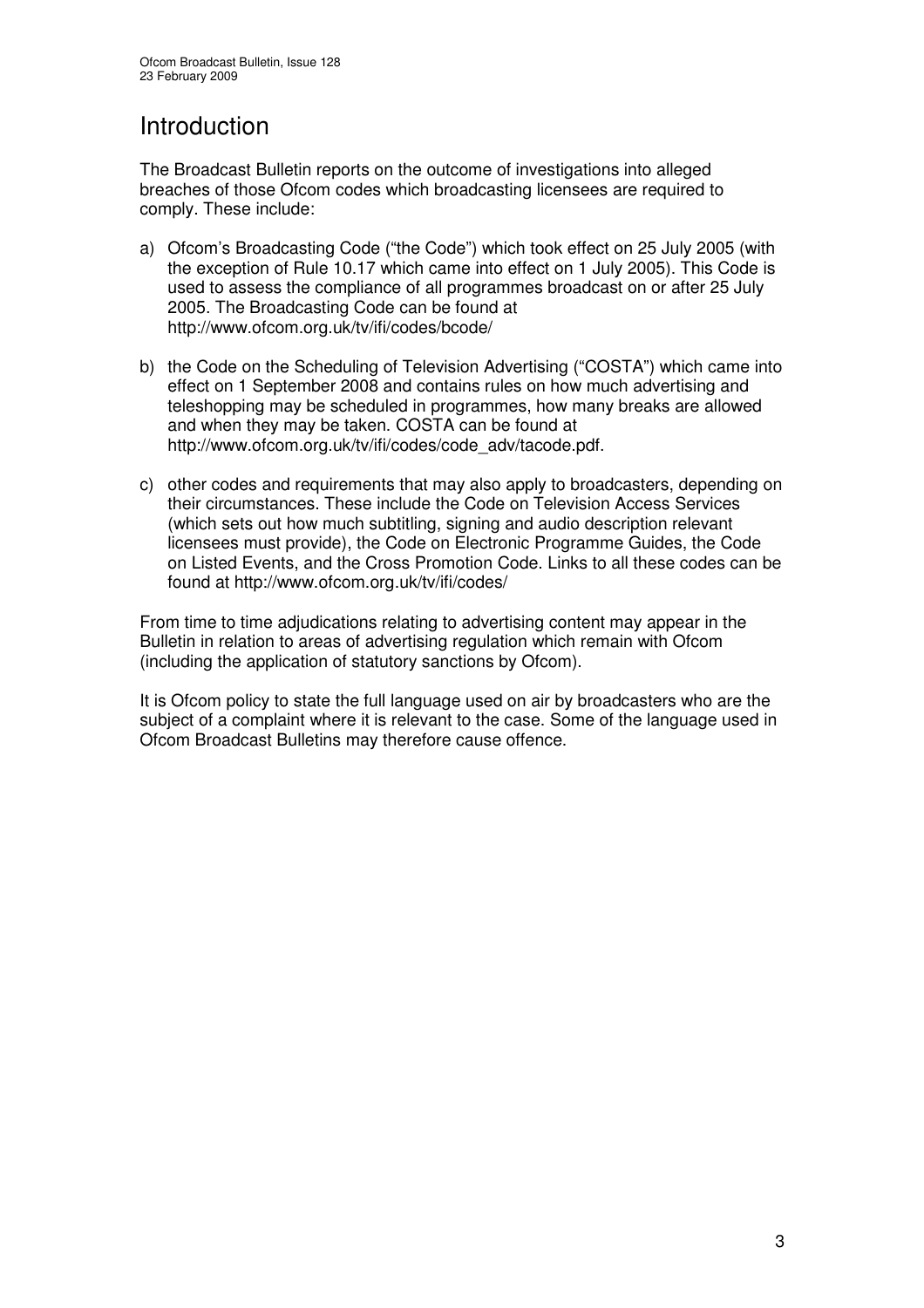## **Standards cases**

## **In Breach**

## **Domino's Pizza Sponsorship of The Simpsons**

*Sky One, various dates, various times between 19:00 and 21:00*

#### **Introduction**

The National Heart Forum ("the NHF") contacted Ofcom concerning a television news report on "junk food advertising". The NHF stated that the report featured Domino's Pizza's sponsorship of *The Simpsons*. The NHF said the item reported that Domino's Pizza "appears to be avoiding the restriction on HFSS [high in fat, salt or sugar] advertising or sponsorship by simply not showing the pizza product during the sponsor's credits around the programme."

The NHF observed that the programme is broadcast in "peak viewing hours for children between 7pm and 9pm". It also noted that in its 2006 consultation document, Ofcom responded to concerns raised by the NHF and other consumer organisations that brand (as opposed to product) advertising and sponsorship was a potential loophole in the rules to restrict the promotion of HFSS foods to children. The NHF claimed that the credits "show everything to promote pizzas except the finished product; from the preparation and packaging to the anticipated delivery of a dial-up pizza" and believed that Domino's Pizza was "failing to observe the spirit as well as the letter of the rules."

The NHF considered that there was a breach of the rules and asked Ofcom to investigate.

The NHF noted that Ofcom had stated the following in November 2006<sup>1</sup>:

"Should advertisers choose to use brand advertising to seek to avoid productbased restrictions, this would form the focus of scrutiny in future."

#### *Regulatory Framework and Guidance*

As part of its duties under the Communications Act 2003 ("the 2003 Act") in relation to broadcasting, Ofcom is ultimately responsible for setting broadcast standards for advertising and the sponsorship of programmes. The relevant objectives to be secured by these standards include:

- that persons under the age of 18 are protected (section 319(2)(a) of the 2003 Act);
- to prevent the unsuitable sponsorship of programmes included in television services (section 319(2)(i)).

The Advertising Standards Authority ("the ASA") and Broadcast Committee of Advertising Practice ("BCAP") regulate the content of broadcast advertising, under a

<sup>&</sup>lt;sup>1</sup> This statement was part of a press release issued in conjunction with Ofcom's Final Statement on "New restrictions on the television advertising of food and drink products to children", see http://www.ofcom.org.uk/media/news/2006/11/nr\_20061117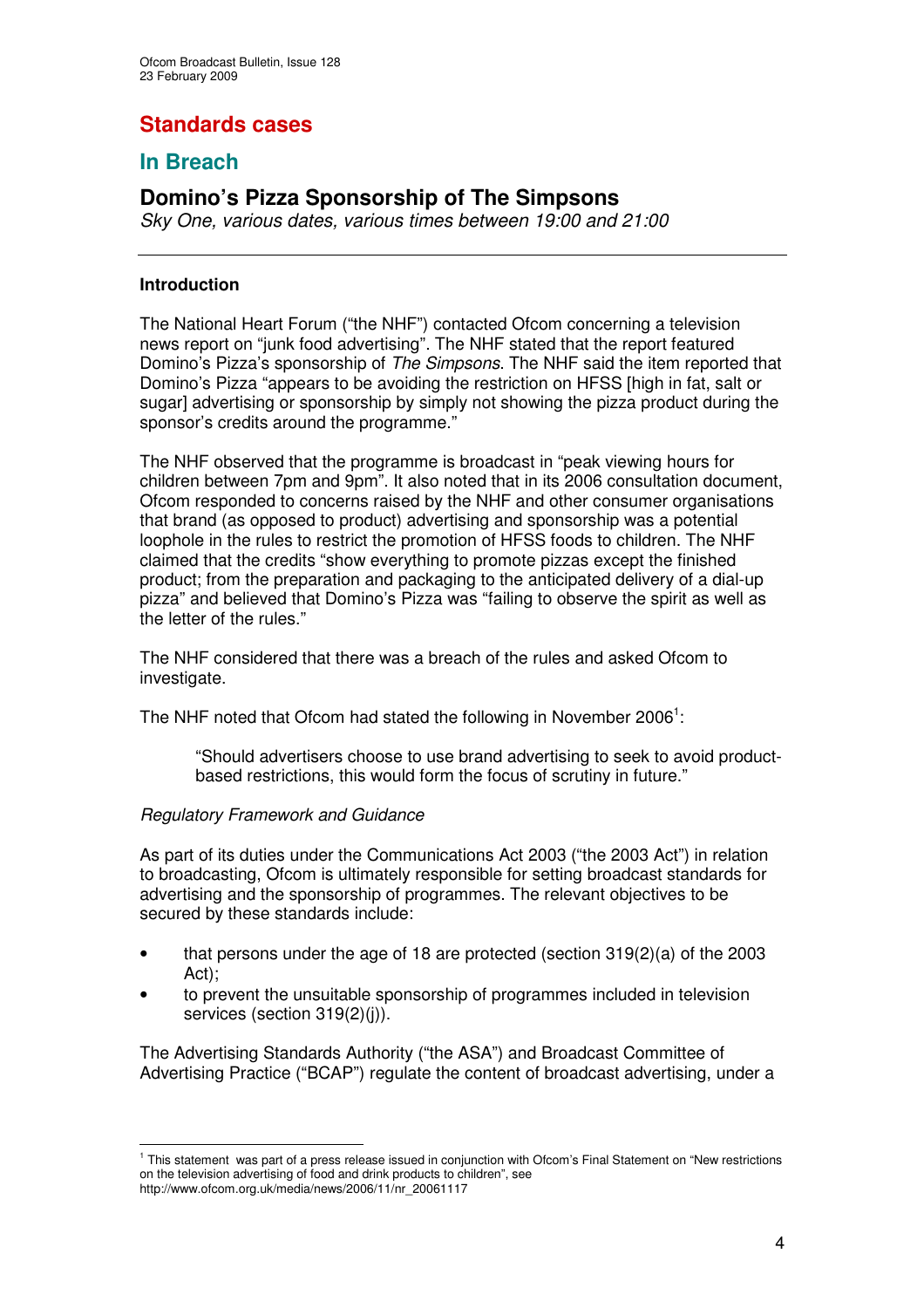memorandum of understanding with Ofcom<sup>2</sup>. Specifically, BCAP supervises and reviews the codes that govern the regulation of broadcast advertising.

The regulation of broadcast sponsorship remains with Ofcom because of its intrinsic connection with broadcasters' editorial content. It is dealt with in Section 9 of Ofcom's Broadcasting Code ("the Code").

Rule 9.3 of the Code states:

"Sponsorship on radio and television must comply with both the advertising content and scheduling rules that apply to that medium."

In February 2006 Ofcom published its Final Statement on Television Advertising of Food and Drink Products to Children; this amended the BCAP Rules on the Scheduling of Television Advertisements ("the Rules") to specify in Rule 4.2.1(b) that:

"The following may not be advertised in or adjacent to children's programmes or programmes commissioned for, principally directed at or likely to appeal particularly to audiences below the age of 16:

…(vi) food or drink products that are assessed as high in fat, salt or sugar in accordance with the nutrient profiling scheme published by the Food Standards Agency (FSA) on 6 December 2005."<sup>3</sup>

In November 2005 Ofcom published a Statement and Further Consultation in relation to Television Advertising of Food and Drink Products to Children. It noted that there were practical difficulties in identifying HFSS as opposed to non-HFSS brands and it also stated that it would not include restrictions on brand advertising at that time<sup>4</sup>.

BCAP has issued specific guidance ("Guidance") in order to help advertisers and broadcasters differentiate between HFSS and non-HFSS products in advertisements (and therefore by extension in sponsorship). This Guidance aims to give greater certainty about when the Rules that govern TV advertisements (and sponsorship) that promote, directly or indirectly, an HFSS product apply<sup>5</sup>.

#### *Ofcom's Investigation*

In response to the complaint received from the NHF, Ofcom requested a recording of *The Simpsons* broadcast on 30 January 2008. The recording consisted of four episodes of *The Simpsons* transmitted back-to-back between 19:00 and 21:00. Each episode contained four sponsorship credits. The sixteen credits across the four episodes consisted of a loose narrative of two men watching television, ordering a pizza and various representations of a pizza being made and delivered and despatched. The final extended credit showed the despatch and delivery of the pizza to a home. Ofcom considers that many regular viewers of *The Simpsons* may watch all four half-hour episodes, while others would view selectively during the two-hour period, but still be exposed to a sequence of sponsorship credits, albeit not all sixteen.

 $^2$  This arrangement operates on a formal footing sanctioned by Parliament. The Memorandum of Understanding between the parties can be found at http://www.ofcom.org.uk/consult/condocs/reg\_broad\_ad/update/mou/.<br><sup>3</sup> The nutrient profiling scheme scores food and drink products on the basis of selected nutrients to determine

whether the product is high in fat, salt or sugar. <sup>4</sup> Paragraph 5.148

<sup>&</sup>lt;sup>5</sup> The Guidance is available at www.asa.org.uk/asa/code/tv\_code/Gudiance\_Notes)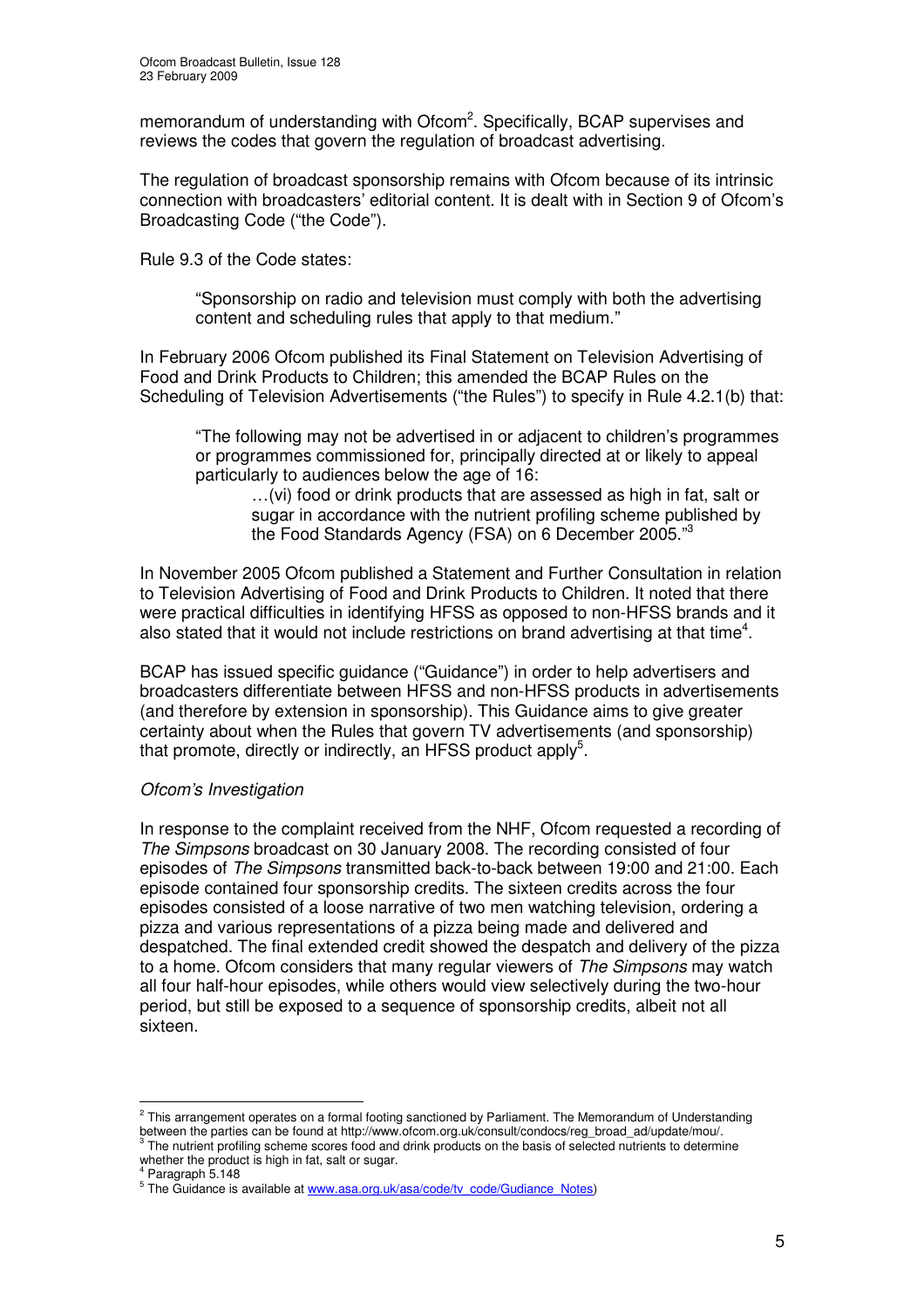The closing image of each of the sixteen credits contained the Domino's Pizza logo (with the words Domino's Pizza), the words "Domino's Delivery Service" followed by the website and the Domino's Pizza order telephone number. Each credit ended with a voice-over stating:

"The Simpsons on Sky One with Domino's – the pizza delivery experts".

The credits also featured one or more of the following:

- at least one person involved in the pizza order/delivery process;
- the sponsor's pizza packaging;
- pizza base preparation; and
- the sprinkling of pizza topping ingredients.

Ofcom sought British Sky Broadcasting Ltd's ("Sky") comments under Rule 9.3 of the Ofcom Broadcasting Code. It also drew Sky's attention to extracts from Ofcom and BCAP publications including Rule 4.2.1(b) of the BCAP Rules on the Scheduling of Television Advertisements (see above).

#### **Response**

Sky said that, following the implementation of the BCAP requirements concerning HFSS foods, it had considered very carefully whether the Domino's/*The Simpsons* sponsorship credits were compliant and had revised them. It remained Sky's strong view that the credits did not breach either the letter or the spirit of the Rules. It also pointed out that *The Simpsons* "does not seek to exclusively target children" and that "adults comprise around 72% of a typical Simpsons audience".

The broadcaster said that Domino's Pizza is principally known for its pizza delivery service that it sells a wide range of products, and 47% of its pizza products are non-HFSS<sup>6</sup>. It added that none of the credits showed an HFSS product and the only food stuff shown was "a pizza base, flour, vegetables and an incidental image of a bowl of fruit." Sky said that it was not possible to say that these ingredients together would result in an HFSS food and nor did the credits advertise a specific HFSS food. The broadcaster stated that "the specific service being advertised is the Domino's delivery service and, in particular, the pizza delivery service". It also said that each credit concentrated on "the delivery service and show[ed] a delivery van with a brief shot of a pizza box being delivered to a customer" and that the viewer did not see what was in the pizza box.

The broadcaster said that such sponsorship credits targeted adults and not children and that it would be "entirely inappropriate to label the credits as promoting a HFSS product". Sky claimed that the credits "clearly fall within one or other of the following non-HFSS scenarios" from the BCAP Guidance on HFSS advertising regulation":

"An advertisement neither refers to nor prominently features an identifiable HFSS product"; or

"An advertisement refers to or features a brand name. That name is synonymous not with a specific HFSS product but with a range, or ranges, of different products…"

<sup>&</sup>lt;sup>6</sup> Analysis carried out twice for Sky allowed for menu changes during Ofcom's investigation and showed the proportion of non-HFSS pizza product to be 48% and 47% respectively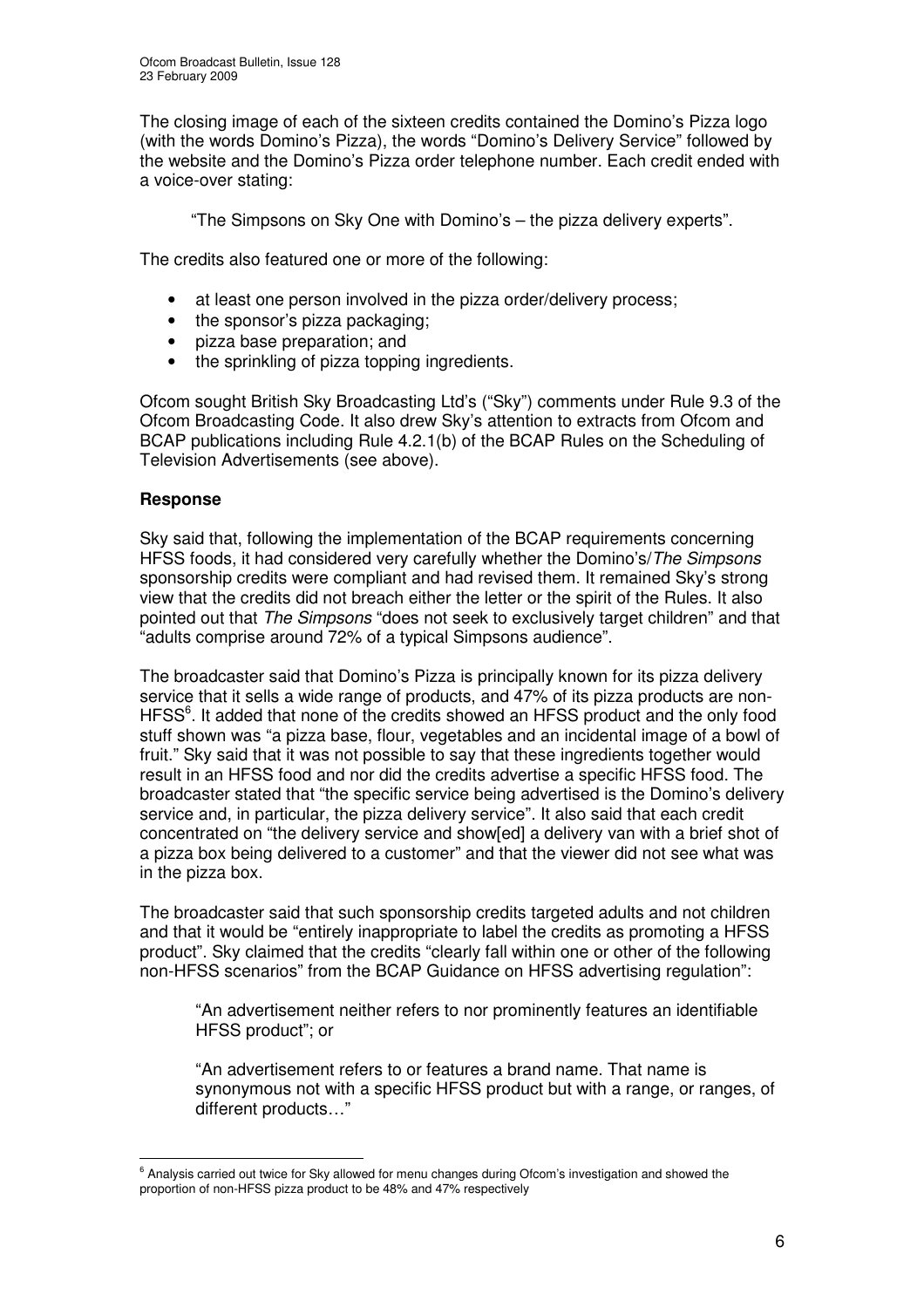The broadcaster also believed the credits complied with the spirit of the HFSS rules. According to Sky, the sponsorship credits promoted the sponsor's delivery service, "with minimal references to the actual food product being sold". It added that, in any event, were the credits to refer simply to the Domino's brand, such brand advertising is permitted under the rules. Sky referred to Ofcom's press release which stated that:

"…There is no prohibition on brand advertising by companies whose portfolios include HFSS food or drink products – goods which, unlike tobacco and alcohol, can legally be sold to children."

Furthermore, Sky noted that "nowhere in the BCAP Rules or the BCAP Television Advertising Standards Code is it stated that food retailers, such as Domino's, cannot advertise around programming that may be of interest to children … Such adverts just cannot feature HFSS foods."

#### **Decision**

A sponsored programme is one which has had some or all of its costs met by a sponsor with a view to promoting its own or another's name, trademark, image, activities, services, products or any other direct or indirect interest<sup>7</sup>. Television sponsorship credits inform viewers that a programme is sponsored and let them know the identity of the sponsor, thereby informing the viewer of the sponsorship arrangement. This is part of the editorial environment and the regulation of sponsorship arrangements therefore rests with Ofcom. Sponsorship credits may include a brief description of the sponsor's brands, products or services provided. However, in accordance with Rule 9.3 of Ofcom's Broadcasting Code, sponsorship (and the associated credits) must comply with the terms of BCAP's Television Advertising Standards Code and its Rules on the Scheduling of Advertisements.

In order to establish whether these sponsorship credits were compliant, Ofcom had to consider the following key questions:

- Is *The Simpsons* likely to appeal particularly to audiences under the age of 16?
- Do the sponsorship credits promote a brand or a product and/or a service? If they promote brand alone, the HFSS rules would not apply and there would be no breach of any of the codes;
- If the credits promote products:
	- o Do they promote a non-HFSS product, in which case there is no issue in relation to the codes about their transmission around programming of particular appeal to children? or
	- o Do they promote an HFSS product, in which case their transmission in relation to *The Simpsons* would be prohibited (if the programme appeals particularly to audiences under the age of 16)?

Taking these questions in order:

#### *Is the Simpsons likely to appeal to audiences under the age of 16?*

The rules governing the promotion of HFSS products apply to the advertising and sponsorship of such products around children's programmes and programmes that are likely to have a particular appeal to audiences under the age of 16. Sky states that "…on average adults comprise around 72% of the typical Simpsons audience".

 $7$  See section 9 of the Ofcom Broadcasting Code.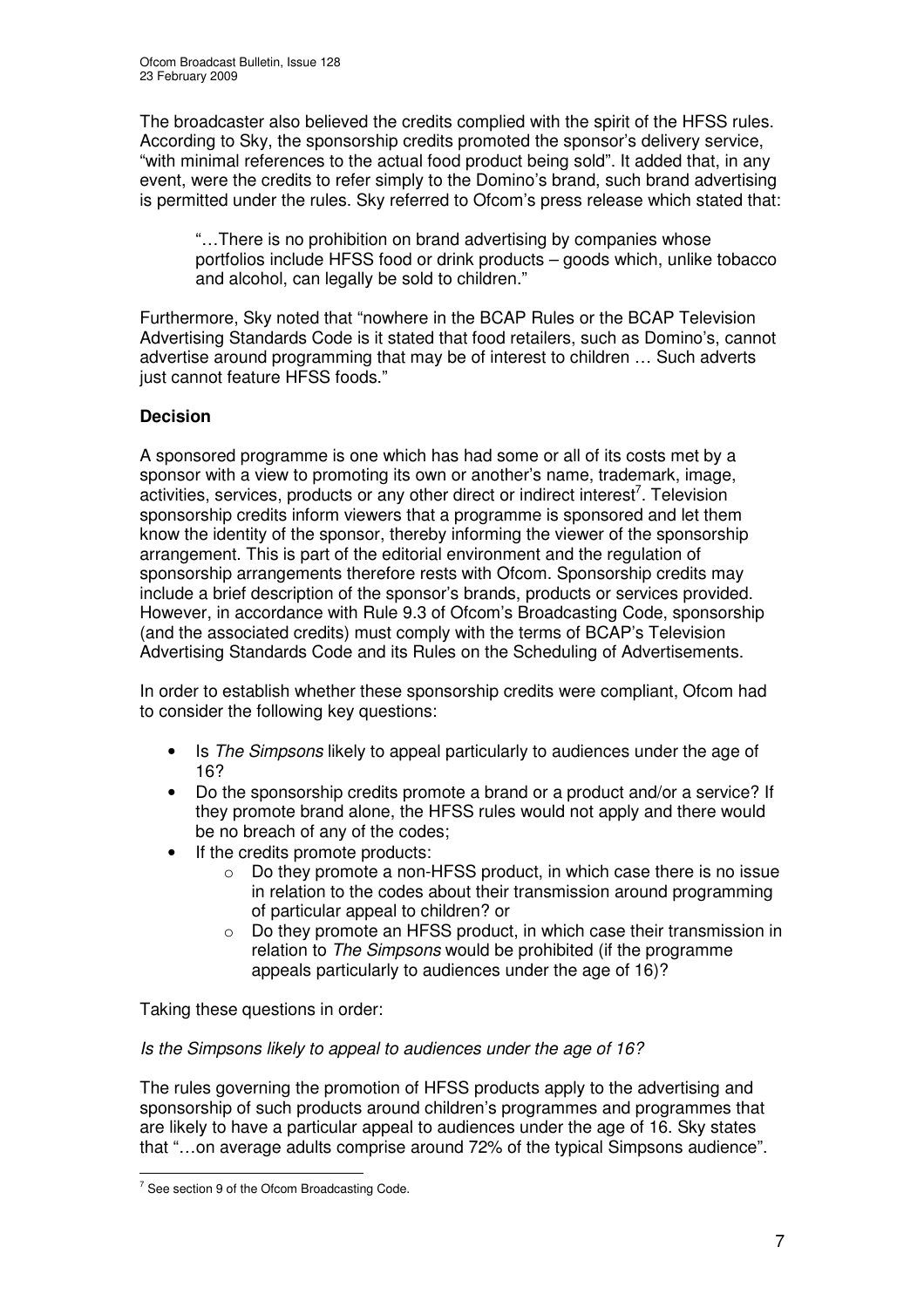However, for the purpose of HFSS rules, Ofcom and BCAP define programmes to be of particular appeal to children when the proportion of the programme's audience that is under 16 is at least 20% higher than the proportion of under 16s that would normally be expected for a multi-channel audience. It should also be noted that programmes can be "of particular appeal" to children without necessarily being targeted at them.

In the case of *The Simpsons* on Sky One between 19:00 and 21:00 during the first quarter of 2008, the actual audience that was under 16 was 81% higher than the average expected for a multi-channel audience. The audience figures therefore show that the programme attracts a significant child audience during this time on Sky One. Advertising in or around *The Simpsons* is therefore subject to the rules on HFSS products.

#### *Do the sponsorship credits promote a brand or a product and/or service?*

Whether a sponsorship credit is brand sponsorship or sponsorship of a product and/or service (or other interest) is determined on a case by case basis and depends on the particular circumstances. In order to help broadcasters decide whether the Rules governing HFSS products apply, BCAP has published Guidance, which states that:

"This Guidance is intended to give greater clarity about when the rules that govern TV advertisements that promote, directly or indirectly, an HFSS product apply."

The Guidance highlights the background against which the restrictions on HFSS advertising have been introduced: namely, the concern about rising childhood obesity and reducing the demand for less healthy food options, which it describes as 'important and relevant context'to the application of the rules. Moreover, it strongly advises that advertisers should exercise caution when applying the Rules and the Guidance.

When assessing the content of the broadcast material and deciding whether a sponsorship credit promotes an HFSS product, Ofcom therefore applies the Rules in this context and against this background.

In differentiating between brand and product sponsorship Ofcom judges whether the content of the sponsorship credits promotes more than the brand name. It is clear from the broadcast material in this case that the sponsorship credits promote more than just a brand name, as is stated in Sky's reply to Ofcom:

"…the specific service being advertised is the Domino's delivery service and, in particular, the pizza delivery service".

Ofcom agrees that the sponsorship credits promote "Domino's Delivery Service" (as screened) and, as such, do not amount merely to brand (i.e. Domino's) sponsorship. We also agree that the emphasis of this delivery service promotion is on pizza delivery, rather than the delivery service itself (e.g. in terms of quality) or of other products (e.g. drinks or desserts) or a mix of products. The credits as broadcast variously show a Domino's Pizza delivery man and van, a pizza base being prepared, topping ingredients being scattered and shots of a Domino's Pizza pack as it is being prepared for delivery and then delivered. In Ofcom's view, the audience watching these credits would reasonably believe the sponsorship directly related to the supply of the sponsor's pizza product as opposed to its other products. The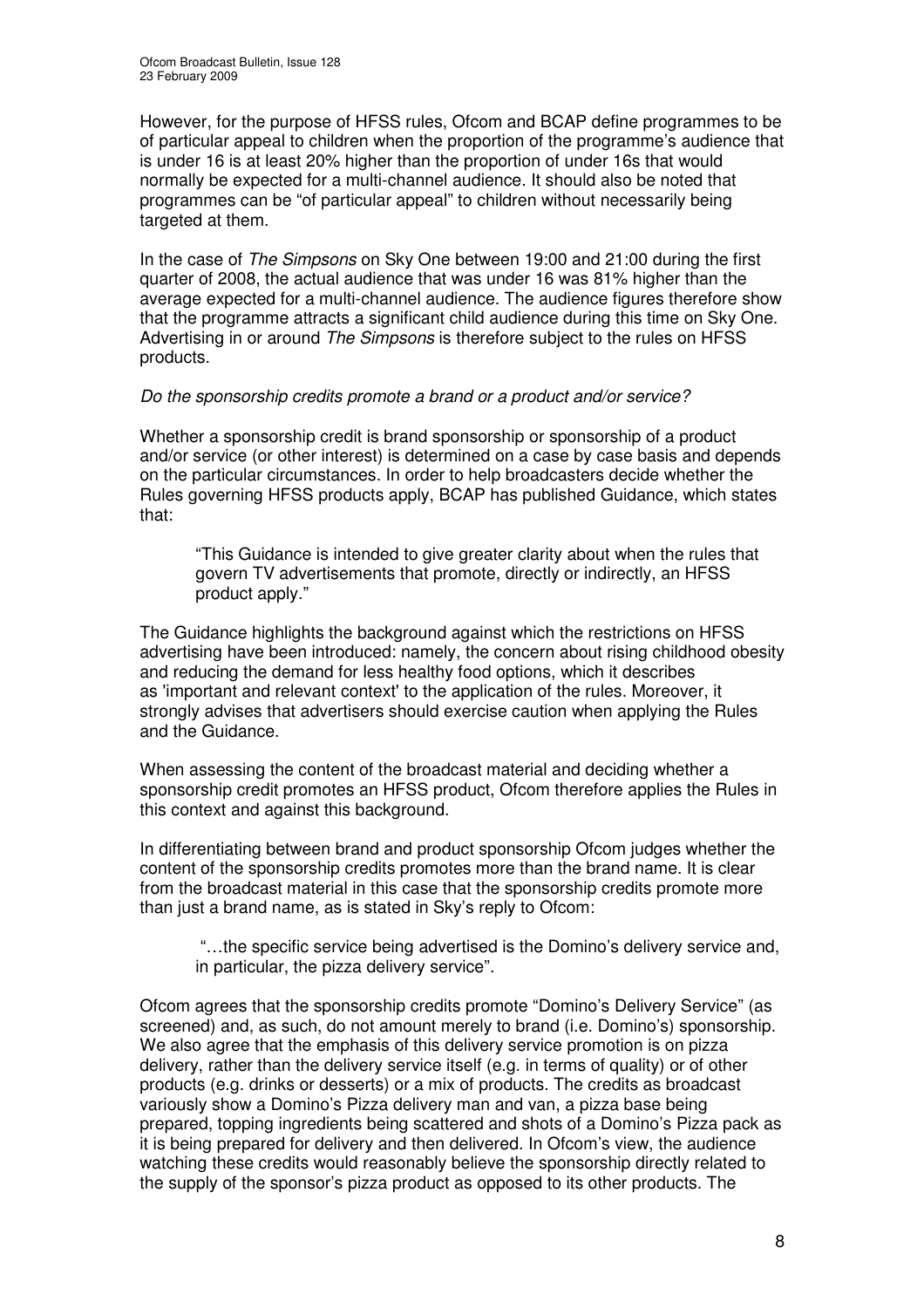emphasis on pizza delivery is also clear from the fact that each sponsorship credit concludes with the following voiceover:

"*The Simpsons* on Sky One, with Domino's – the pizza delivery experts",

reflecting the claim about pizza delivery promoted by Domino's Pizza in its retail outlets.

Further, the Domino's Pizza logo, with the words "Domino's Pizza", is clearly featured in each sponsorship credit, alongside the company's telephone order line and website (from the first page of which you can order on-line). The sponsorship as a whole focuses on the ordering of a pizza, the production of a pizza, waiting for a pizza, the despatch of a pizza, the delivery of a pizza and preparing to eat a pizza. While the credits do not feature any one complete pizza, it is clear, in Ofcom's view, that the sponsorship of *The Simpsons* on Sky One promotes not only the Domino's Pizza delivery service but also its pizzas.

Domino's Pizza is a brand that viewers associate with pizzas and Ofcom concludes that the emphasis, narrative and credit content of this Domino's Pizza sponsorship not only supports this association but also promotes the sponsor's pizzas.

#### *Do the credits promote an HFSS or non-HFSS product?*

We have carefully considered Sky's arguments as set out above in relation to the foodstuff that was shown and Sky's contention that it was not possible to say that such ingredients would result in an HFSS food product.

We have also considered the specific scenarios, as contained in BCAP's Guidance, that Sky believed to be applicable in determining that a sponsorship credit is unlikely to be regarded as a promotion for an HFSS product (see page xx of this finding).

However, it is also clear from the Guidance that an advertisement is likely to be regarded as a promotion for an HFSS product, when:

"An advertisement refers to or prominently features a product but does not provide enough information for the audience to identify it as a product that can be nutrient profiled. The advertiser does not provide evidence that its range of that type of product is mainly non-HFSS."

The sponsorship credits referred to products which cannot themselves be nutrient profiled. While some of the sponsorship credits showed a pizza base and other pizza ingredients, these images did not provide enough information for the audience to be able to identify any specific pizza product that could be nutrient profiled. We therefore considered, in accordance with the Guidance, whether Sky had provided evidence that the Domino's Pizza range of pizzas was "mainly" non-HFSS. Sky's own evidence submitted in relation to this case with regard to the nutrient profiles of the Domino's Pizza range shows that 47% or 48% of its pizzas were non-HFSS. This means that over half of Domino's pizzas are HFSS (i.e. food product for which advertising is restricted on grounds of high fat, sugar or salt content). Sky had not therefore provided evidence that the relevant product range (pizzas) was mainly non-HFSS.

We appreciate that Domino's Delivery Service delivers more than just HFSS pizzas. However, the sponsorship credits in this case did not refer to the delivery of any products other than pizza. Ofcom therefore considers that the sponsorship credits promoted the Domino's Pizza product range (as opposed to any of its other products)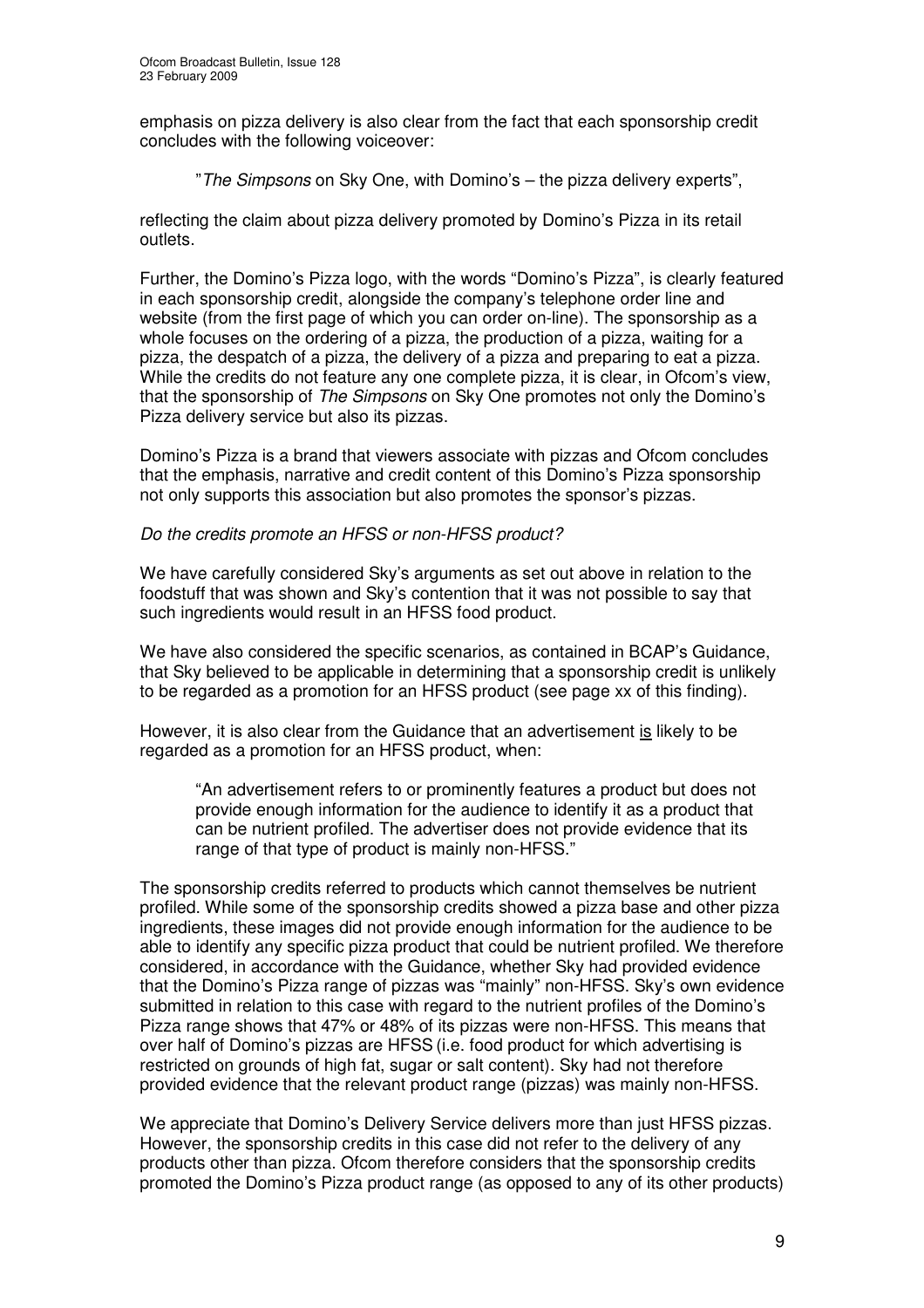in addition to its delivery service and that the majority of products within this range are HFSS and not non-HFSS. Accordingly, in Ofcom's view, the sponsorship credits promoted HFSS products.

#### **Conclusion**

In conclusion, Ofcom considers that this particular sponsorship amounted to product sponsorship that promotes HFSS foods in programmes of particular appeal to children under the age of 16. The sponsorship was therefore in breach of Rule 4.2.1(b) of the BCAP Rules on the Scheduling of Television Advertisements and, accordingly, in breach of Rule 9.3 of the Broadcasting Code, which relates to sponsorship.

**Breach of Rule 4.2.1(b) of the BCAP Rules on the Scheduling of Television Advertisements and Rule 9.3 of the Broadcasting Code**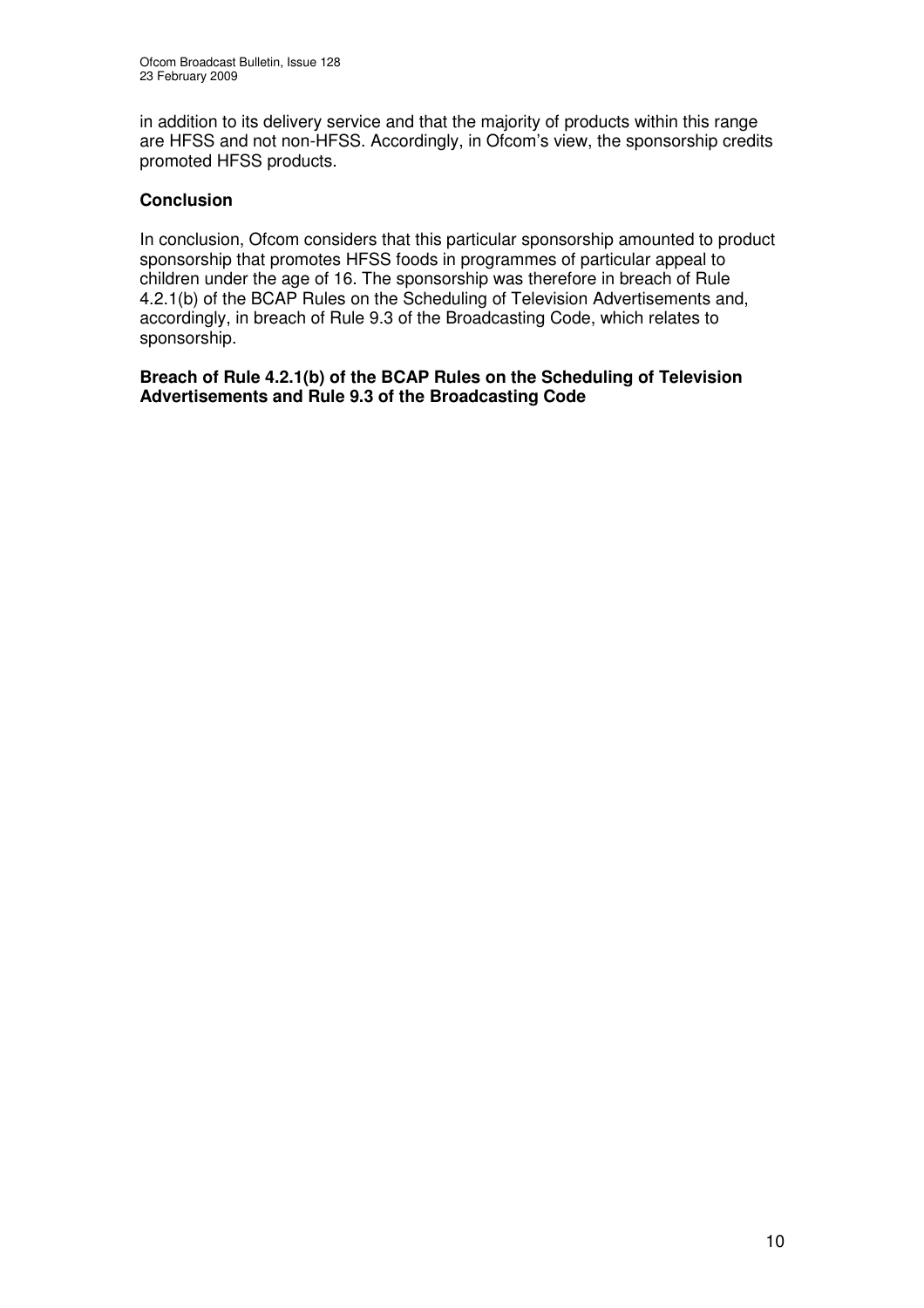# **In Breach**

## **Kadak, Full Volume and Fresh**

*B4U Music, various dates and times, 2008*

#### **Introduction**

*Kadak*, *Full Volume* and *Fresh* are music programmes on the channel B4U Music. The programmes offered viewers the opportunity to obtain ringtones of the songs featured. Viewers could purchase a ringtone by sending a text message to a premium rate service, which cost £1.50 plus the purchaser's standard network rate.

A viewer questioned whether the promotion of ringtones within programmes was compatible with the Code.

Ofcom asked the broadcaster for its comments in relation to Rule 10.3, which states that "products and services must not be promoted within programmes. This rule does not apply to programme-related material".

#### **Response**

B4U advised that B4U Music is a music channel that aims to provide viewers with the latest music and lifestyle news from Bollywood. It explained that the programmes in question featured songs from the latest Bollywood films. Viewers were offered the opportunity to purchase the ringtones of the songs featured. B4U considered these ringtones met the definition of programme-related material because they were directly derived from the songs featured in the programmes.

The broadcaster considered that not only was the promotion of these services editorially justified, its audience would expect this type of service from the channel. It believed the supply of ringtones provided viewers the opportunity to obtain the "full benefits of the song they are watching". It also considered that the promotion of the ringtones was not unduly prominent as it appeared at the beginning or end of a song only.

#### **Decision**

Rule 10.3 prevents products and services from being promoted in programmes. The only exception to this is where promotions relate to programme-related material ("PRM"). Broadcasters must bear in mind that the ability to promote a product or service as PRM in, or around, programmes is permitted purely by way of exception to the fundamental broadcasting principle that advertising and programme content must be kept separate. For material to qualify as PRM, it must be both directly derived from a specific programme and allow viewers to benefit fully from, or interact with, that programme.

Ofcom does not accept that the ringtones promoted within the programmes met the Code's definition of programme-related material. The songs from which the ringtones were derived were not created specifically for the programme. Ofcom considers that neither the songs nor the ringtones are programme-related material. As such, it was not appropriate for the broadcaster to promote the services within the programmes.

#### **Breach of Rule 10.3**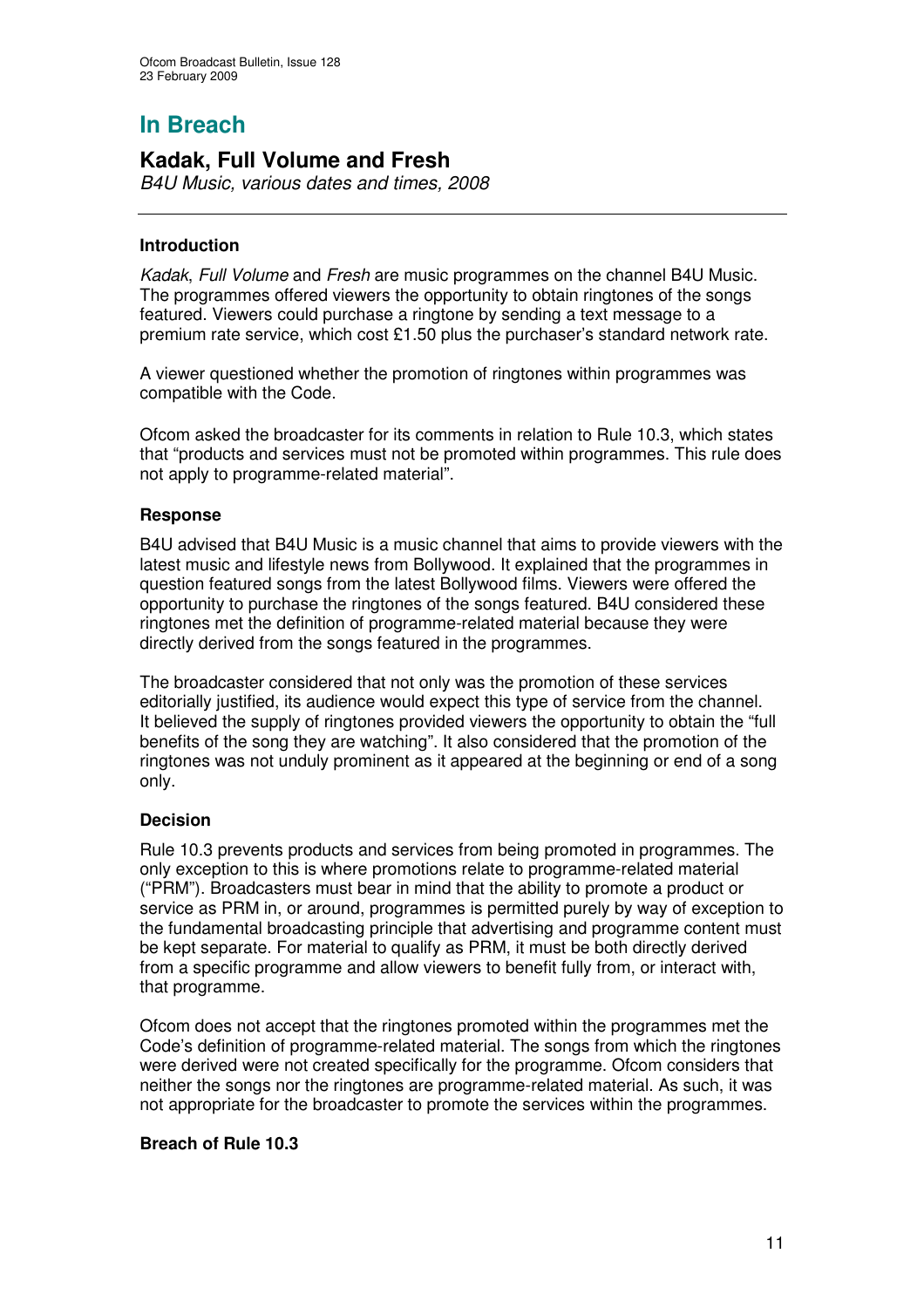# **In Breach**

## **The British Comedy Awards 2008**

*ITV1, 6 December 2008, 21:15*

#### **Introduction**

The programme coverage of this annual awards ceremony was sponsored by Highland Spring water. Highland Spring was also the sponsor of the event.

One of the awards, the Best Television Comedy Highland Spring Award, was copresented by the comedian, Frank Skinner, and a representative of the sponsor. The introduction of the sponsor's representative prompted a loud cheer from the audience. This led to a humorous exchange about Highland Spring between Frank Skinner and the show's host, Angus Deayton.

When inviting the representative to introduce the nominations, Angus Deayton, commented that she was going to *"say something about Highland Spring first"*. This was followed by the representative comparing the awards to the sponsor stating:

*"I think it's lovely we have a chance to support an event that also does what Highland Spring tries to do all year round and honestly that is to make people feel better*".

A viewer was concerned that the references to the sponsor within the programme conflicted with the requirements of the Code.

We asked the broadcaster for its comments under Rule 9.5 of the Code: "There must be no promotional reference to the sponsor, its name, trademark, image, activities, services or products or to any of its other direct or indirect interests. There must be no promotional generic references. Non-promotional references are permitted only where they are editorially justified and incidental."

#### **Response**

Channel Television Ltd ("Channel TV"), an ITV licence holder, who is responsible for compliance of the programme on behalf of the ITV network (ITV1) responded to Ofcom. It provided Ofcom with a copy of a note issued to key production staff before the ceremony. This set out in detail what steps would be taken to ensure the programme complied with the Code. It specified that all scripted material would be checked in advance of broadcast. It also addressed the implications of an organisation sponsoring both the event and the programme.

Channel TV explained that it was customary for the event sponsor to sponsor a specific award, with a representative of the sponsor presenting the award. In past programmes this was the moment when the sponsor had sometimes received unexpected exposure despite precautions being taken. Channel TV referred to two previous ceremonies where the sponsor's presence had prompted unscripted comedic exchanges. Channel TV noted that both these occasions passed without regulatory interest.

Channel TV said that the exchanges that prompted the complaint on this occasion were entirely spontaneous, unscripted and intended for comic effect. Frank Skinner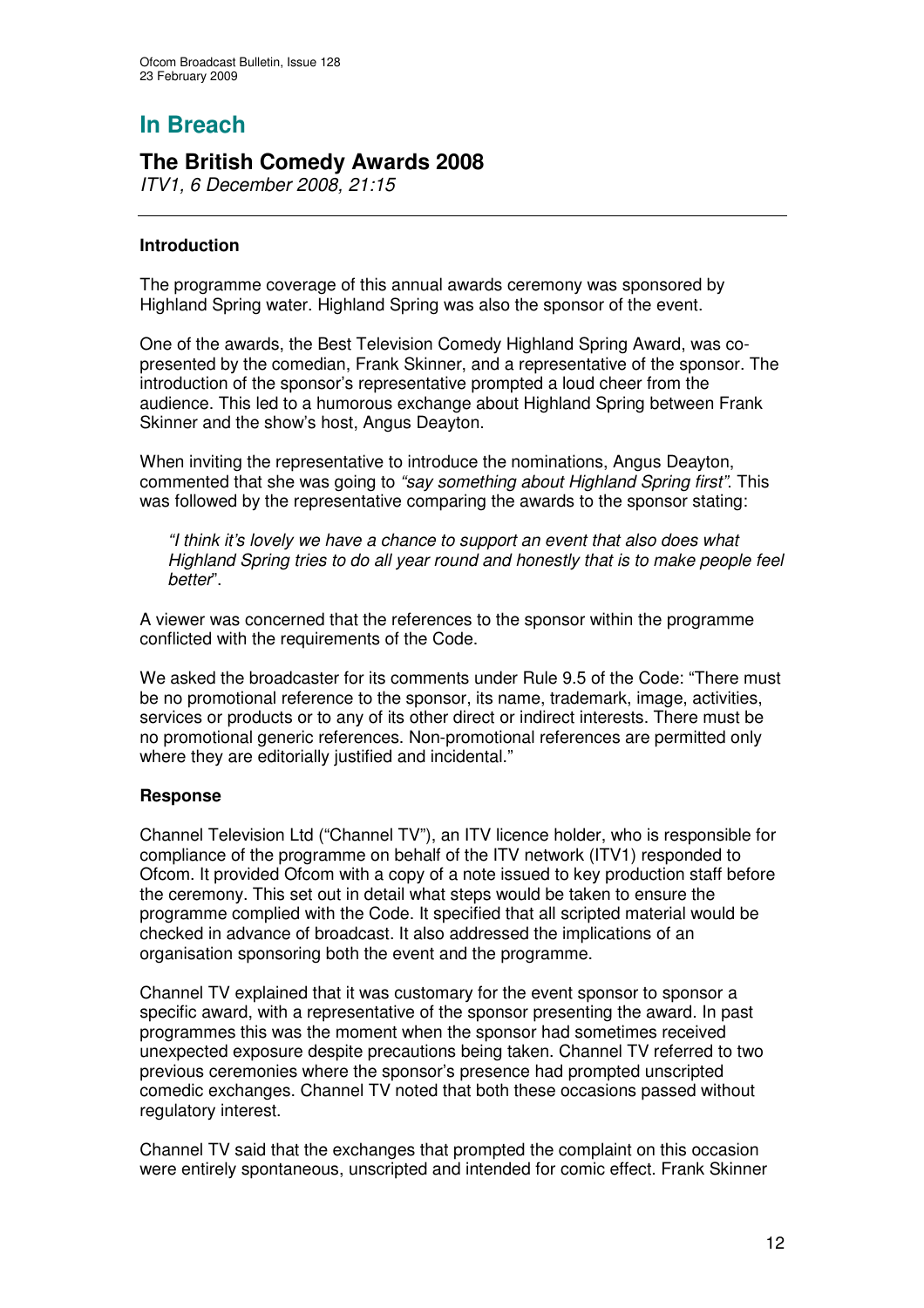initiated the discussion by complaining that the sponsor received a bigger cheer from the audience than he had done. Channel TV advised that the discussion then evolved and led to Angus Deayton improvising and inviting the sponsor's representative to say something further about Highland Spring before the nominations for the award were announced. The representative then delivered her short piece. Channel TV advised that at, or around this point, the producer made it clear (via 'talkback') to the host that "we had heard quite enough about Highland Spring". The exchange concluded with Frank Skinner commenting further on the sponsor's product.

Channel TV stated it had approved the representative's scripted piece in advance but could not confirm whether the reference as broadcast was exactly the same as the approved version.

Channel TV said it was unfortunate that the host did not make it clearer in his introductory remarks that the sponsor's representative was to present an award rather than appearing simply as a representative of the sponsor itself. The broadcaster said that it would have preferred it if the sponsor had not become the object of comedy and that this segment of the show had run entirely according to script. Nevertheless it considered that the exchanges were funny and their presence in a live comedy show could be seen as editorially justified.

Channel TV said it was acutely aware of the need to keep any references to the event sponsor to a minimum. It believed that, on balance, the programme did not go beyond previous occasions when, despite best efforts and intentions, the sponsor had been alluded to in ways in which the broadcaster would have preferred to have avoided completely.

#### **Decision**

Ofcom acknowledges that a live comedy event such as the British Comedy Awards is likely to include unscripted jokes and comments. We also note that it has become something of a tradition for the event sponsor to become the focus of humour – albeit in an ironic fashion.

In this case we found that, on balance, the spontaneous and unscripted comedic exchanges referring to the sponsor were appropriately limited during the live broadcast, and were editorially justified, given the nature of the event.

However, after these improvised and comedic exchanges, the representative of the sponsor then took the opportunity to promote the sponsor (stating that Highland Spring tries to make "people feel better" all year round). On transmission, this appeared to be a deliberate comment and Channel TV has since confirmed that it had approved the representative's script.

Although we note that Channel TV could not confirm whether the reference as broadcast precisely matched the approved script, we are concerned that Channel TV considered it acceptable for the sponsor's representative to refer to a benefit of the sponsor's product in her introduction. There was no editorial justification for this reference, and it was not incidental. The programme was therefore in breach of Rule 9.5.

#### **Breach of Rule 9.5**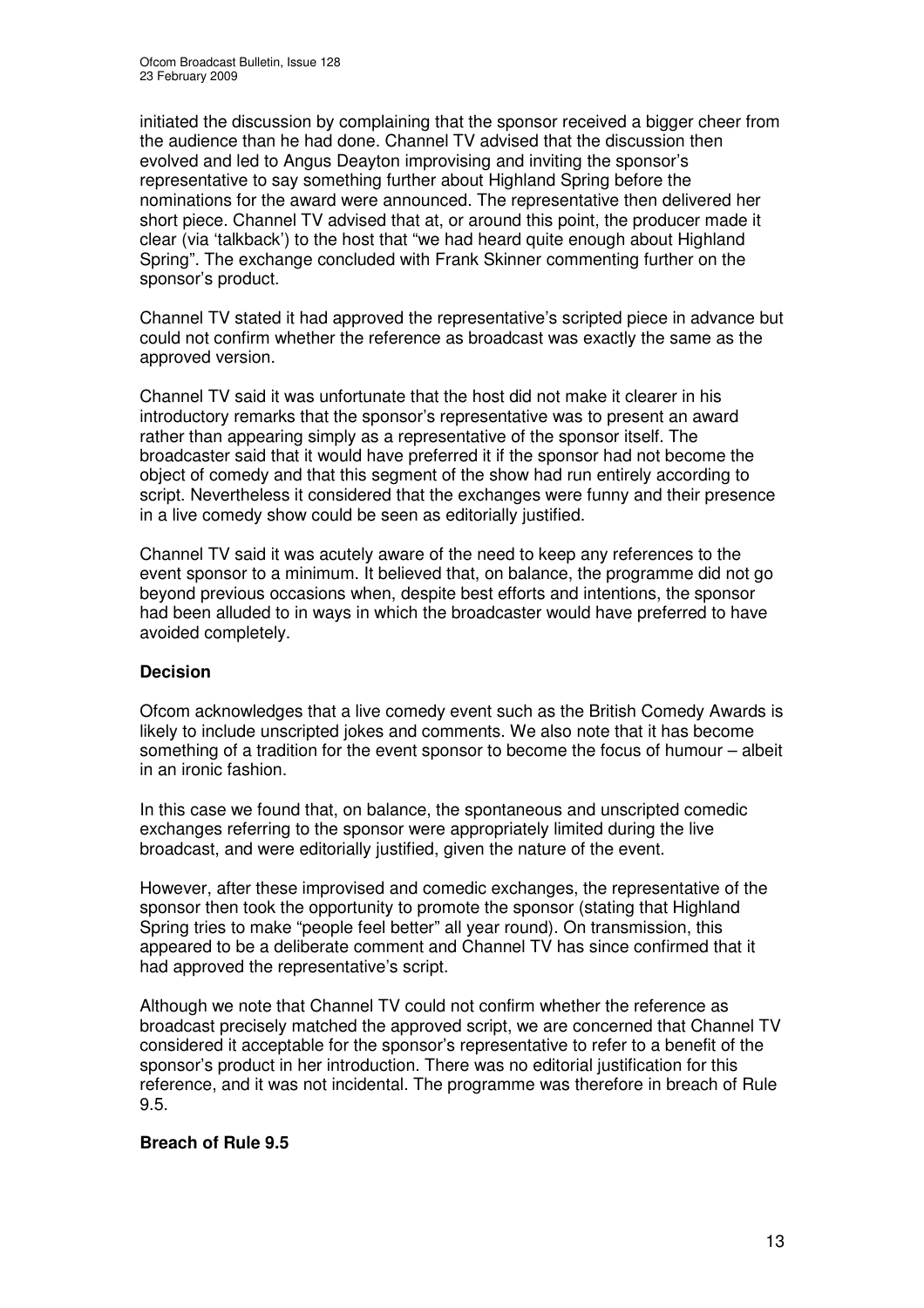# **In Breach**

## **The Jeremy Kyle Show**

*ITV1, 26 November 2008 at 09:25*

#### **Introduction**

Jeremy Kyle presents a popular confessional talk show where members of the public discuss their personal problems in a frank and often confrontational manner. A viewer complained that one of the interviewees directed the word *"cunts"* at the audience as he came on stage during the programme. Ofcom wrote to the broadcaster, asking it to comment under Rule 1.14 (the most offensive language must not be broadcast before the watershed).

#### **Response**

ITV Broadcasting Ltd ("ITV Broadcasting") is the holder of 11 ITV licences and is responsible for the compliance of the programme on behalf of the ITV network (ITV1). It accepted that the word should not have been used in the broadcast and apologised for any offence caused. It said that the word was not edited out due to human error since it was not heard over noise from the audience and the theme music.

In response to the error, ITV Broadcasting stated that it has taken steps to carry out a review of all episodes of the programme that are already completed and awaiting broadcast. It also said that it will be revising its compliance processes generally to ensure all inappropriate language is edited out before broadcast.

#### **Decision**

The word "cunt" is a clear example of the most offensive language. Its use in a daytime talk show was highly offensive and unacceptable, as ITV Broadcasting has acknowledged. Ofcom watched a recording of the programme and the expletive was clearly audible. Ofcom however notes that broadcast of the word on this occasion was unintentional and resulted from human error. We acknowledge ITV Broadcasting's apology and the subsequent steps to improve compliance taken by the broadcaster. However, the broadcast of such language before the 21:00 watershed is a breach of Rule 1.14.

#### **Breach of Rule 1.14**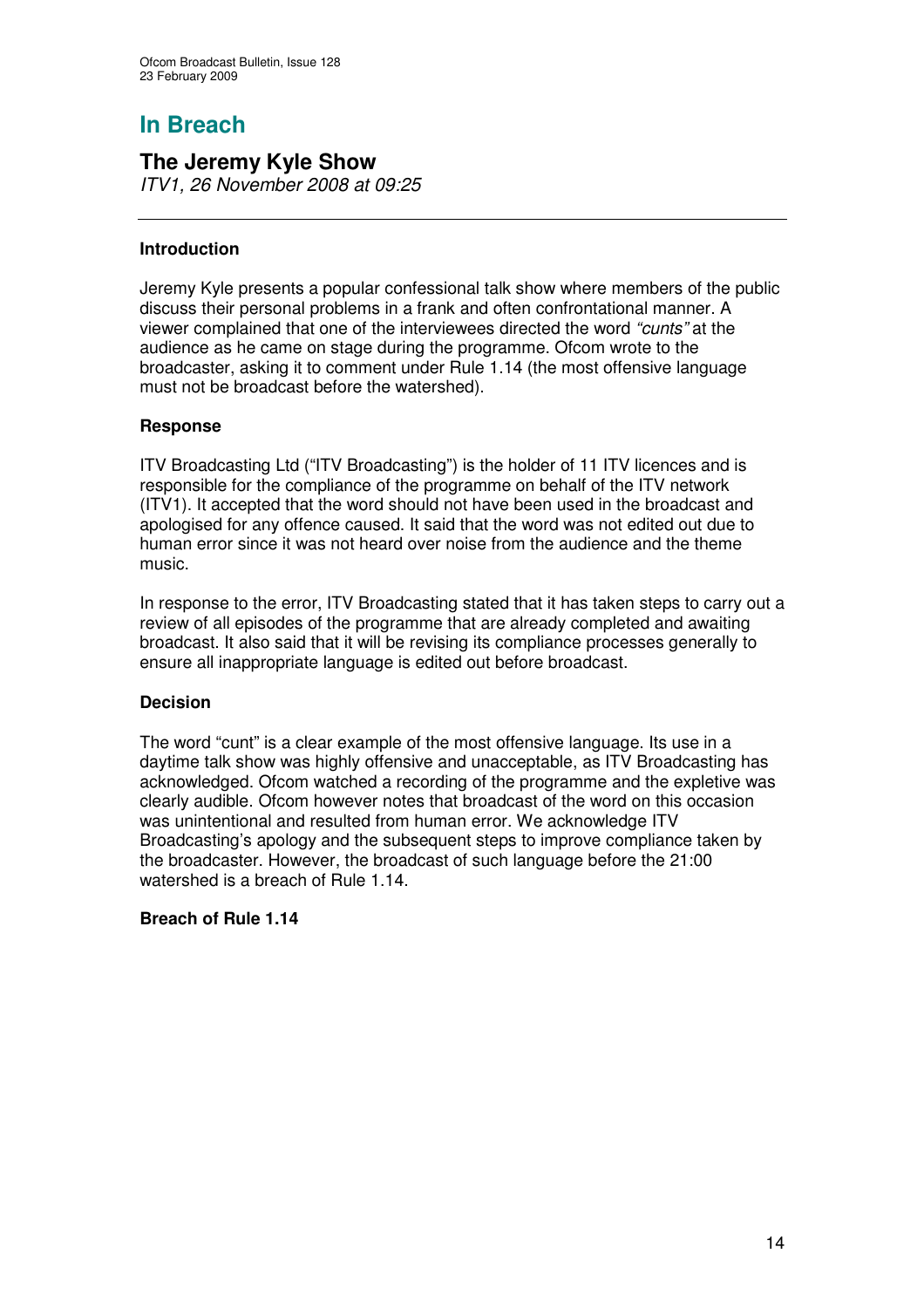# **Not In Breach**

## **EastEnders**

*BBC One, 12 September 2008 to December 2008, 19:30 and 20:00*

#### **Introduction**

*EastEnders* is a long-running and well established drama with a record for tackling hard hitting and, at times, controversial social issues. A storyline about a paedophile sexually abusing the 15 year old character Whitney, (the stepdaughter of the character Bianca), was introduced to the programme. The story started on 12 September 2008 and came to a conclusion in early December 2008.

During this time Ofcom received 90 complaints from viewers. The majority expressed concern that paedophilia was not an appropriate storyline for a pre-watershed programme. Some complainants had watched episodes with their children present and believed it was particularly unsuitable given the significant child audience the programme attracted. Viewing figures for the first episode featuring this storyline showed that the programme attracted an average of 821,000 young people under 15 – some 10% of the total audience profile.

The storyline began following the release of Bianca's partner Tony from prison, when he rejoined Bianca and her family who were now living in Albert Square. In the first episode featuring the storyline, broadcast on 12 September 2008, it was revealed to viewers that Tony had met Bianca when her stepdaughter Whitney was 12 and that he had begun sexually abusing Whitney at that time.

The closing scenes of the first episode showed Tony and the fifteen year old Whitney kissing in her bedroom and then lying back on her bed together. Some viewers expressed concern that the way in which the "relationship" between Tony and Whitney was presented in these initial episodes was inappropriate because it implied that such child abuse is acceptable and even consensual.

Ofcom continued to receive complaints as the paedophile storyline developed. Ofcom viewed the material as it was broadcast with reference to the requirements of the Code. Ofcom also considered the treatment of the issue as the storyline over the series. We reviewed the material with reference to Rule 1.3 (children must be protected by appropriate scheduling from material that is unsuitable for them) and Rule 2.3 (material which may cause offence must be justified by the context).

#### **Decision**

The handling of such sensitive and challenging issues as paedophilia has to done with extreme care, especially in pre-watershed drama. It is understandable that some viewers were concerned when such a storyline was included in a programme which attracts a small but significant child audience.

The Code, itself, does not limit the subject matter that broadcasters may include in programmes. Compliance with the Code depends on how such matters are dealt with and the context in which they are broadcast. In addition Ofcom must exercise its duties in a way which is compatible with Article 10 of the European Convention on Human Rights, which provides for the broadcaster's and the audience's right to freedom of expression and the right to impart information and ideas without undue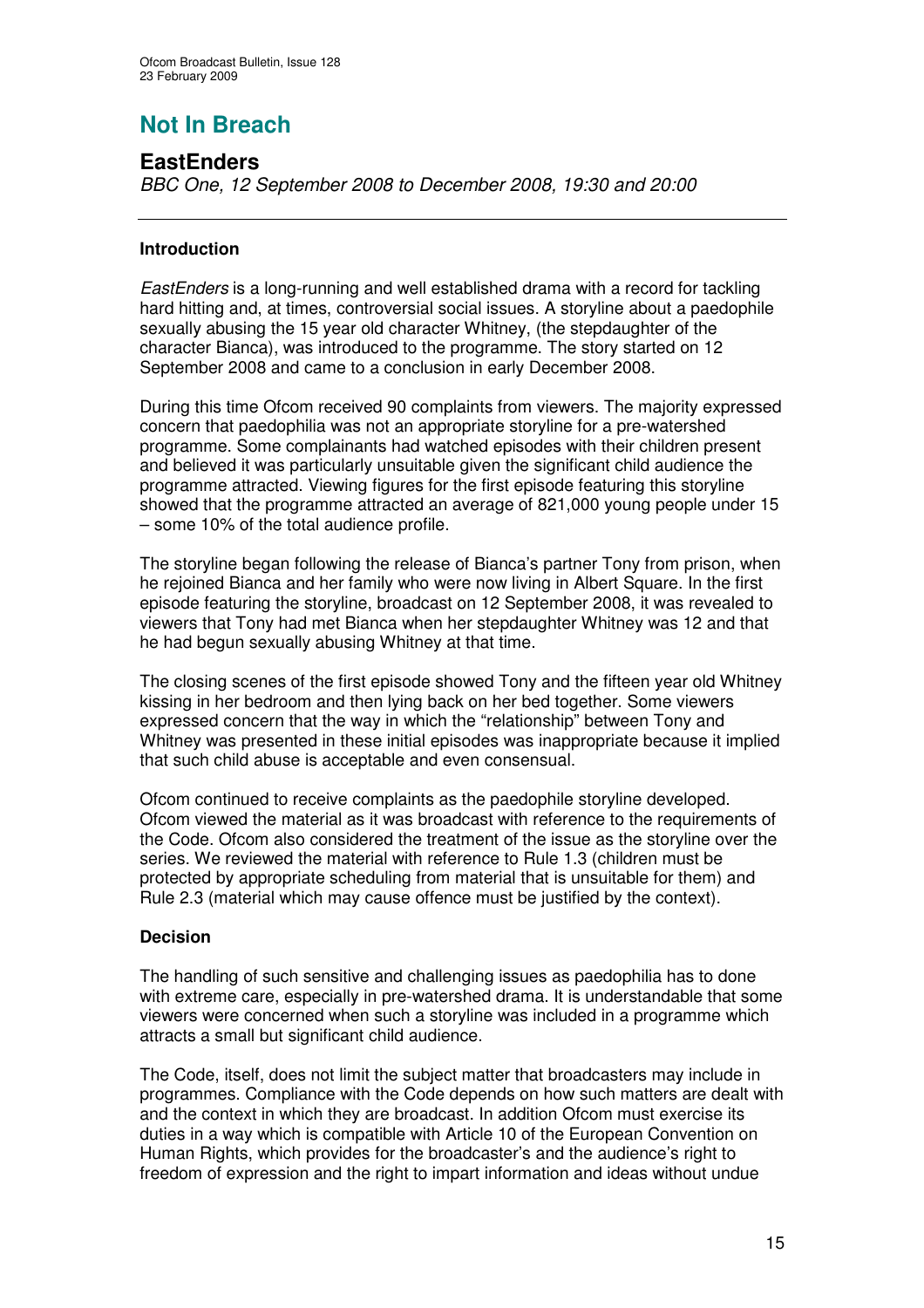interference. Ofcom must seek an appropriate balance between protecting young people from material that may be unsuitable for them on the one hand, and, on the other, the broadcaster's right to freedom of expression and to raise public awareness of an issue which may well affect children who watch the programme.

To comply with the Code, broadcasters must apply generally accepted standards to content to ensure that there is adequate protection from offensive or harmful material. Therefore, broadcasters must ensure that any offensive material is justified by the context. Further, broadcasters must protect children by appropriately scheduling programmes.

It has always been the focus of *EastEnders* to tackle challenging social issues which reflect contemporary life and storylines featuring the sexual abuse of children have featured in the programme previously. Over the last few years, for example, these have included the rape of the character Kat Slater by an uncle at 13, and the character Bianca previously having an under age sexual relationship with her mother's partner, Dan. What distinguished this child sex abuse storyline to those featured before however was that the abuse of Whitney, as depicted after Tony's release from jail, was played out to some degree on screen (rather than off screen). Further, it presented the process of "grooming" where the paedophile gains the trust of the young person and of those around them for the purpose of sexual contact.

Rule 1.3 requires the broadcaster to ensure that children are protected by appropriate scheduling from material that is unsuitable for them. Appropriate scheduling is judged by a number of factors including: the nature of the content; the likely number and age range of the audience; the start and finish time of the programme; and likely audience expectations.

Ofcom took the view that, in principle, the subject matter did not necessarily exceed the boundaries of acceptability for a pre-watershed drama such as *EastEnders.* Such dramas frequently deal with sensitive and uncomfortable subjects and child abuse has featured in pre-watershed soaps previously. The issue for Ofcom to consider was whether the broadcaster provided adequate protection to viewers and young people, who made up some 10% of the viewing audience on 12 September 2008, from the inclusion of material which may cause offence.

In terms of the likely expectations of the audience, Ofcom noted that the storyline was brought to the attention of the audience before it commenced on 12 September 2008. An announcement was made by the BBC, in early July 2008 for example, highlighting the forthcoming paedophile storyline and it was extensively covered in the national press and TV listings magazines ahead of the start of the storyline. There was also an information announcement before the start of the second episode broadcast on 15 September 2008 which stated: *"…with sinister intent Tony continues to abuse his position of trust"*. All of the episodes featuring the paedophile storyline were followed by an announcement and caption for a BBC Action Line for those affected by the issues raised.

Although *EastEnders* is not made specifically for children, it does attract a significant but small child audience and therefore any portrayal of sexual issues needs to be carefully considered with this in mind. In terms of the nature of the editorial content, Ofcom assessed whether the overall tone and treatment of the subject matter ensured a sufficient level of protection for children.

Ofcom noted that the complainants expressed concern that the storyline initially commenced with what briefly appeared on screen to be a consensual sexual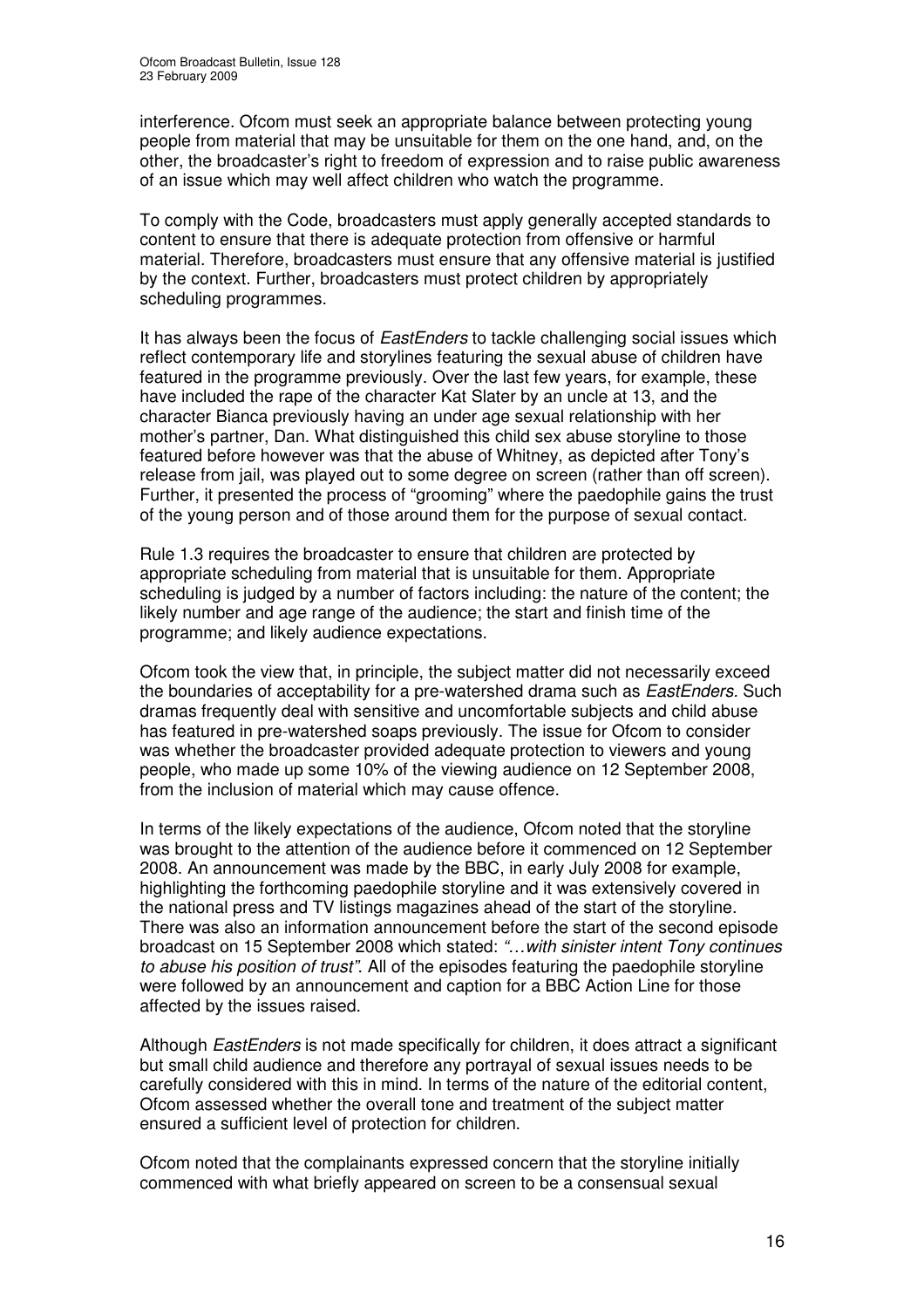relationship between Tony and the 15 year old Whitney. Ofcom took the view that given the type of sexual abuse presented in this storyline was "grooming", and that guidance was provided by the children's charity NSPCC on the storyline, this first intimate scene was appropriate as it revealed the insidious nature of the abuse. Grooming is often conducted over a period of time with the perpetrator gaining trust with family and friends and building up a long term, albeit secretive, relationship with the victim in which they encourage them to believe it is loving and acceptable.

As the storyline quickly unfolded, and even as early as the second episode after this initial scene, the true nature of the "relationship" between Tony and Whitney was explicitly revealed to the viewer. He was shown to be a manipulative, sinister and controlling character who had groomed not just Whitney but Bianca too, by preying on and gaining the confidence of a vulnerable single mother to gain access to her troubled young stepdaughter solely for the purpose of sexual abuse.

In addition, a sub-plot was established that Tony was disenchanted with Whitney as she was growing older and looking more mature. He then began to divert his attention to grooming the younger character Lauren. In this way the broadcaster ensured that the focus of the storyline remained on the concept of grooming and did not disproportionately dwell upon the physical nature of the sexual abuse of Whitney.

In terms of the treatment of the storyline, scenes featuring Tony and Whitney in the bedroom were also appropriately limited for a pre-watershed programme. They were never shown in bed, unclothed or engaged in anything more intimate than brief kissing.

Ofcom also noted that the culmination of the storyline in December, which featured Whitney revealing Tony's crime to Bianca, provided the appropriate conclusion. Tony was arrested and Whitney was clearly presented as a victim of paedophilia.

Ofcom noted that the production team approached the storyline with the close guidance of the NSPCC who advised on both the story development and the script. The BBC also sought advice from The Rape and Sexual Abuse Support Centre, social workers and the Metropolitan Police to ensure it was a true reflection of the way such child abuse takes place.

This storyline explored a social taboo that is not necessarily comfortable family viewing. However, it did so within a programme that has a well established reputation for handling such issues and was appropriately scheduled. Ofcom considers that the broadcaster treated the subject matter appropriately and sensitively. Such storylines which reach a large audience can actually have a positive impact. It is noted, for instance, that the programme prompted a significant number of viewers, who had experienced sexual abuse, to respond to the Action Line telephone number and to write to the programme makers outlining their similar experiences.

#### **Not in Breach**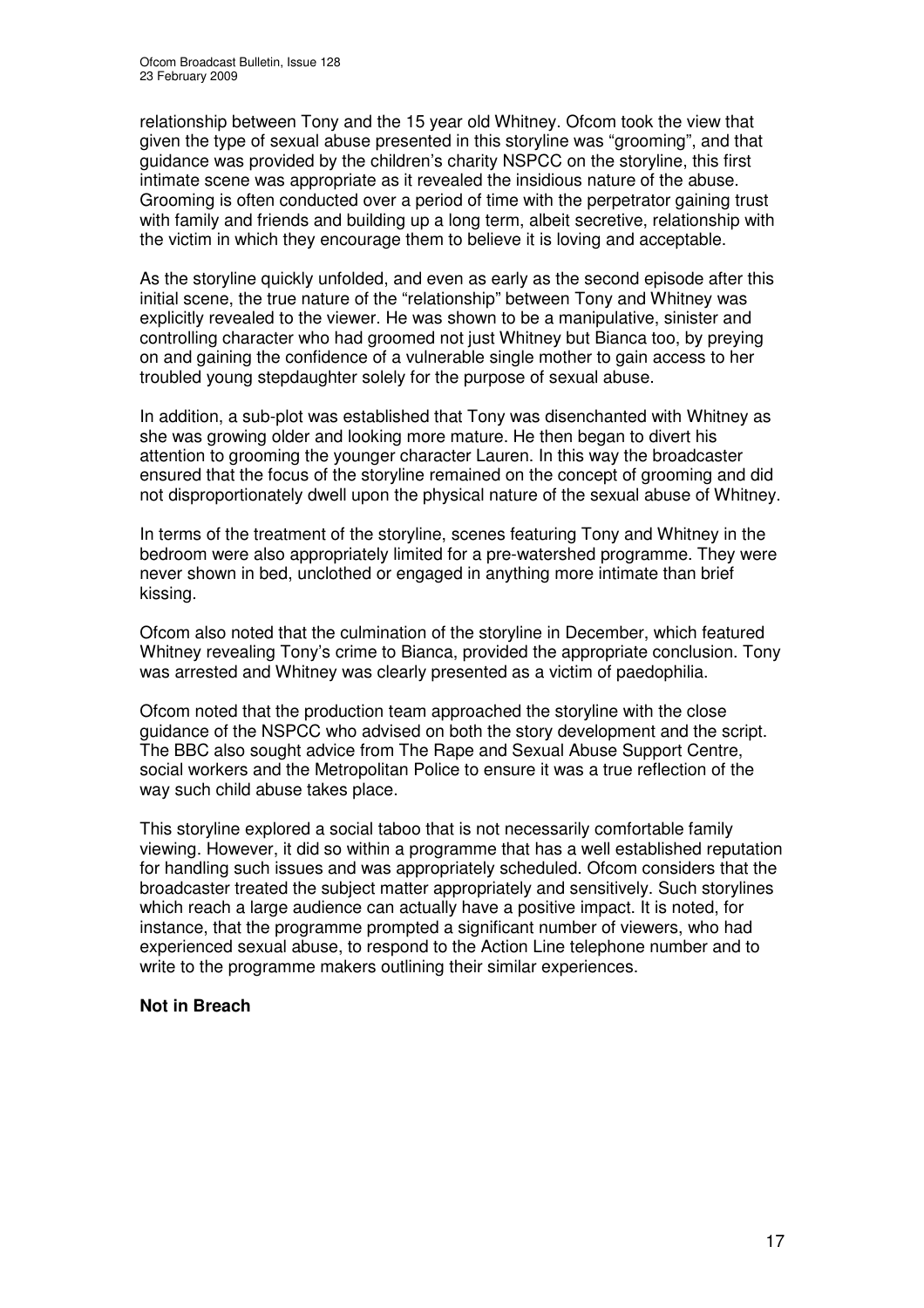# **Not In Breach**

## **The Alternative Christmas Message**

*Channel 4, 25 December 2008, 19:15*

#### **Introduction**

*The Alternative Christmas Message* was an address to the UK audience by President Ahmadinejad of Iran. It was the latest of such annual messages which have been broadcast by Channel 4 over the years. Ofcom received 295 complaints concerning the programme. It featured a seven-minute address from the Iranian President, preceded by a short film that gave a commentary on controversial political and social issues relating to Iran and President Ahmadinejad.

The complainants considered it offensive and inappropriate for airtime to be given to President Ahmadinejad, known for his controversial views and policies on issues such as the Holocaust, women, and homosexuals. Some complainants believed it was especially insulting for such a programme to be broadcast on Christmas Day.

Ofcom noted that prior to President Ahmadinejad's address, there was a short overview of issues relating to Iranian policy or the personal views of the President, including: Iran's nuclear policy; the accusation that Iran has armed Shi'ite militias active in Southern Iraq; the capture and release of 15 British sailors by Iranian authorities in 2007; President Ahmadinejad's questioning of the extent of the Holocaust; and Iranian use of executions, stonings and torture.

In his address, President Ahmadinejad stated that, in his view, the problems of humanity could be linked to the indifference of people and governments to the teachings of the various prophets of the Abrahamic faiths<sup>1</sup>, including Jesus Christ. He added his view that, if Jesus Christ were alive today, he would be against warmongering, terrorism, and what President Ahmadinejad termed the "*tyrannical policies of prevailing global, economic and political systems*". He then went on to say:

"*We believe Jesus Christ will return along with one of the children of the revered messenger of Islam 2 and will lead the world to love, brotherhood and justice. The responsibility of all followers of Christ and Abrahamic faiths is to prepare the way for the fulfilment of this divine promise and the arrival of that joyful, shining and wonderful age.*"

Ofcom asked Channel 4 to comment under Rule 2.3 of the Code (material that may cause offence must be justified by the context).

#### **Response**

Channel 4 said that it had broadcast *The Alternative Christmas Message* on Christmas Day for many years. In that time, the message had been delivered by a diverse range of people including an injured veteran from the war in Afghanistan, Quentin Crisp, the Rev. Jesse Jackson, a "9/11" survivor, and a British Muslim woman in a veil. Channel 4 added that, "the aim of the programme is to provide a

<sup>1</sup> Commonly considered to be the three monotheistic faiths that claim descent from the Jewish Patriarch Abraham i.e. Christianity, Islam and Judaism.

<sup>&</sup>lt;sup>2</sup> A reference to the descendents of the Prophet Mohammed.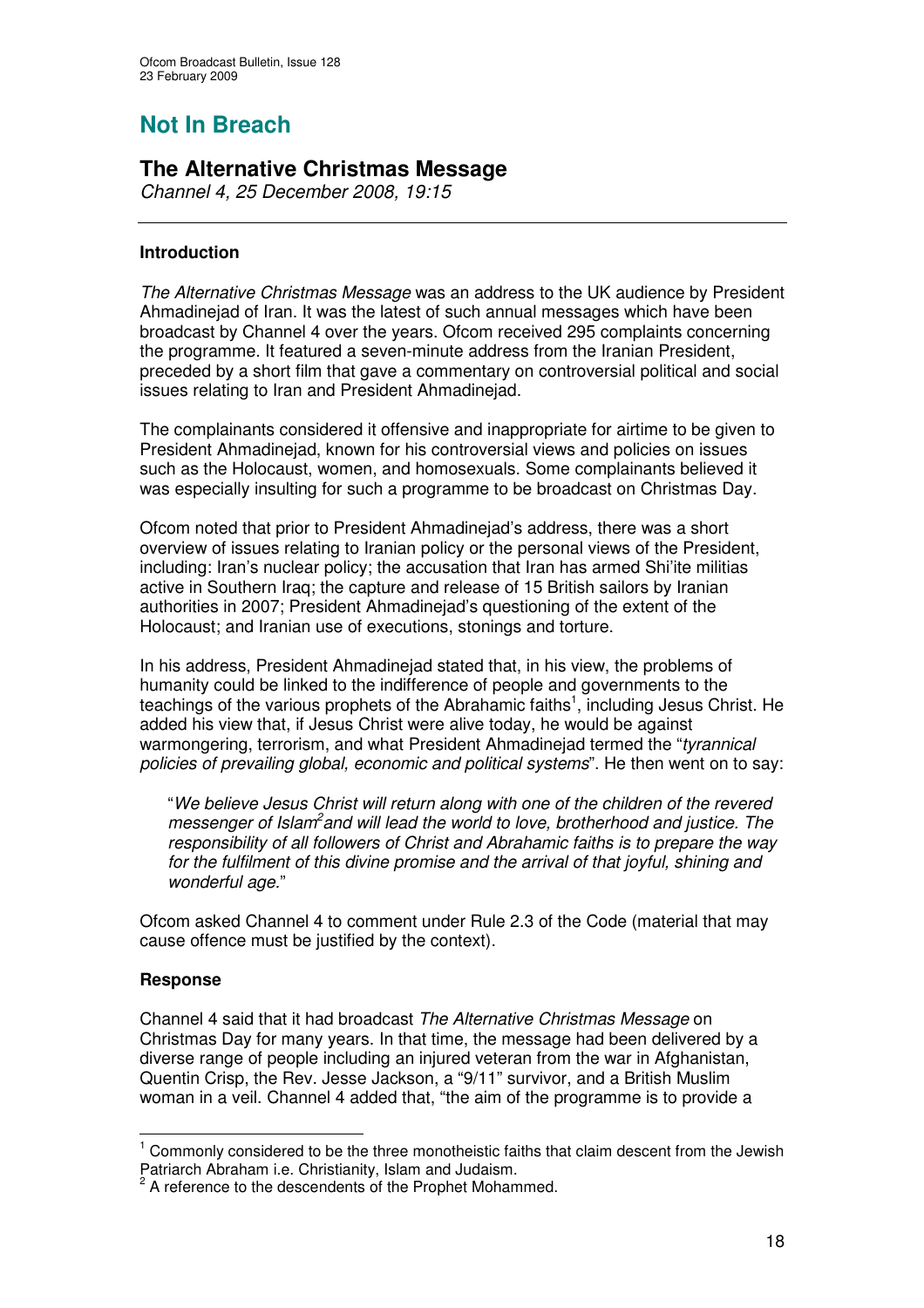different and sometimes challenging perspective, consistent with Channel 4's remit to be innovative and distinctive and serve the needs of a culturally diverse society".

Channel 4 said that after the broadcast, it had received 217 positive comments from viewers, all of whom supported the decision to broadcast the programme. The broadcaster pointed to its history of broadcasting about Iran, with the programme being the latest example of content "designed to draw attention to the political environment in Iran in a way which would allow viewers to make up their own minds about what they thought". It added that the decision to broadcast the programme had been taken after extensive discussions at a senior level within the broadcaster, mindful of Channel's public service remit.

The broadcaster considered that complainants were not objecting to the content of the broadcast, rather the concept of the programme, and Channel 4 considered such complaints to be "attempts to fetter freedom of expression". In Channel 4's opinion, the actual content of the programme was not offensive and "concentrated on offering good will to the followers of all [the] world's main monotheistic religions at Christmas". However, conscious that the choice of this particular contributor in the programme would divide opinion, and to place President Ahmadinejad in the correct context, the address was preceded by a short film highlighting the President's "controversial record". Furthermore, Channel 4 considered it critical that the audience should be able to hear the President's voice directly. Given the above, Channel 4 said it was satisfied that "viewers had sufficient information to make up their own minds about the President, his message and Iran".

#### **Decision**

Ofcom recognises that, at times, offence can be caused not by the actual content of a programme but by the very fact that people with controversial views are given airtime. Any potential offence in these circumstances can be exacerbated if viewers or listeners consider that such contributors' views are not properly challenged or contextualised.

In this case, a foreign leader, renowned for his controversial views and policies, was able to present to camera an unedited message to a UK audience. Ofcom recognises that broadcasters are allowed to include any contributor they wish in their programming, as long as the Code is complied with. Ofcom is also aware of Channel 4's statutory remit to provide: "a broad range of high quality and diverse programming, which in particular demonstrates innovation, experiment and creativity in the form and content of programmes"<sup>3</sup>.

Ofcom acknowledged that this programme, taken in its entirety, would have been challenging and upsetting to a number of people. However, in judging whether the offence caused represented a breach of the Code, Ofcom must take into account the broadcaster's right to freedom of expression, which includes the right to hold opinions and to receive and impart information and ideas without interference by public authority<sup>4</sup>. The Code places no restrictions on the subjects covered by broadcasters, the manner in which such subjects are treated, the contributors used, or the day or time they are broadcast, so long as offensive material that is broadcast is justified by the context.

<sup>3</sup> Communications Act 2003, s.265.

<sup>&</sup>lt;sup>4</sup> As enshrined in Article 10 of the European Convention on Human Rights.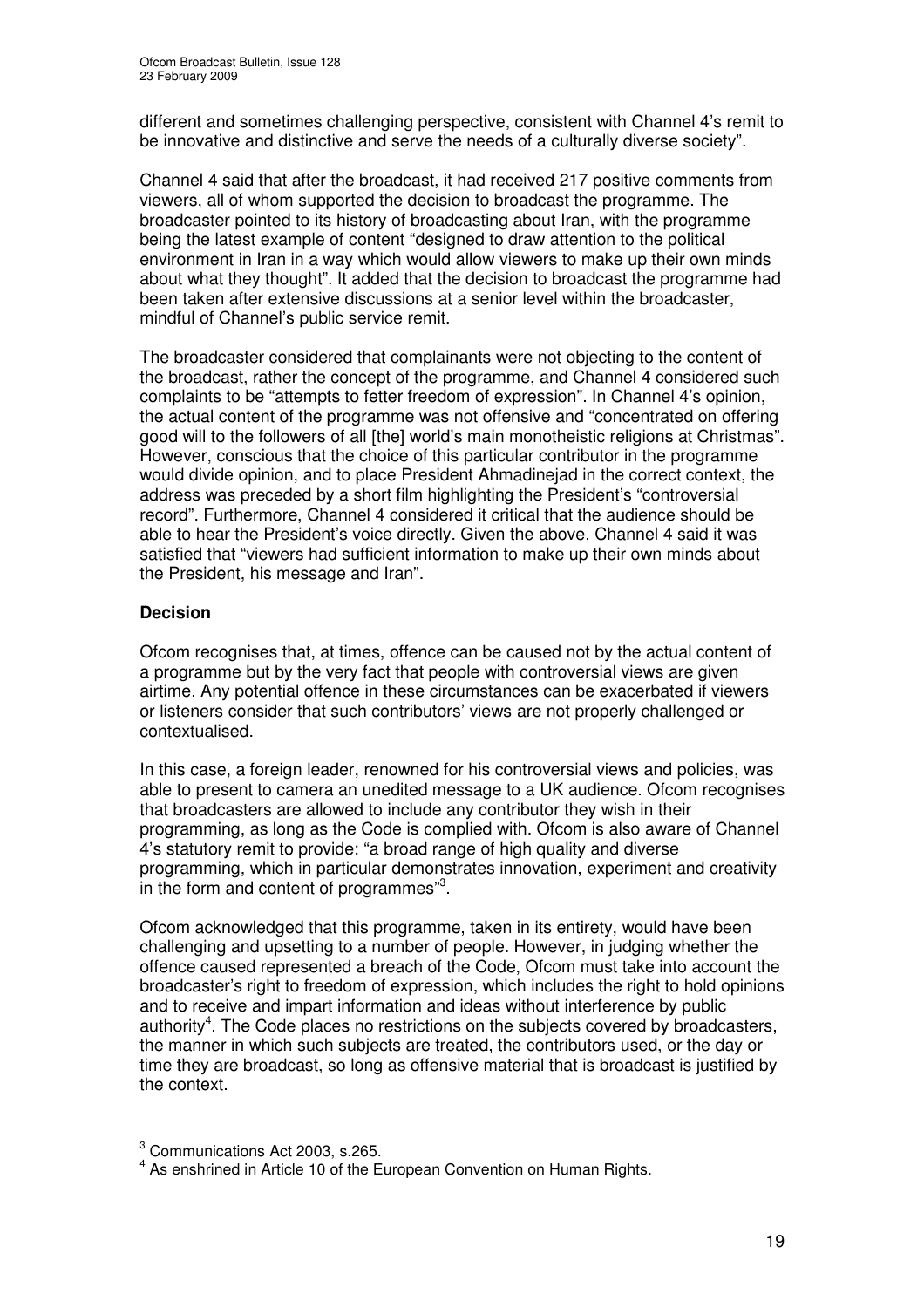Whilst President Ahmadinejad gave what was an unmediated address to camera, Ofcom noted that this was importantly preceded by a short report, summarising the controversial issues and events which have been connected to him and his presidency. For example, Ofcom noted the following commentary in this segment of the programme:

"*Ahmadinejad has repeatedly used anti-Israeli rhetoric and has questioned the numbers of Jews killed in the Holocaust. This month, the UN called on Iran to improve its human rights record by abolishing torture and public executions, including stonings and ending discrimination against women and religious and ethnic minorities".*

Such an approach to the subject matter helped put the address in context. The *Alternative Christmas Message* has traditionally provided a forum for the views of diverse contributors that would not ordinarily be heard by mainstream audiences. Such contributions can be contrasted with more traditional Christmas messages, for example as delivered by the Queen, which are broadcast on other channels at this time of year. The programmes can be seen to be of interest to the many viewers who see Christmas as a time for spiritual contemplation. Further, their provision clearly chimes with Channel 4's distinctive remit to provide provocative, innovative and challenging programming.

Ofcom considered that President Ahmadinejad's contribution was put in sufficient context by the preceding commentary, which furnished the audience with useful background information on this particular contributor. Further, the actual content of his address could be described as non-confrontational, comprising as it did, a message of good will to the UK audience.

We therefore believe that the large majority of the audience would, in general, have not considered the material to be beyond what would normally be expected from this programme on this particular channel, the broadcast of this potentially offensive material was justified by the context. Therefore, the programme was not in breach of Rule 2.3.

#### **Not in Breach**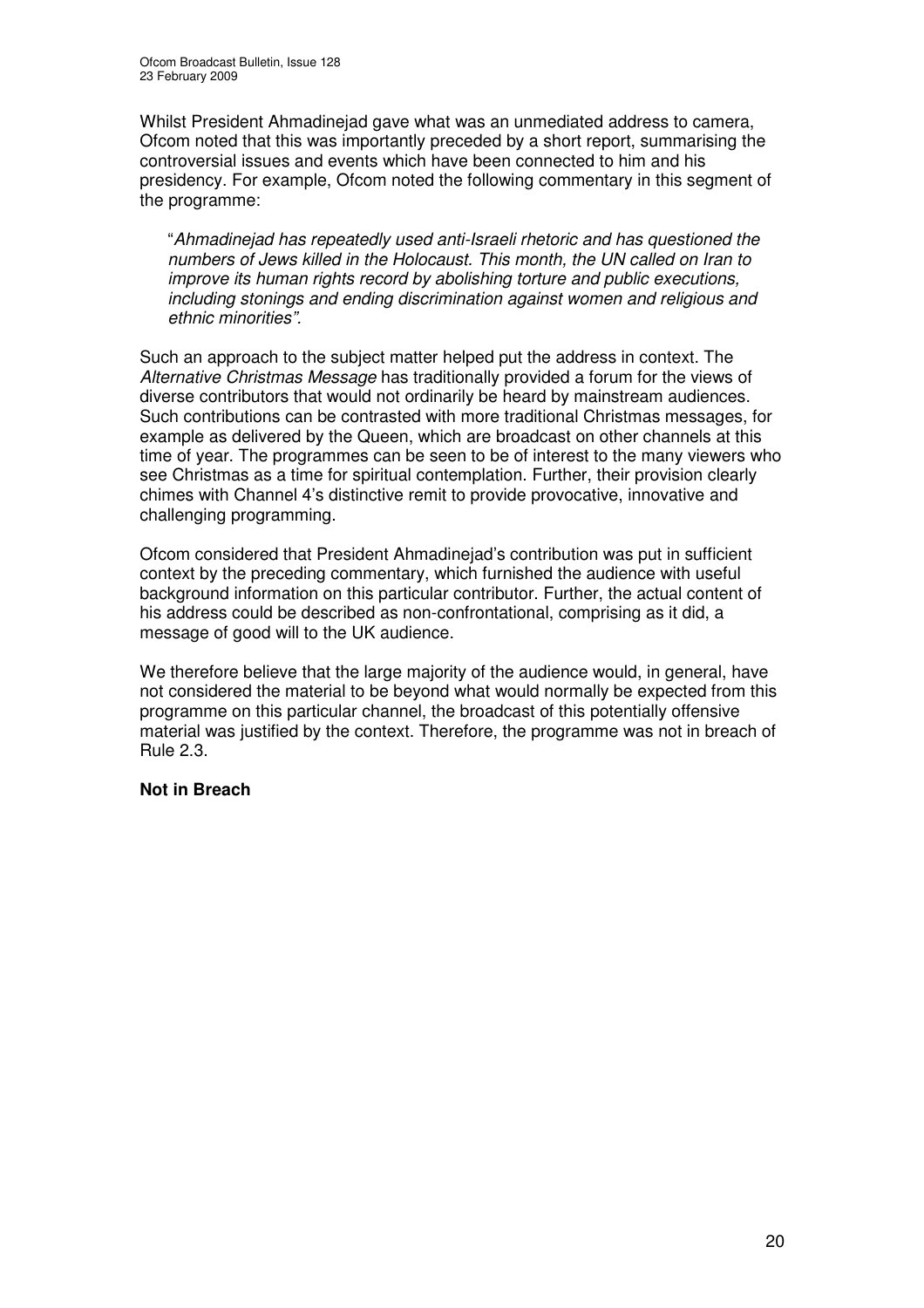## **Fairness and Privacy Cases**

## **Upheld**

## **Complaint by Mr Carl-Gustav Yrwing on his own behalf and on behalf of Mrs Eva Yrwing**

*Kustbevakarna (The Coastguards), Kanal 5, 18 February 2008*

**Summary:** Ofcom has upheld this complaint of unfair treatment and unwarranted infringement of privacy in the programme as broadcast.

This programme focused on the work of Swedish coastguards and the problem of drink-driving at sea. It included footage of events following a boating accident involving Mr Carl-Gustav Yrwing and Mrs Eva Yrwing, his wife. The programme suggested that Mr and Mrs Yrwing were intoxicated at the time of the accident and the coastguards were shown questioning bystanders and a member of the ambulance crew about the cause of the accident and whether or not Mr and Mrs Yrwing had been drinking alcohol. Mr and Mrs Yrwing were being treated in the ambulance at the time of filming. Towards the end of the programme, one of the coastguards said that Mr and Mrs Yrwing "won't be charged because there is nothing to go on". Although Mr and Mrs Yrwing were not named or shown in the programme, footage of their boat was shown.

Mr and Mrs Yrwing complained that the programme unfairly implied that the accident had been the result of their having consumed alcohol on board their boat. They also complained that their privacy was unwarrantably infringed in the broadcast of the programme in that: their consent was not sought at the time of filming; they were unaware that the footage would be broadcast; and they were identified in the programme through footage of their boat which was shown in detail.

In summary, Ofcom found the following:

- Ofcom noted the broadcast of the footage of the accident scene and of Mr and Mrs Yrwing's boat, along with the comments of the coastguards. In Ofcom's view, this material would have been likely to have led viewers to believe that Mr and Mrs Yrwing had been drinking alcohol at the time of the accident, but that charges could not be brought against them for lack of corroborative evidence. Ofcom found that in the absence of material to support the suspicion that they had been boating under the influence of alcohol, and in the absence of an opportunity for Mr and Mrs Yrwing to respond to this allegation, the programme resulted in unfairness to Mr and Mrs Yrwing.
- Ofcom considered that Mr and Mrs Ywring had a legitimate expectation of privacy in relation to the inclusion of footage of their boat in the context of a programme which suggested that alcohol consumption had been the cause of the accident in which they were involved. It considered that their privacy was infringed by the inclusion of the footage of the accident scene and their boat, which was show in detail and was distinguished from the other boats in the marina by an Italian flag flown on it. Ofcom found that the inclusion of this material was not warranted by the content and context of the programme. Ofcom considered that as the coastguards had no evidence to confirm their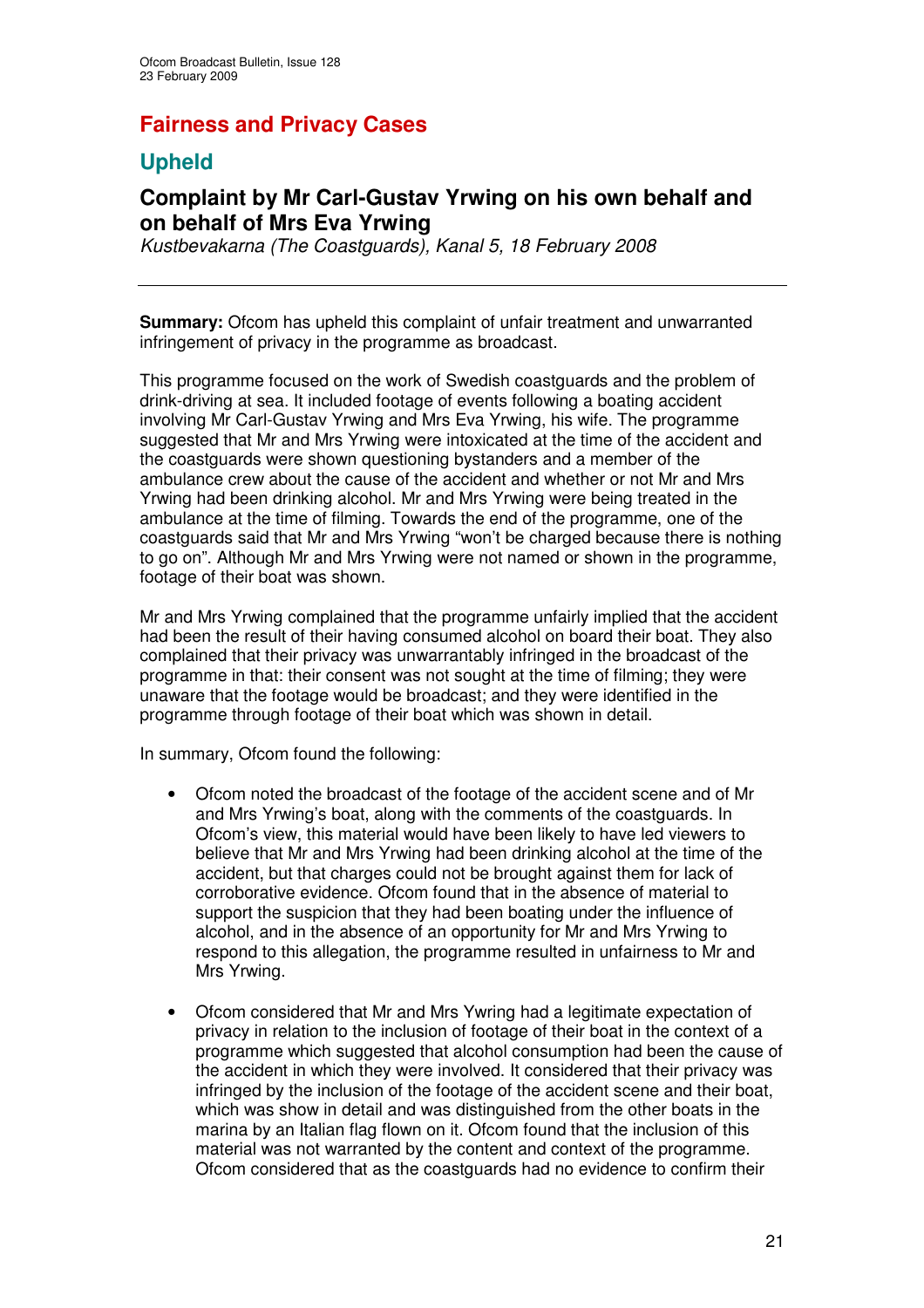suspicions that the accident had been caused by drinking alcohol, there was no justification to include the footage of Mr and Mrs Yrwing's boat.

#### **Introduction**

On 18 February 2008, Kanal 5 (a Swedish satellite television channel licensed in the UK and owned by SBS Broadcasting Networks Limited ("SBS Broadcasting")) broadcast an episode of *Kustbevakarna (The Coastguards)*, a series which looked at the work of the Swedish coastguard and the Swedish Sea Rescue Society.

This episode focused on the work of the coastguards as they dealt with incidents during the summer of 2007 in the archipelago around Stockholm. One of the incidents featured in the programme was a boating accident involving Mr Carl-Gustav Yrwing and Mrs Eva Yrwing, his wife. Members of the coastguard team were shown in the programme arriving at the scene of the accident after Mr and Mrs Yrwing had been put into in an ambulance. The coastguards approached a member of the ambulance crew and questioned her about the cause of the accident and whether or not Mr and Mrs Yrwing had been drinking alcohol. The coastguards were also shown questioning bystanders about the circumstances surrounding the accident and were heard to suggest to each other that the accident may have been a result of alcohol being consumed by Mr and Mrs Yrwing while on board their boat. Towards the end of the programme, one of the coastguards was shown saying that Mr and Mrs Yrwing "*won't be charged because there is nothing to go on*". Mr and Mrs Yrwing were not named or shown in the programme. However, footage of their boat and the marina where it was berthed when the accident happened was included in the programme.

Mr Yrwing complained to Ofcom on his own behalf and on behalf of his wife that they were treated unfairly in the programme and that their privacy was unwarrantably infringed in the programme as broadcast.

#### **The Complaint**

#### **Mr and Mrs Yrwing's case**

In summary, Mr Yrwing complained that he and his wife were treated unfairly in the programme in that:

a) The programme unfairly implied that the accident in which they were involved had been the result of having consumed alcohol on board their boat. As a result, the suggestion was made that the couple combined drinking with sailing, which was untrue. In particular, Mr Yrwing complained that the coastguards were shown questioning a member of the ambulance crew about whether or not he and his wife had been drinking. This was irrelevant as the accident had happened in the harbour and not on the open sea, where it is illegal to drink alcohol when in charge of a vessel. By way of background, Mr Yrwing said that the programmemakers did not check the facts surrounding the accident properly.

In summary, Mr Yrwing complained that his privacy and that of his wife was unwarrantably infringed in the programme as broadcast in that:

b) Neither he nor his wife gave permission for the footage of them to be broadcast and they were not informed that the footage of the aftermath of the accident would be broadcast.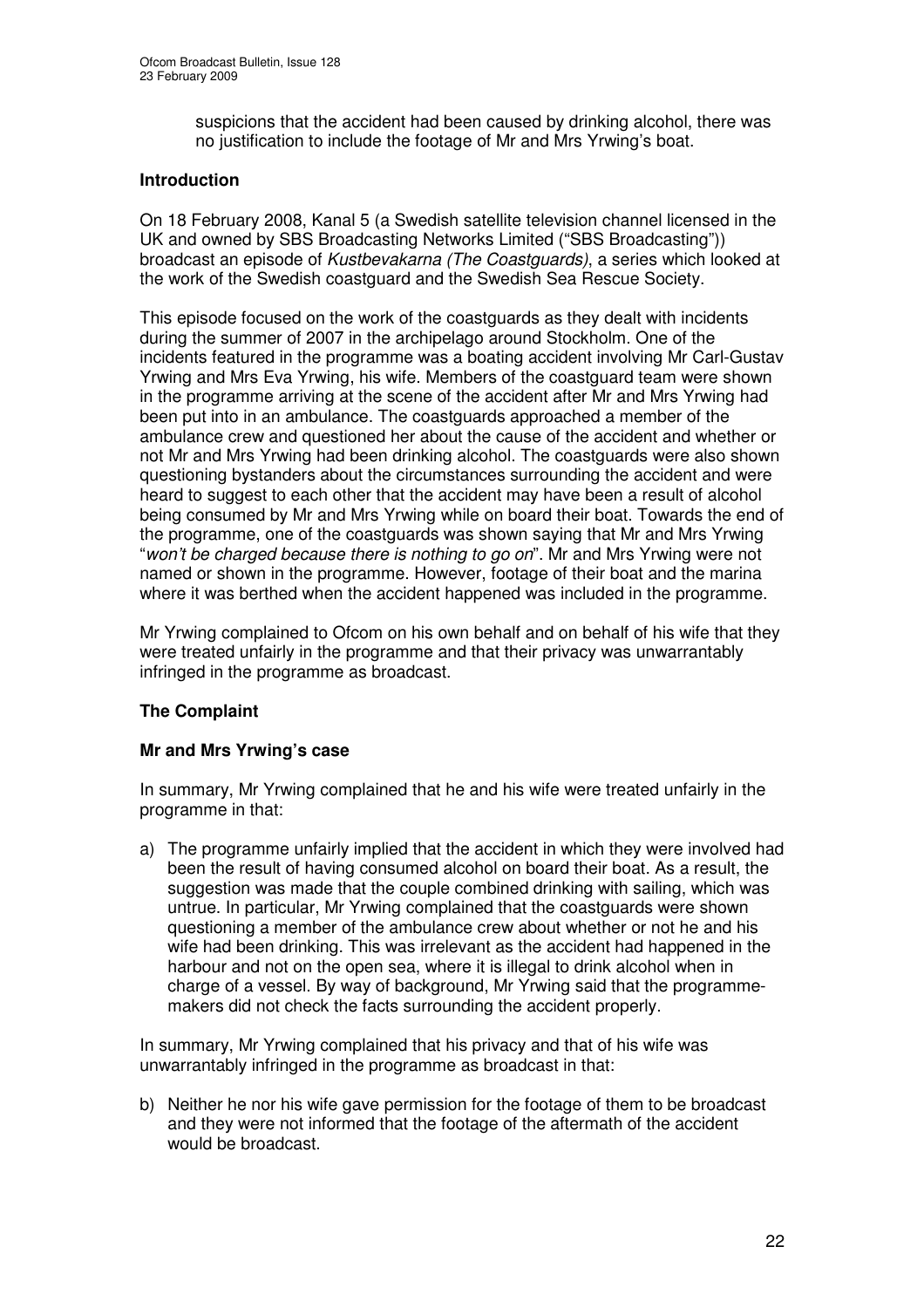c) Mr and Mrs Yrwing were identified because their boat was shown in detail in the broadcast programme. This resulted in their identification because the boat was distinct in that: it was the only boat of its kind in this particular part of the marina; it was the only boat in the marina with an Italian flag; the location of the marina was identified on the programme; and the complainants and their boat were well known in the area.

#### **SBS Broadcasting's case**

In summary, SBS Broadcasting responded to Mr and Mrs Yrwing's complaint of unfair treatment as follows:

a) SBS Broadcasting said that one of the reasons for making the programme was to illustrate the problem of boating under the influence of alcohol and other maritime traffic offences committed off Sweden's coast, and the general public's lenient attitude towards such crimes in Sweden. It stated that the programme presented all the facts that were gathered by the coastguards at the location where the incident involving Mr and Mrs Yrwing occurred. On the facts that the coastguards had been able to ascertain at the scene, including an examination of Mr and Mrs Yrwing's boat and talking to the ambulance crew, the coastguards had made the initial assessment that Mr and Mrs Yrwing had been intoxicated. However, after discussing the matter with the local police, the coastguards concluded that they did not have sufficient evidence, namely any independent eye witness account, to prove that Mr and Mrs Yrwing had been drunk while in charge of their boat. SBS Broadcasting said that it was evident from the programme that no criminal charges were brought against Mr and Mrs Yrwing.

In summary, SBS Broadcasting responded to Mr and Mrs Yrwing's complaint that their privacy was unwarrantably infringed in the programme as broadcast as follows:

- b) In relation to the complaint concerning consent, SBS Broadcasting said that the programme makers had been instructed to inform all those filmed that the purpose of filming was for a programme to be broadcast on Kanal 5. The programme makers had prepared a written document for this purpose which included details of the programme and the contact name and number of the producer. SBS Broadcasting said that it was not aware prior to broadcast that this information had not been given to Mr and Mrs Yrwing. SBS Broadcasting said that it assumed that the programme makers had found it unnecessary, or impossible, to provide this information to Mr and Mrs Yrwing since they did not appear on camera because they were inside the ambulance the entire time the film crew were at the scene. SBS Broadcasting said that Mr and Mrs Yrwing's consent was not required as it was not possible to identify them from the footage shown in the programme.
- c) SBS Broadcasting said that it was not possible to identify Mr and Mrs Yrwing from the footage included in the programme. It said that Mr and Mrs Yrwing's boat was not so distinct that it could be identified by the footage shown of it in the programme. The footage shown of the marina when the coastguards arrived was fleeting and it showed a number of boats being berthed, not just Mr and Mrs Yrwing's boat. SBS Broadcasting said that the detail of Mr and Mrs Yrwing's vessel could hardly be distinguished in the dusk and that viewers' attention would have been focused on a diver who appeared standing on board the boat during the very short time that it was shown. SBS Broadcasting said that when the boat was shown from the front, it was also impossible to distinguish it from any of the other boats in the marina. SBS Broadcasting emphasised that one of the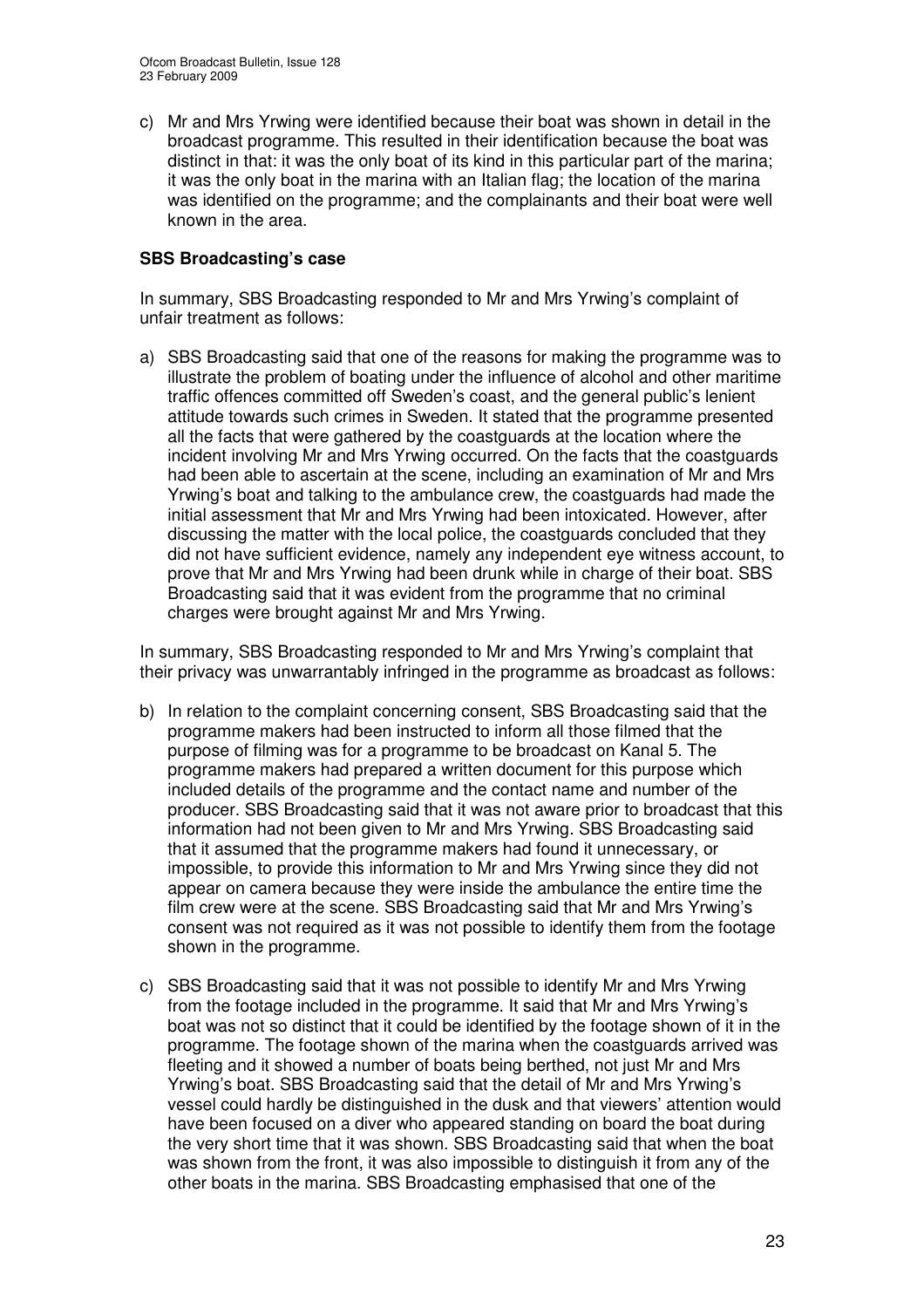coastguards commented in the programme that the boat "*looks just like any other boat*" when examining the exterior of the vessel.

#### **Decision**

Ofcom's statutory duties include the application, in the case of all television and radio services, of standards which provide adequate protection to members of the public and all other persons from unfair treatment in programmes included in such services and unwarrantable infringement of privacy in the making and in the broadcast of programmes included in such services.

In carrying out its duties, Ofcom has regard to the need to secure that the application of these standards is in the manner that best guarantees an appropriate level of freedom of expression. Ofcom is also obliged to have regard in all cases, to the principles under which regulatory activities should be transparent, accountable, proportionate and consistent and targeted only at cases in which action is needed. This case was considered by Ofcom's Executive Fairness Group. Ofcom considered the complaint and the broadcaster's response (including supporting material), the recordings and transcripts of the programme as broadcast, and the unedited footage taken at the scene of the accident. In its considerations, Ofcom took account of Ofcom's Broadcasting Code ("the Code").

#### *Unfair treatment*

Ofcom first considered head a) of Mr and Mrs Yrwing's complaint that they were treated unfairly in the programme in that the programme unfairly implied that the accident in which they had been involved had been the result of having consumed alcohol while sailing. The complainants said this was untrue.

In considering this aspect of Mr and Mrs Yrwing's complaint, Ofcom took account of Rule 7.1 of Ofcom's Broadcasting Code ("the Code"), which states that broadcasters must avoid unjust and unfair treatment of individuals or organisations in programmes. Ofcom also took account of Practice 7.9 which states that broadcasters must take reasonable care to satisfy themselves that material facts have not been presented, disregarded or omitted in a way that is unfair to an individual or organisation.

Ofcom noted that the stated purpose of the programme was to highlight the problem of boating under the influence of alcohol and other maritime related offences and the Swedish public's apparent leniency towards such crimes. It noted that the programme contained a number of incidents, in which the coastguards were called to attend, that were apparently caused by those in charge of boats at sea being under the influence of alcohol. Ofcom took note that the footage in the programme of the incident involving Mr and Mrs Yrwing clearly showed the coastguards investigating the cause of the accident and questioning the emergency services that attended the scene and bystanders in order to ascertain what caused the accident. The coastguards asked a member of the ambulance crew:

#### Coastguard: "*Were they pretty drunk? Do you know what happened?* Ambulance: *She said that he has a tendency to faint."*

Ofcom noted that the coastguards were shown in the programme to have suspected the two people receiving treatment by the ambulance crew of being drunk at the time of the accident, but that no evidence was included in the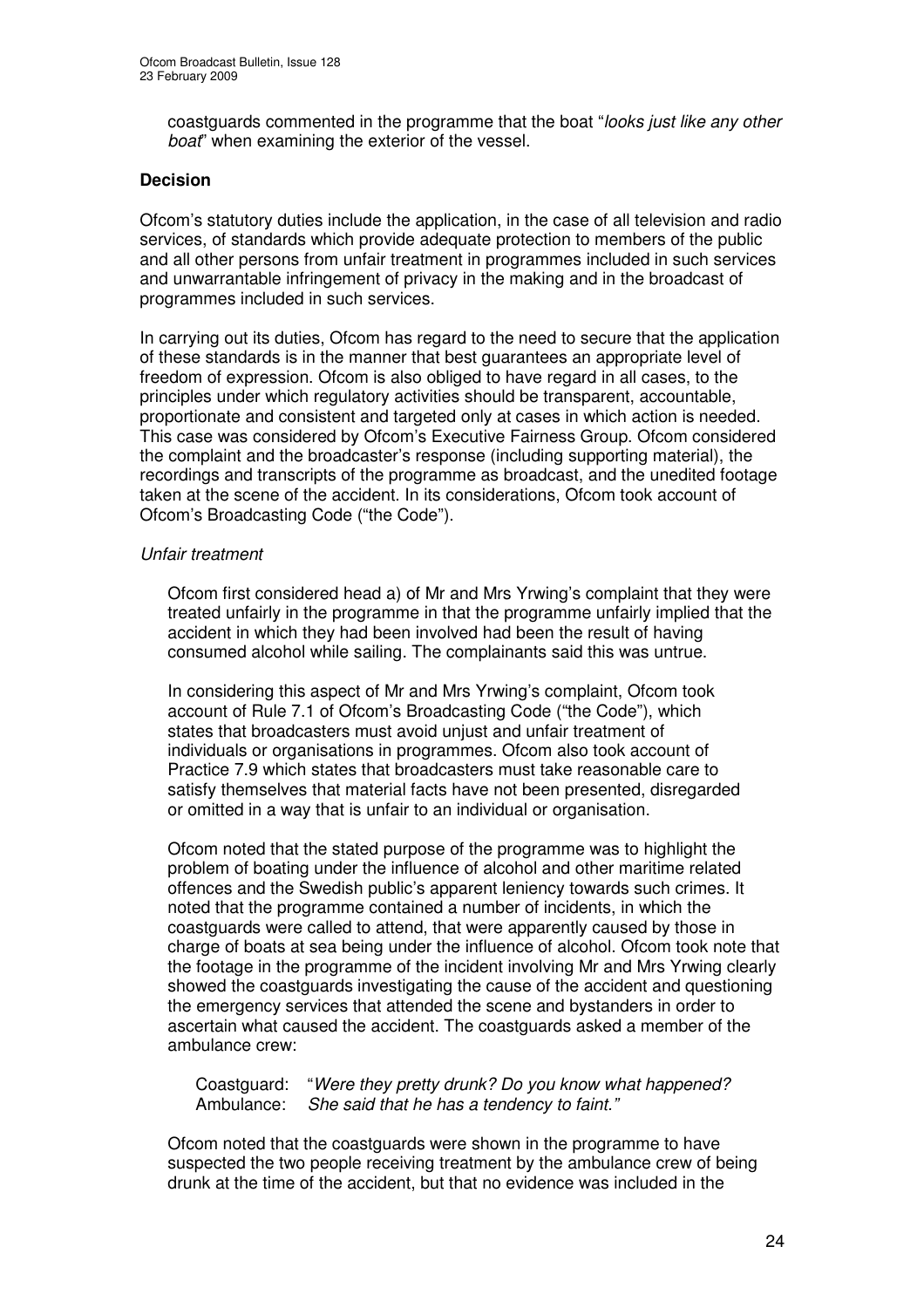programme to support their suspicion. Ofcom took note of the following comments made by one of the coastguards:

"*… it might have been the alcohol.*"

"*There are drinks on the boat but that doesn't prove anything. It's probably boating under the influence [of alcohol] but since nobody has seen them drive the boat and it was a while ago, there's nothing we can do".*

Towards the end of the programme, one of the coastguards stated that:

"*We'll write a memo that they've [Mr and Mrs Yrwing] been here and leave it at that. They won't be charged because there's nothing to go on*".

Ofcom took the view that although the programme included this reference at the end of the programme (that is, that the two people involved in this particular incident were not charged with any offence) the inclusion of the footage of this accident was in the context of a programme that focused on boating under the influence of alcohol and other maritime related offences at sea. Taking this along with the comments of the coastguards, Ofcom considered that the programme did imply that the couple at the centre of this accident were suspected of drinking or being intoxicated while berthing their boat and but that no charges could be brought against them only because of the lack of evidence.

Ofcom acknowledged that Mr and Mrs Yrwing were not named or shown in the programme. However Ofcom considered (for the reasons give in the Privacy section below) that they were rendered identifiable through the daylight and night time footage of their boat and its position in the marina. In Ofcom's view, the boat would have been recognisable to those who knew Mr and Mrs Yrwing's boat and this connection would have rendered them identifiable as the couple involved in the accident and suspected by the coastguards of boating under the influence of alcohol.

In these circumstances, Ofcom considered that the inclusion of the footage of the accident scene and Mr and Mrs Yrwing's boat, along with the comments of the coastguards in the programme, would have been likely to have led viewers to believe that Mr and Mrs Yrwing had been drinking alcohol at the time of the accident and that it was solely due to the lack of corroborative evidence that charges could not be brought against them.

In Ofcom's view the programme makers did not take reasonable care to satisfy themselves that material facts had been presented fairly in this portrayal of Mr and Mrs Yrwing and the circumstances surrounding the accident. In coming to this view Ofcom noted that no material was provided in support of the claim made about them (that alcohol was the cause of the accident and only lack of corroborative evidence prevented charges being brought) beyond the suspicions of the coastguards. Furthermore this amounted to a serious allegation and the programme makers did not take steps to provide Mr and Mrs Yrwing with an opportunity to respond to it. In these circumstances Ofcom found that the programme resulted in unfairness to Mr and Mrs Yrwing.

#### *Privacy*

Ofcom next considered heads b) and c) of Mr and Mrs Yrwing's complaint that they did not give permission for the footage of them to be broadcast and that they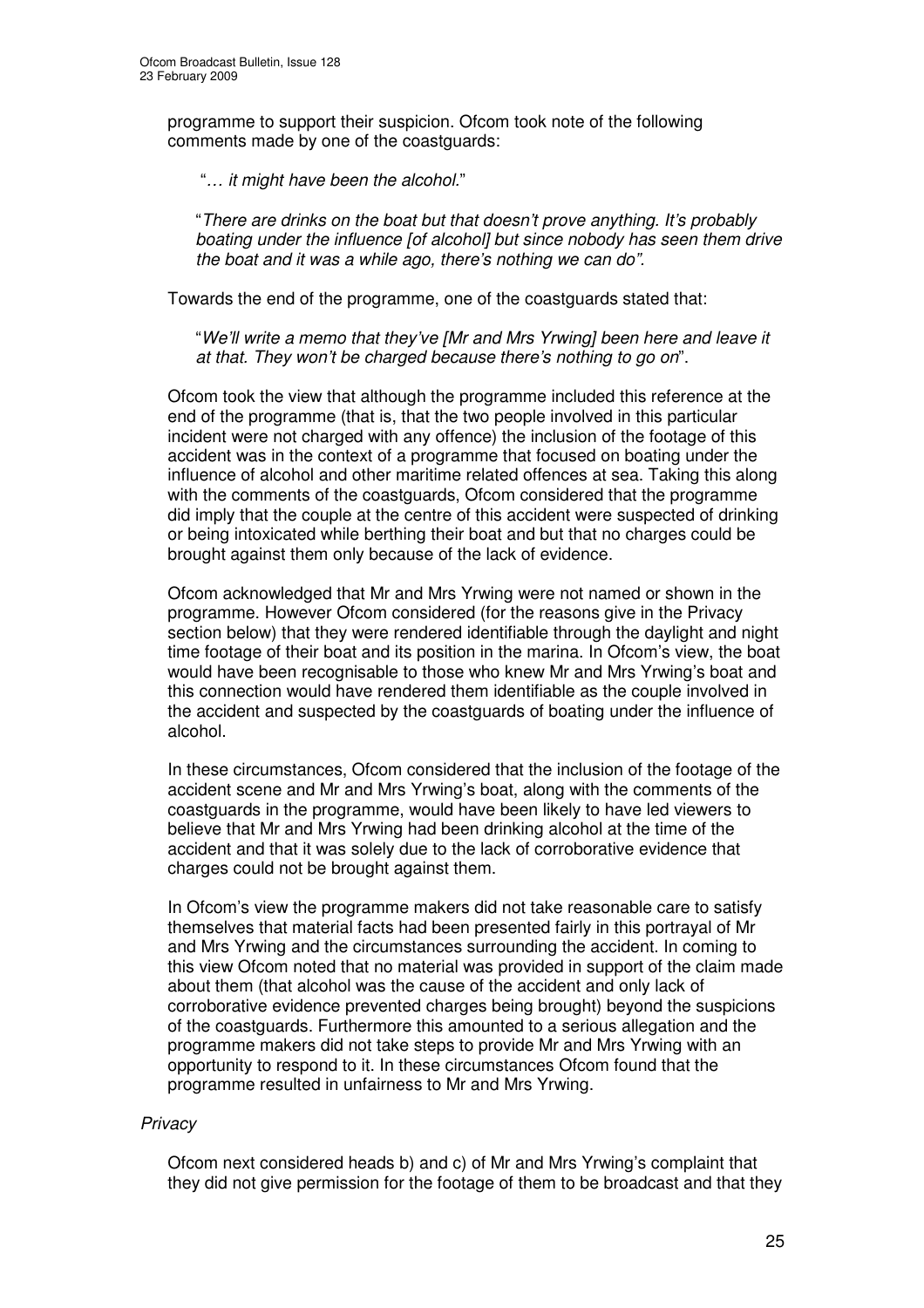were not informed that footage of the aftermath of the accident would be broadcast. Also, Mr and Mrs Yrwing complained that they were identified in the programme because their boat was shown in detail. In showing this footage, Mr and Mrs Ywring complained that their privacy was unwarrantably infringed in the programme as broadcast.

Ofcom recognises that the line to be drawn between the public's right to information and the citizen's right to privacy can sometimes be a fine one. In considering complaints about the unwarranted infringement of privacy, Ofcom will therefore, where necessary, address two distinct questions: First, has there been an infringement of privacy? Second, if so, was it warranted? (Rule 8.1 of the Code). Ofcom also took into account Practice 8.6 of the Code which states that if a broadcast would infringe the privacy of a person or organisation, consent should be obtained before the relevant material is broadcast, unless the infringement is warranted.

Ofcom first considered whether or not Mr and Mrs Yrwing had a legitimate expectation of privacy in relation to the footage taken at the scene of the accident in which they were involved and the inclusion of footage of their boat. The Code explains that "legitimate expectations of privacy will vary to the place and nature of the information, activity or condition in question, the extent to which it is in the public domain (if at all) and where the individual concerned is already in the public eye".

Ofcom noted that the programme broadcast footage which had been taken in and around the marina. While Ofcom acknowledged that the marina was a public place, it also took account of the fact that it was, at the time, the scene of Mr and Mrs Yrwing's accident. Ofcom noted that the footage of the marina included discussion as to the cause of the accident and speculation as to whether or not the consumption of alcohol had been the cause of it. Ofcom considered that the private nature of this material heightened any expectation of privacy in relation to the footage.

Ofcom acknowledged that the complainants were not shown or named in the programme, nor were they identifiable from the images of the outside of the ambulance in which they were being treated, nor from footage of the emergency services at the scene. However, Ofcom considered that they were rendered identifiable through the daylight and night time footage of their boat. In particular, the daylight footage clearly showed its precise berthing position in the marina. It was also shown to display an Italian flag which further distinguished it from the other boats berthed there. Ofcom considered that the boat would have been recognisable to people who knew it, and through association with it Mr and Mrs Ywring could be identified as the owners. This, in Ofcom's view, rendered them identifiable as the couple involved in the accident and suspected by the coastguards of being intoxicated at the time of the accident. Therefore, in these circumstances, Ofcom took the view that the complainants did have a legitimate expectation of privacy with regard to the broadcast of the footage of the accident and their boat, given the context in which the footage was used.

Having concluded that Mr and Mrs Yrwing did have a legitimate expectation of privacy, Ofcom went on to consider whether their privacy was infringed in the programme as broadcast.

Ofcom noted that while neither Mr nor Mrs Yrwing were not named or shown in the programme, images of their boat and the marina in which it was berthed were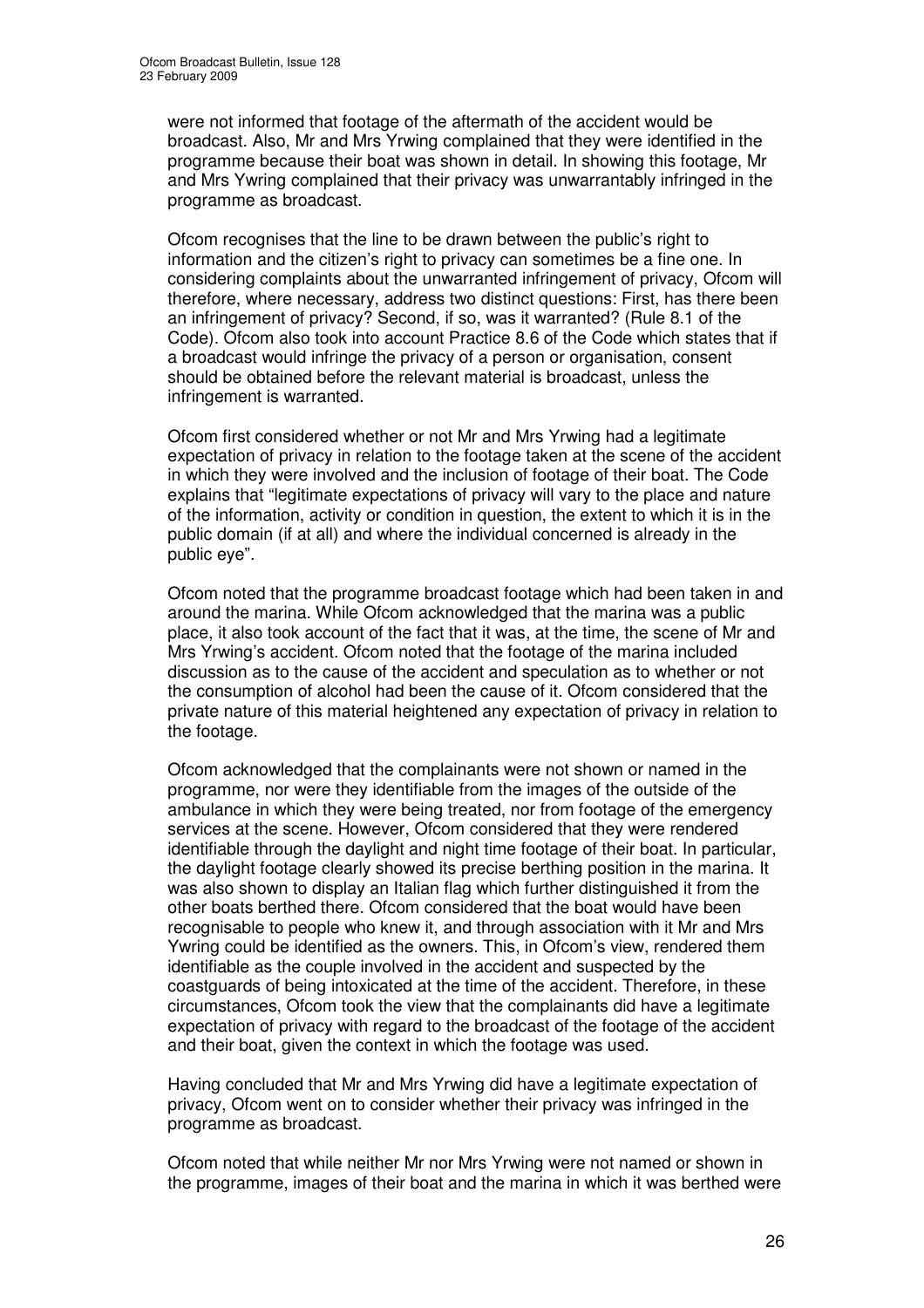included in the programme. In Ofcom's view, the images of the boat connected Mr and Mrs Ywring with the accident and this provided viewers with identifying information about them in the context of speculation that they had been drink driving. Ofcom concluded therefore that the inclusion of this footage in the programme did infringe Mr and Mrs Yrwing's privacy.

Ofcom finally considered whether the inclusion of the footage of scene of the accident and their boat (which rendered Mr and Mrs Yrwing identifiable in the programme) was warranted. Ofcom found that the inclusion of this material was not warranted by the content and context of the programme, namely a programme that focused on the incidents of boating under the influence of alcohol and other maritime related offences. Ofcom considered that as the programme provided no evidence to support the coastguards' suspicions that the accident had been caused by drinking alcohol, there was no justification to include the footage of either the scene of the accident or Mr and Mrs Yrwing's boat. Ofcom therefore found that Mr and Mrs Yrwing's privacy was unwarrantably infringed in the broadcast of the programme.

**Accordingly, Ofcom has upheld Mr and Mrs Yrwing's complaint of unfair treatment and unwarranted infringement of privacy in the broadcast of the programme. The broadcaster was found in breach of Rule 7.1 and 8.1 of the Code.**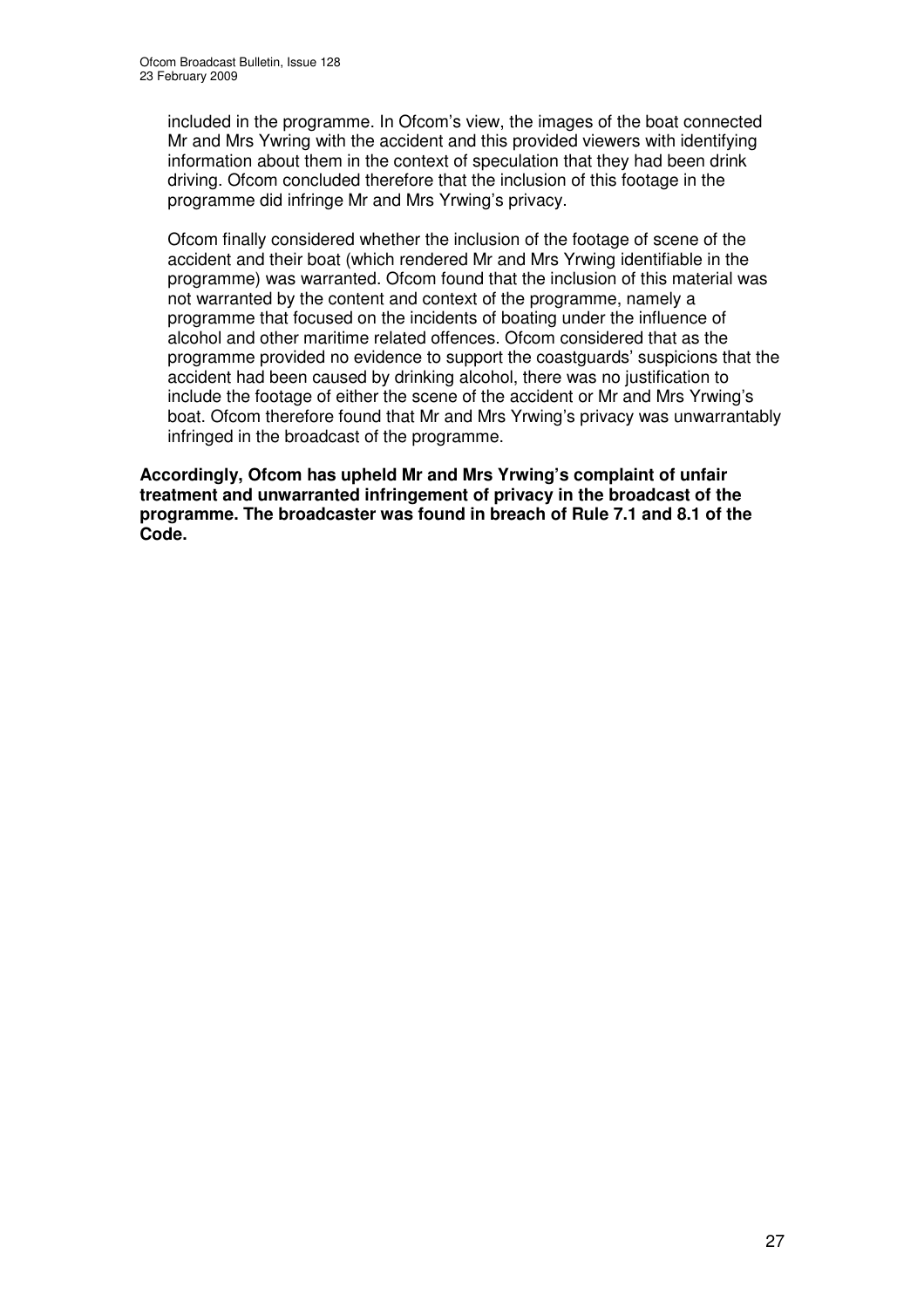## **Not Upheld**

## **Complaint by Mrs Clare O'Grady on her own behalf and on behalf of Mrs Teresa Clayton (her mother) and Mr James O'Grady (her husband)**

*The Jeremy Kyle Show, ITV1, 7 May 2008*

**Summary:** Ofcom has not upheld this complaint of unfair treatment and unwarranted infringement of privacy.

On 7 May 2008, ITV1 broadcast an edition of The Jeremy Kyle Show which included an item entitled "Today I disown my sister", which focused on the relationship between Mrs O'Grady and Ms Clayton, her sister. Both Mrs O'Grady and her sister, along their mother, Mrs Clayton, and Ms Clayton's partner, participated in a studio discussion which explored the difficulties in their relationship and the possible reasons for them. During the discussion, reference was made to Mr O'Grady (Mrs O'Grady's husband) serving a five year prison sentence.

Mrs O'Grady complained on her own behalf and on behalf of Mrs Clayton and Mr O'Grady that the programme was broadcast without their consent and that their privacy was unwarrantably infringed in the broadcast of the programme.

In summary, Ofcom found the following:

- • Ofcom considered that Mrs O'Grady and Mrs Clayton were properly informed about the nature of the programme and provided informed consent for their participation. Ofcom noted Mrs O'Grady's and Mrs Clayton's active engagement with the programme making process and considered that the nature of the programme did not significantly change in a manner which could have affected their consent to participate. Ofcom therefore found that Mrs O'Grady and Mrs Clayton were not treated unfairly by the inclusion of the footage of them in the programme.
- • Ofcom recognised that the nature of the information revealed by participants in a programme of this type may be personal or sensitive and may be likely to attract an expectation of privacy. However, in Mrs O'Grady's and Mrs Clayton's case, Ofcom was satisfied that they had understood the nature and format of the programme and the nature of their contribution to it. They had also provided informed consent to participate. In these circumstances, Ofcom concluded that neither Mrs O'Grady nor Mrs Clayton had a legitimate expectation of privacy and therefore their privacy was not infringed in the broadcast of the programme.
- • Ofcom recognised that information was disclosed about Mr O'Grady of a personal nature. However, Ofcom was satisfied that Mr O'Grady did not have a legitimate expectation of privacy in the disclosure of information relating to him serving a five year prison sentence, which is a matter of public record, and that his privacy was not unwarrantably infringed in the broadcast of the programme.

#### **Introduction**

On 7 May 2008, ITV1 broadcast an episode of *The Jeremy Kyle Show* that included an item entitled "*Today I disown my sister*" which focused on the relationship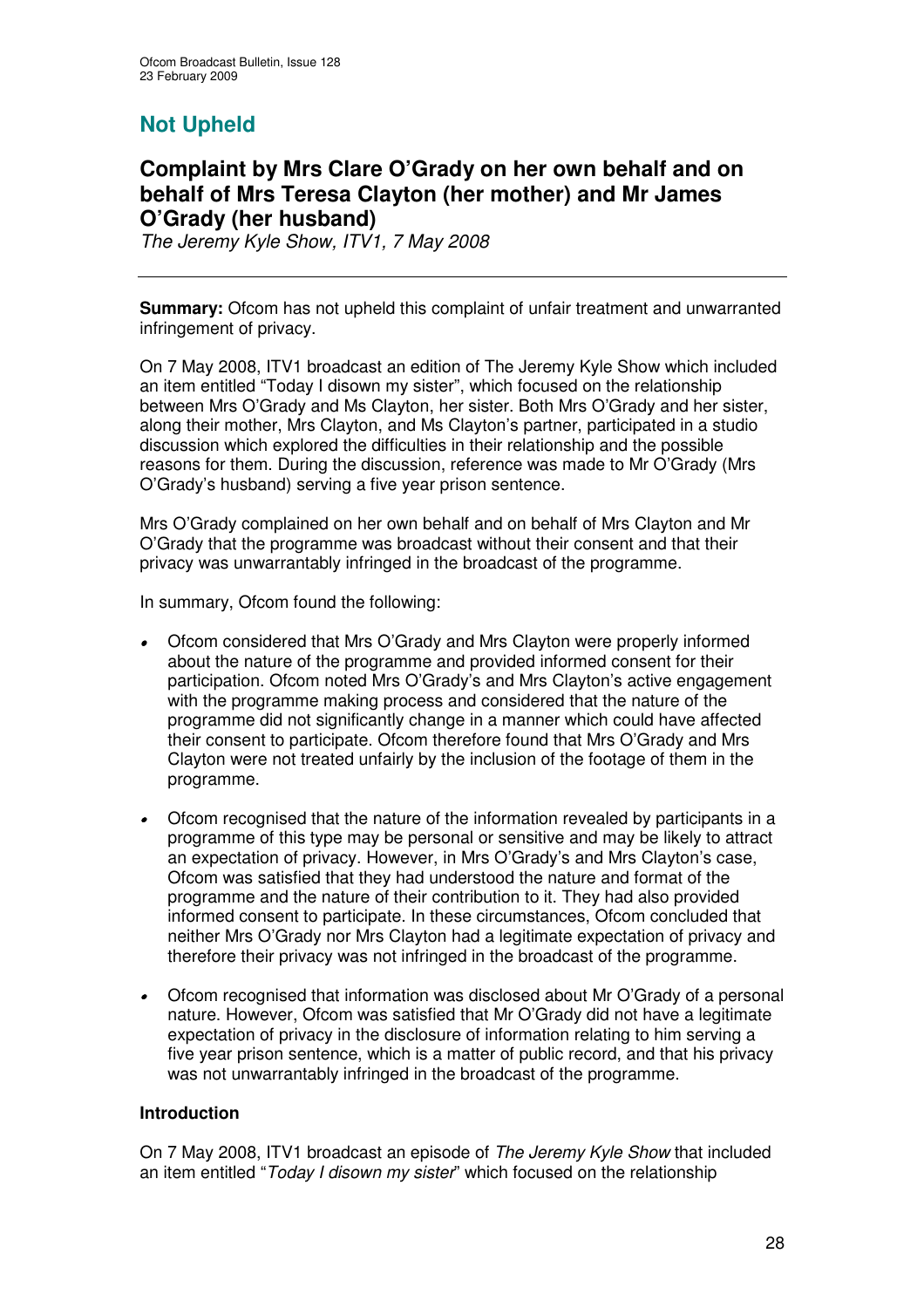between Mrs Clare O'Grady and Ms Michelle Clayton ("Ms Clayton"), her sister. Mrs O'Grady had agreed to take part in the programme after her sister had appeared on a previous edition of the programme with her partner, Mr Graham Paul, to discuss, among other things, the upbringing of their child and Mr Paul's battle with alcohol addiction. Mrs O'Grady said that she had wished to raise her concerns about what she believed to be the reality of Ms Clayton's and Mr Paul's relationship and the unsatisfactory manner in which she believed the couple treated other people and cared for their child. Both Mr Paul and Mrs O'Grady's and Ms Clayton's mother, Mrs Teresa Clayton ("Mrs Clayton"), also participated in the programme.

During the programme, Mrs O'Grady and Mrs Clayton made various allegations about Mr Paul and Ms Clayton, including allegations that Ms Clayton had tried to "*sell her body*" and that she had been violent towards her child and another family member. It was also alleged that Mr Paul continued to abuse alcohol and that Ms Clayton's and Mr Paul's home was an unsuitable environment for a small child. Ms Clayton and Mr Paul denied all of the allegations levelled against them and in turn accused Mrs O'Grady and Mrs Clayton of interfering in their lives and of being jealous of them. During the discussion, Mrs Clayton admitted that she had shown favouritism towards Mrs O'Grady over Ms Clayton when they were children. Mrs O'Grady also admitted to having reported her sister to social services because of her concerns for Ms Clayton's and Mr Paul's child. At the end of the discussion, Jeremy Kyle advised both Mrs O'Grady and Mrs Clayton that they should stop interfering in Ms Clayton's and Mr Paul's lives.

Reference was also made during the programme to Mrs O'Grady's husband, Mr James O'Grady. It was revealed that Mr O'Grady (referred to once in the programme as "James" by Ms Clayton) was serving a five year prison sentence.

Mrs O'Grady complained to Ofcom on her own behalf and on behalf of Mrs Clayton that they were treated unfairly in the programme and that their privacy was unwarrantably infringed in the broadcast. Mrs O'Grady also complained on behalf of her Mr O'Grady that his privacy was unwarrantably infringed in the broadcast of the programme.

#### **The Complaint and Broadcaster's Response**

#### **Mrs O'Grady's case**

In summary, Mrs O'Grady complained that both she and Mrs Clayton were treated unfairly in that:

a) The programme was broadcast without their consent. Mrs O'Grady and Mrs Clayton said that they had consented to taking part in the programme, but felt that they were "treated like scum" and their rights were ignored. As a result of their treatment, Mrs O'Grady and Mrs Clayton said that they had withdrawn their consent to appear in the programme after the recording had taken place.

In summary, Mrs O'Grady complained that her privacy and the privacy of Mrs Clayton was unwarrantably infringed in the broadcast of the programme in that:

b) The programme was broadcast without their consent. They had withdrawn their consent to appear in the programme, but their request was ignored by the programme makers.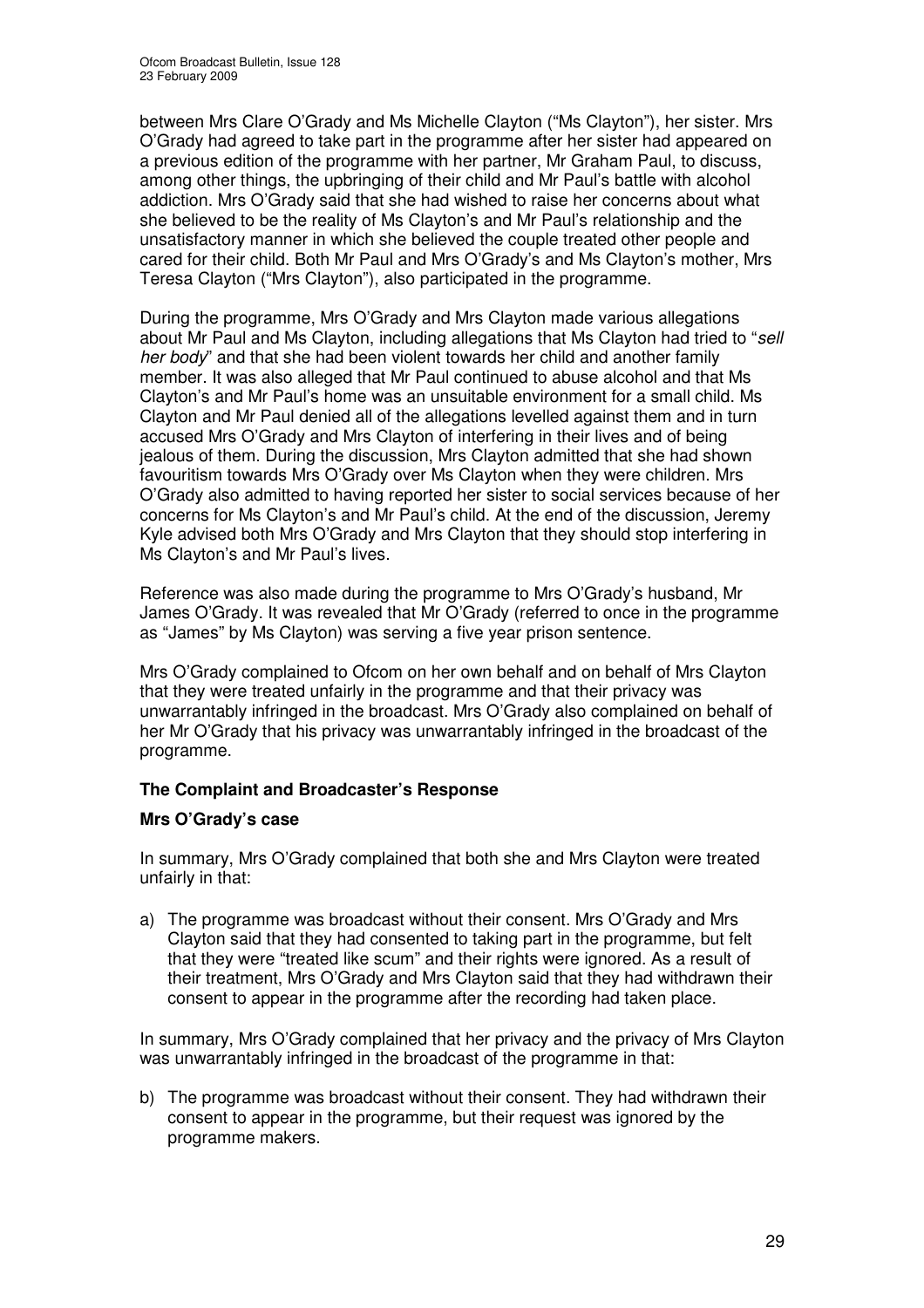In summary, Mrs O'Grady complained on behalf of Mr O'Grady that his privacy was unwarrantably infringed in the broadcast of the programme in that:

c) Reference was made to Mr O'Grady, who was in prison, when he had not consented to be involved in the programme.

#### **ITV's case**

In summary, ITV responded to the complaint as follows:

a) ITV said that Mrs O'Grady had contacted the programme after her sister and Mr Paul had appeared in a previous edition of the programme. ITV said that Mrs O'Grady told the programme makers that the way Ms Clayton and Mr Paul had presented themselves in the programme had angered her and she wanted to come onto the programme to voice her concerns about them as parents. Although Mrs O'Grady and her sister had apparently been close when they were younger, ITV said that Mrs O'Grady had told the programme makers that it was after the birth of Ms Clayton's child that they fell out. She also told them that she and her husband were unable to have children and that she felt resentful towards Ms Clayton for having a child who, in her opinion, she could not look after.

ITV said that Mrs O'Grady had told the programme makers that her husband had been sent to prison after going to Ms Clayton's house with a friend and having a fight with Mr Paul. ITV said that Mrs O'Grady wanted "everyone to know what they [Ms Clayton and Mr Paul] are really like" and "tell a few home truths". It was explained to her that whilst all the facts of her husband's conviction would not be discussed, reference might be made to the fact he was in prison and why. ITV said that she professed herself to be happy with this at the time.

ITV said that Mrs Clayton had told the programme makers before the recording took place that she was participating in the programme to support Mrs O'Grady. She also told them that she had not spoken to her other daughter, Ms Clayton, for several years and that this would be the last time she would ever speak to her. ITV said that Mrs Clayton made various allegations about Ms Clayton regarding drug use, violence and apparent shortcomings as a parent. ITV also said that Mrs Clayton referred to the fact that Mrs O'Grady's husband was in prison following a row with Mr Paul and Ms Clayton and that Mrs O'Grady had had to delay IVF treatment as a result.

ITV said that in these circumstances it was legitimate and reasonable for the programme makers to seek to discuss whether Mrs O'Grady's antipathy for her sister and her partner was inspired by jealousy about them having a child and that Mrs O'Grady was aware of this. ITV also said that it was legitimate and reasonable for the programme to discuss the history of the upbringing of both sisters and the problems in the parental relationship of Mrs Clayton and her daughters. ITV stated that both complainants had understood that these matters could be raised in the programme. Also, prior to the recording of the programme, ITV said that all the contributors are also asked to confirm any information that they do not want to be revealed in the programme. Neither complainant asked for any particular matters not to be disclosed.

ITV said that the first part of the programme was devoted entirely to Mrs O'Grady to allow her express her views about her sister's previous appearance on the programme. ITV said that Ms Clayton was the next contributor to appear on the programme and she countered many of Mrs O'Grady's accusations by claiming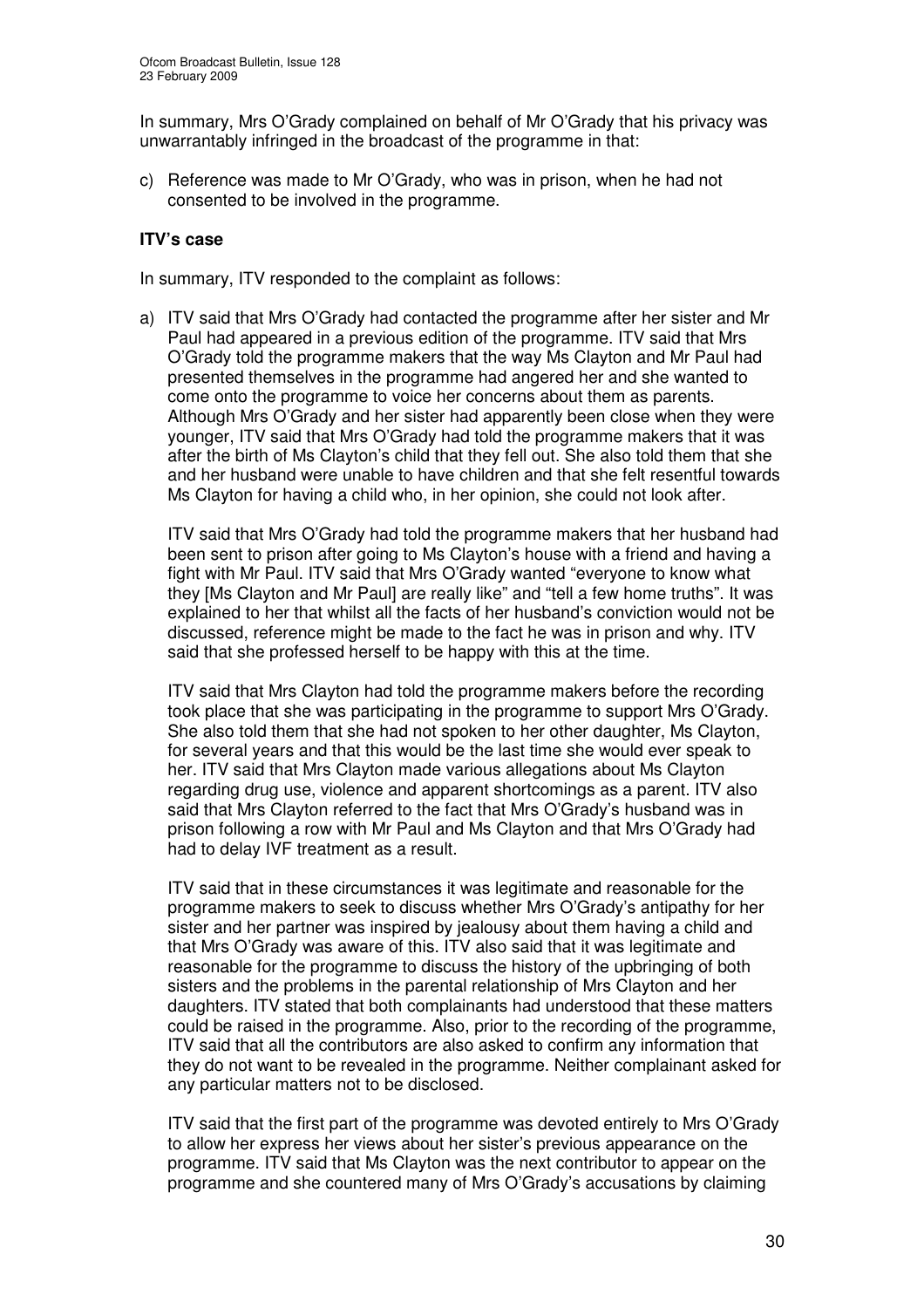that she was jealous of her having a child. ITV said that the programme's presenter then asked Mrs O'Grady where her husband was to which she replied that he was in prison. ITV said that Jeremy Kyle made the point that whilst she criticised Ms Clayton and Mr Paul for being poor role models, Mrs O'Grady's own partner could not be considered a role model and questioned her motivation for calling social services. ITV said that, while these were points that Mrs O'Grady did not like to hear, Jeremy Kyle's comments were entirely fair comment in the circumstances and that she was allowed a full opportunity to respond.

ITV said that when Mrs Clayton was introduced onto the stage, she immediately and aggressively confronted Ms Clayton and accused her of threatening behaviour towards another member of the family. ITV said that Jeremy Kyle gave Mrs Clayton an opportunity to explain her animosity towards her daughter, which she did, including her admission that she favoured Mrs O'Grady over Ms Clayton. ITV said that Jeremy Kyle took her to task for this in a robust fashion and questioned whether in the circumstances she was entitled to pass judgement on Ms Clayton and Mr Paul's parenting. ITV said that this was fair and justifiable in the circumstances and did not exceed the forthright manner that viewers and participants are familiar with and expect from Jeremy Kyle.

ITV said that Mrs O'Grady and Mrs Clayton were not "treated like scum" by the programme makers nor were their rights ignored. ITV said that after the recording of the programme, Mrs O'Grady had been unhappy with the filming as she felt that Jeremy Kyle had taken sides with Ms Clayton and Mr Paul, but that she did not engage in discussion with the production team about this. At no point did she or Mrs Clayton say that they wished to withdraw their consent. ITV said that Mrs O'Grady was asked by the programme makers if she wanted any further statements to be included in the programme in a graphic overlay to supplement the answers she had given to Jeremy Kyle, but she declined the offer.

ITV said that appearing on *The Jeremy Kyle Show* could be an emotional experience for any contributor and accepted that the complainants were not happy after appearing on stage. However, ITV said that it was confident that both Mrs O'Grady and Mrs Clayton were treated professionally and with due respect throughout the production process. ITV said that Mrs O'Grady and Mrs Clayton were fully informed of the nature and purpose of the programme and the issues that would be explored. ITV said that they were given an adequate opportunity to put forward their own position and to answer criticisms made about them. ITV said that Jeremy Kyle made efforts to ensure they were able to state their side of the story and that his treatment of them was fair.

#### *Privacy*

- b) In relation to Mrs O'Grady's and Mrs Clayton's complaint that their privacy was unwarrantably infringed, ITV reiterated its response in head a) above. It denied that they withdrew their consent or that the programme makers ignored this withdrawal.
- c) In relation to the complaint that Mr O'Grady's privacy was unwarrantably infringed, ITV said it did not require Mr O'Grady's consent to refer to him in the programme in these circumstances. ITV said that the fact of his conviction and imprisonment for a serious criminal offence was a matter of public record. Therefore, as a convicted criminal, Mr O'Grady had no reasonable expectation of privacy in this regard. ITV maintained therefore that the programme did not infringe his privacy.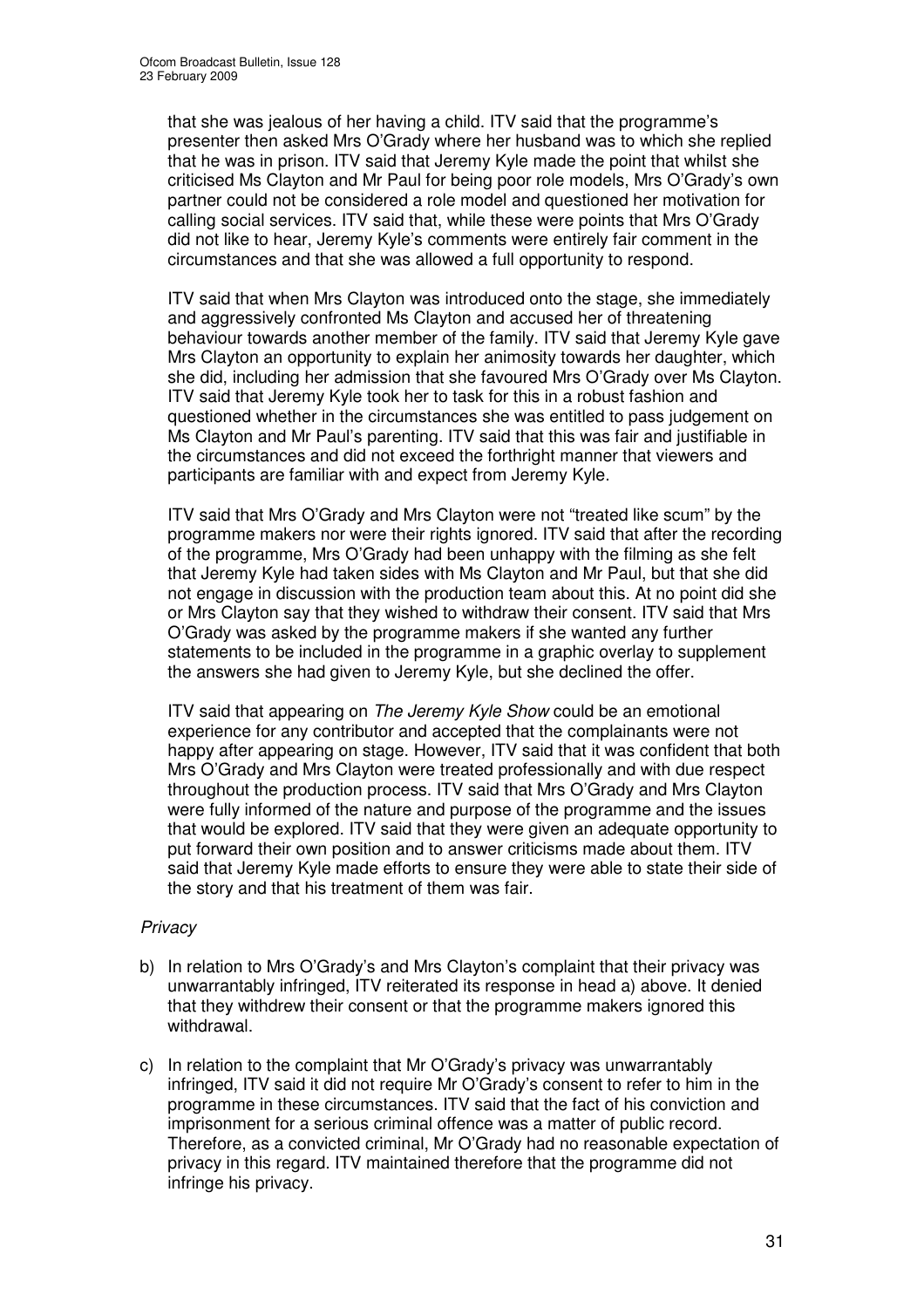Insofar as the programme referred to Mr O'Grady in relation to his family life, ITV said that this was an inevitable consequence of his wife contacting the programme and seeking to appear to discuss her relationship with her sister and make serious allegations about her. ITV said that Mrs O'Grady had not asked the programme makers not to refer to her husband's conviction. The programme had referred to Mr O'Grady only insofar as it was strictly relevant to the family issues under discussion, namely that he had been imprisoned for his part in an assault on Mr Paul. ITV said therefore that the references made to him did not of themselves infringe his privacy.

#### **Decision**

Ofcom's statutory duties include the application, in the case of all television and radio services, of standards which provide adequate protection to members of the public and all other persons from unfair treatment in programmes included in such services and unwarrantable infringement of privacy in the broadcast and in the making of programmes included in such services.

In carrying out its duties, Ofcom has regard to the need to secure that the application of these standards is in the manner that best guarantees an appropriate level of freedom of expression. Ofcom is also obliged to have regard in all cases, to the principles under which regulatory activities should be transparent, accountable, proportionate and consistent and targeted only at cases in which action is needed. This case was considered by Ofcom's Executive Fairness Group. Ofcom considered the complaint and the broadcaster's response, together with supporting material and a recordings and transcripts of the programme as broadcast and the unedited footage taken at the scene of the accident. In its considerations, Ofcom took account of Ofcom's Broadcasting Code ("the Code").

#### *Unfair treatment*

a) Ofcom considered Mrs O'Grady's complaint that she and her mother were treated unfairly in the programme in that their contribution was included in the programme despite them having withdrawn their consent. In considering this head of complaint, Ofcom considered whether the programme makers were fair in their dealings with Mrs O'Grady and Mrs Clayton as potential contributors to the programme (as outlined in Practice 7.2 of the Code). In particular, Ofcom considered whether Mrs O'Grady and Mrs Clayton gave their "informed consent" to participate in the programme (as outlined in Practice 7.3 of the Code).

Practice 7.3 of the Code sets out that in order for potential contributors to a programme to be able to make an informed decision about whether to take part, they should be given sufficient information about: the programme's nature and purpose; their likely contribution; any changes to the programme that might affect their decision to contribute; and the contractual rights and obligations of both parties.

Ofcom acknowledged that Mrs O'Grady and Mrs Clayton said that they had withdrawn their consent to appear in the programme. Ofcom also noted that no consent form signed by either Mrs O'Grady or Mrs Clayton had been provided to it. However, Ofcom takes the view that consent does not rest on the signing of a consent or release form. Rather, Ofcom assessed the type and degree of information available to the complainants when consenting to participate. Having assessed this information Ofcom considered whether it was reasonable for the programme makers to have believed that the consent provided by the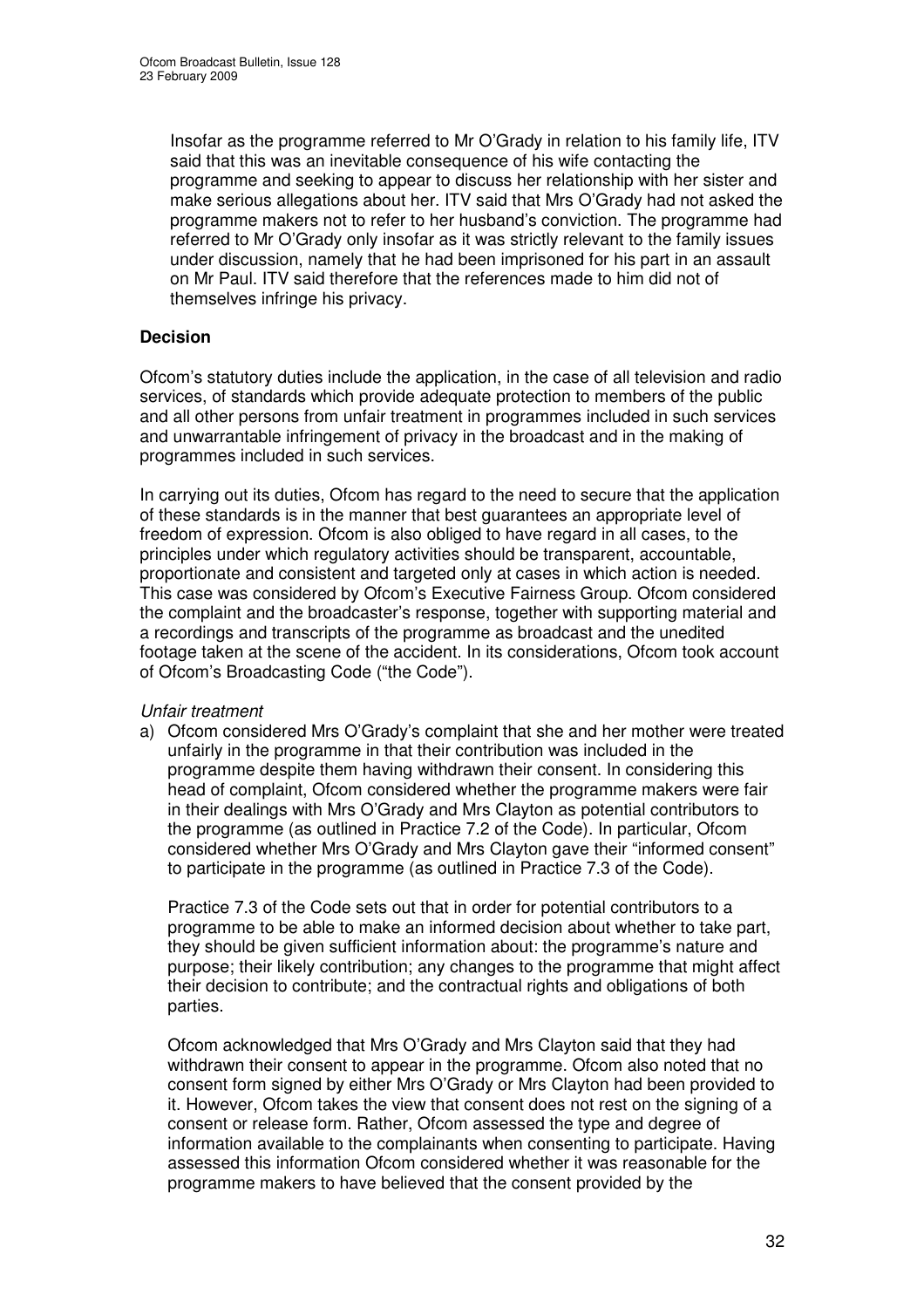complainants was truly informed consent. In considering this Ofcom took account of all relevant factors including, for example, whether or not Mrs O'Grady and Mrs Clayton had been active and willing participants throughout the filming process and whether any significant change in circumstances subsequently arose which would have affected their original consent.

Ofcom first considered the information that was available to Mrs O'Grady and Mrs Clayton about the nature and likely content of the programme and their likely contribution in advance of participating in the programme. Ofcom took the view that the nature and format of *The Jeremy Kyle Show* is well established (that is, it raises controversial issues for discussion and then explores those issues through discussion and debate with those participating in the programme) and that they had agreed to take part in it. Ofcom took note of ITV's statement in response to the complaint that both Mrs O'Grady and her mother had been made aware of the nature and purpose of the programme by the programme makers and that they had known that their relationship with Ms Clayton and Mr Paul that would be explored in the programme. Ofcom recognised that Mrs O'Grady and Mrs Clayton have not challenged this account.

Ofcom next considered the programme as broadcast and whether the content of the particular programme reflected the nature and purpose explained to them prior to filming. Ofcom noted that the programme included scenes of personal confrontation which involved Mrs O'Grady, Mrs Clayton and Ms Clayton and Mr Paul and including Jeremy Kyle. In particular, it noted that the contributors were shown arguing with each other about the issues that had apparently led to breakdown in the relationship between them. Mrs O'Grady, Mrs Clayton and the other contributors were given opportunities to express themselves and were asked to provide responses to the various allegations made about them. Ofcom noted that Mrs O'Grady and Mrs Clayton were shown entering into this process and that they were at the centre of the arguments that developed. Ofcom took note that both Mrs O'Grady and Mrs Clayton participated in the programme willingly and engaged with the other contributors throughout in a manner which, in Ofcom's view, demonstrated that they understood the programme's nature and format.

Ofcom considered that the programme as broadcast followed the nature and format established in previous editions of the programme. Ofcom was satisfied that Mrs O'Grady and Mrs Clayton appeared to have been fully informed about the likely nature and content of their contribution, the contribution of Ms Clayton and Mr Paul and the role of Jeremy Kyle when they consented to participate in the programme. Although Mrs O'Grady and Mrs Clayton said that they had withdrawn their consent, Ofcom considered that the broadcast of the programme was in line with the information that they were given before agreeing to take part and that no significant changes had subsequently arisen. Ofcom concluded that it was reasonable for the programme makers to have believed that the consent provided by the complainants was informed consent and that, in the absence of any significant changes to the programme or their contribution, that consent remained valid.

Ofcom therefore found that the programme as broadcast did not result in unfairness to Mrs O'Grady and Mrs Clayton.

*Privacy*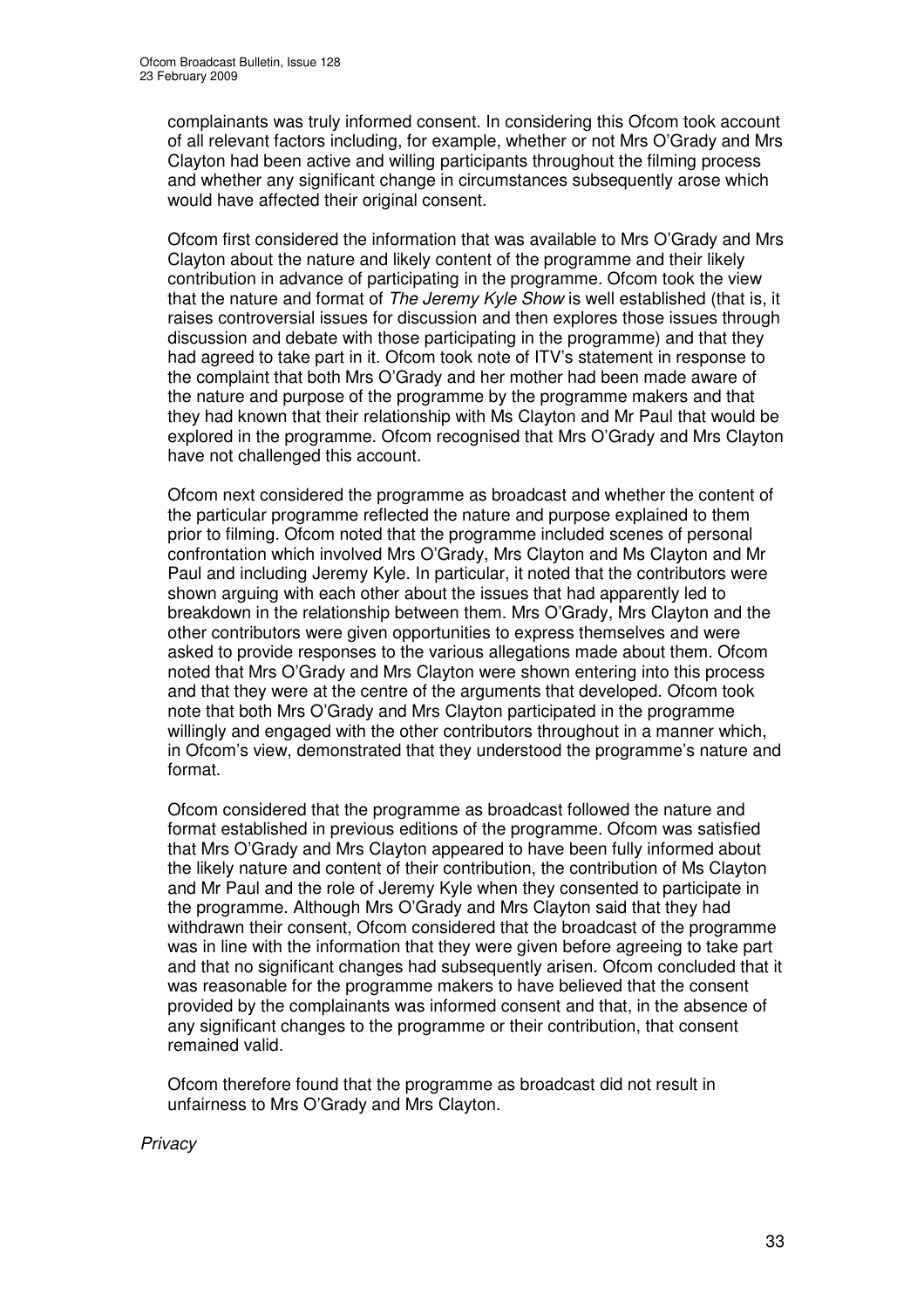b) Ofcom next considered Mrs O'Grady's complaint that her privacy and that of Mrs Clayton was unwarrantably infringed in that the programme was broadcast without their consent as they had withdrawn their consent to appear in it.

Ofcom recognises that the line to be drawn between the public's right to information and the citizen's right to privacy can sometimes be a fine one. In considering complaints about the unwarranted infringement of privacy, Ofcom will therefore, where necessary, address itself to two distinct questions: First, has there been an infringement of privacy? Second, if so, was it warranted? (Rule 8.1 of the Code). Ofcom also took into account Practice 8.6 of the Code which states that if a broadcast would infringe the privacy of a person or organisation, consent should be obtained before the relevant material is broadcast, unless the infringement is warranted.

Ofcom first considered whether or not Mrs O'Grady and Mrs Clayton had a legitimate expectation of privacy in relation to the use of the recorded footage of them that was used in the programme as broadcast. The Code explains that "legitimate expectations of privacy will vary to the place and nature of the information, activity or condition in question, the extent to which it is in the public domain (if at all) and where the individual concerned is already in the public eye". Ofcom recognised that the nature of the information revealed by participants in a programme of this nature and format may be understood to be personal and sensitive and may therefore attract an expectation of privacy. As such, it is important that consent is obtained from those whose privacy may otherwise be infringed by the broadcast of material revealing private information. Ofcom noted that in this particular case, both Mrs O'Grady and Mrs Clayton said that they had withdrawn their consent. However, for the reasons already given in decision head a) above, Ofcom was satisfied that: Mrs O'Grady and her mother had understood the nature and format of the programme and the nature of their contribution to it; the consent Mrs O'Grady and her mother had given was informed; and that no significant changes had subsequently arisen which affected their consent. In these circumstances, Ofcom took the view that neither Mrs O'Grady nor Mrs Clayton had a legitimate expectation of privacy with regard to the information disclosed.

Having concluded that Mrs O'Grady and Mrs Clayton did not have a legitimate expectation of privacy in this regard, Ofcom found that their privacy was not infringed in the programme as broadcast. It was therefore not necessary for Ofcom to further consider whether any infringement of privacy was warranted or not.

c) Ofcom considered Mrs O'Grady's complaint on behalf of her husband, Mr O'Grady who was in prison, that his privacy was unwarrantably infringed in the broadcast of the programme in that reference was made to him without his consent.

In considering this complaint, Ofcom had regard to Rule 8.1 (set out above). The Code explains that "legitimate expectations of privacy will vary to the place and nature of the information, activity or condition in question, the extent to which it is in the public domain (if at all) and where the individual concerned is already in the public eye".

Ofcom considered whether Mr O'Grady had a legitimate expectation of privacy in respect of the information about him that was disclosed in the programme. Ofcom noted from watching the programme and reading a transcript of it that it was his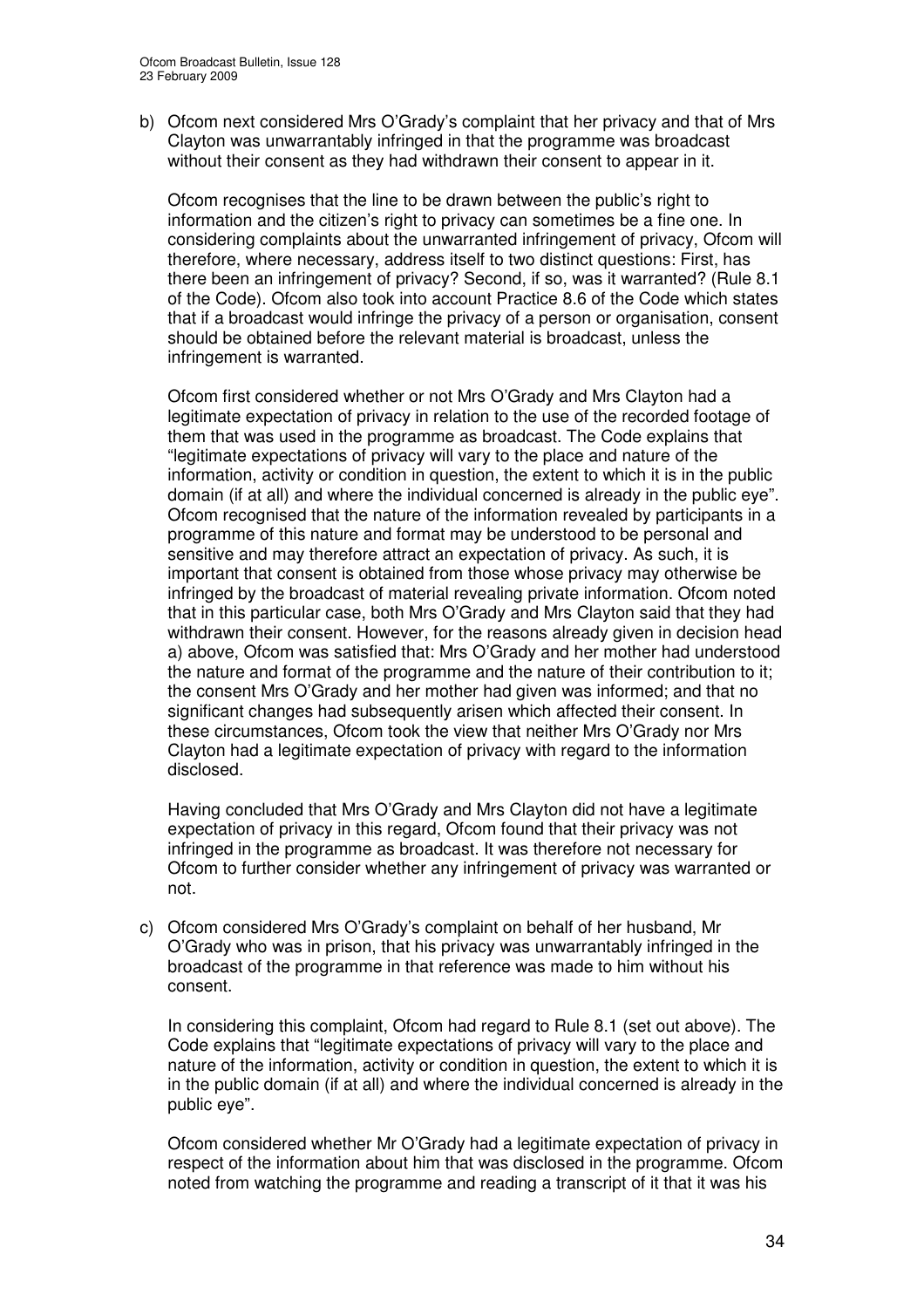wife, Mrs O'Grady, who disclosed that he was in prison. Ofcom took note of the following exchange between Jeremy Kyle and Mrs O'Grady in the programme:

Jeremy Kyle: "*Where's your partner love?* Mrs O'Grady: *In prison*. Jeremy Kyle: *Why is your partner in prison for five years?* Mrs O'Grady: *He went to her [Ms Clayton] house to try and sort things out.*"

Ofcom also took note of the following comments made by Ms Clayton about her sister and Mr O'Grady:

"*When she found out I was pregnant 'you ain't going to cope, you're living in a hostel, you can't bring up a baby in a hostel, me and James will look after* it'".

Ofcom noted that Mr O'Grady was only referred to by his first name "*James*" once during the programme and that the personal information disclosed about him was limited to a reference to him serving a five year prison sentence, which in Mrs O'Grady's view was imposed for going to Ms Clayton's and Mr Paul's house to "*sort things out*". Ofcom also noted that the reason why Mr O'Grady was in prison was central to the subject matter of the programme which was the difficulties in the relationship that existed between Mrs O'Grady, her sister and her mother.

Ofcom recognised that information was disclosed about Mr O'Grady of a personal nature. However, Ofcom considered that any expectation of privacy was considerably diminished by the fact that the information disclosed was limited to the circumstances relating to him serving a five year prison sentence which is a matter of public record. Taking these all factors into account, Ofcom was satisfied that Mr O'Grady did not have a legitimate expectation of privacy in the disclosure of this information.

Having concluded that Mr O'Grady did not have a legitimate expectation of privacy in this regard, Ofcom found that his privacy was not infringed in the programme as broadcast. It was therefore not necessary for Ofcom to further consider whether any infringement of privacy was warranted or not.

**Accordingly Ofcom has not upheld Mrs O'Grady's and Mrs Clayton's complaint of unfair treatment and unwarranted infringement of privacy in the broadcast of the programme. Ofcom also has not upheld Mr O'Grady's complaint of unwarranted infringement of privacy in the broadcast of the programme.**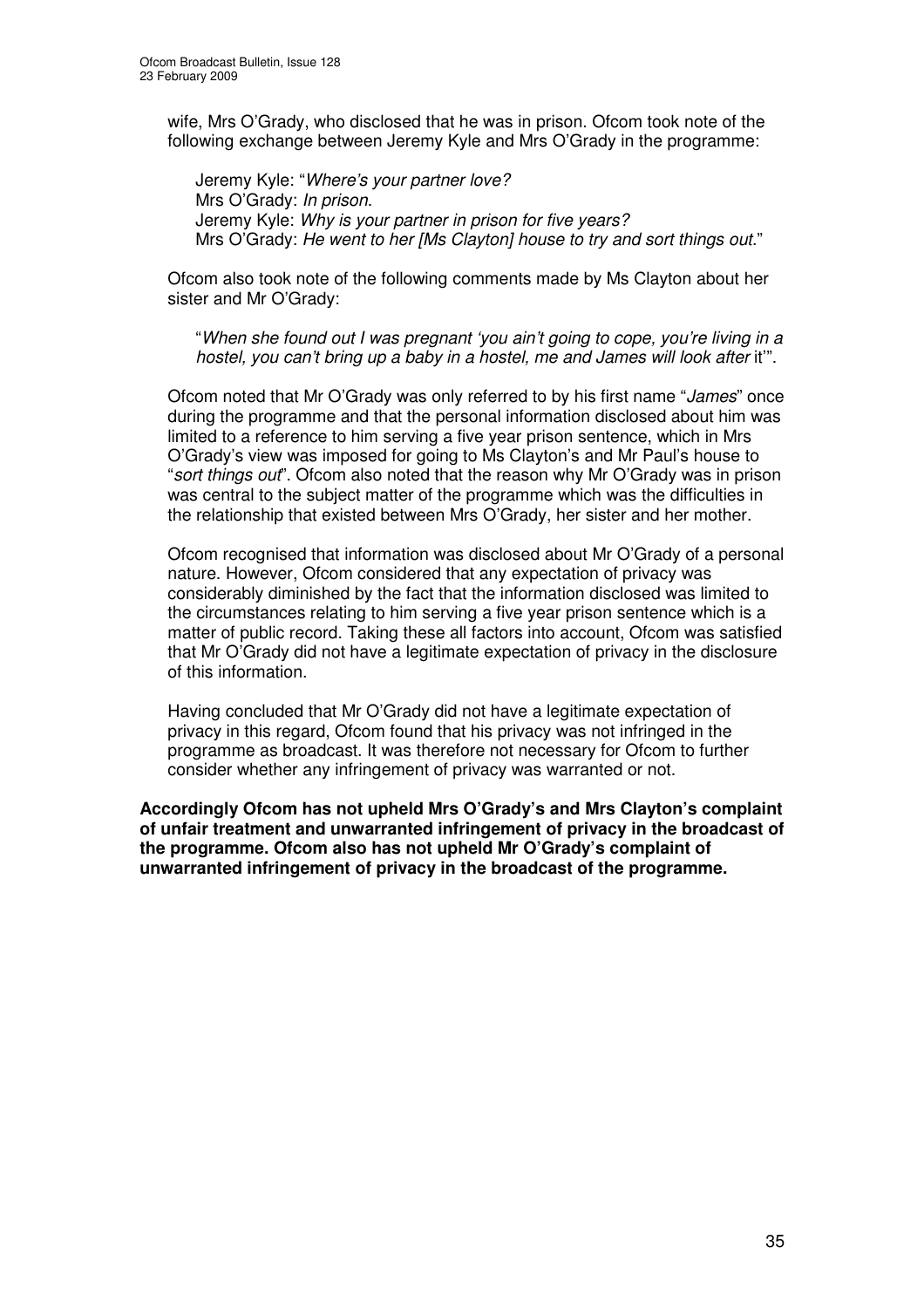# **Not Upheld**

#### **Complaint by Mrs Jane Price** *The Jeremy Kyle Show, ITV1, 18 June 2008*

**Summary:** Ofcom has not upheld this complaint made by Mrs Jane Price of unfair treatment in the programme as broadcast.

On 18 June 2007, ITV1 broadcast an edition of The Jeremy Kyle Show which included an item entitled "I converted to Islam…now my mum has disowned me" which focused on the relationship between the complainant and her daughter, Shanzay. Both Mrs Price and her daughter, along with other family members, took part in a studio discussion which explored the difficulties in their relationship.

Mrs Price complained to Ofcom that she was portrayed unfairly in the programme as a "racist, bad grandmother and as someone who took illegal drugs". She also complained that she had withdrawn her consent to appear in the programme.

In summary, Ofcom found the following:

- • Ofcom considered that the programme fairly put Shanzay's allegation to Mrs Price (that the reason for her mother disowning her was racially motivated); gave all the participants, including Mrs Price, the opportunity to discuss this issue fully; and that viewers would have been left to decide for themselves whether the allegation was founded or not. Further, Ofcom found that the programme fairly represented both Shanzay's allegation that her mother did not like her grandson and her mother's response to it. Finally, there was no suggestion made in the programme Mrs Price took illegal drugs. Ofcom concluded that Mrs Price was not unfairly portrayed in the programme.
- • Ofcom considered that Mrs Price was properly informed about the nature of the programme and provided informed consent for her participation. Ofcom also noted Mrs Price's active engagement with the programme making process and that the nature of the programme did not significantly change in a manner which could have affected her consent to participate. Ofcom therefore found that she was not treated unfairly.

#### **Introduction**

On 18 June 2008, ITV1 broadcast an edition of *The Jeremy Kyle Show* that included an item entitled "*I converted to Islam…now my mum has disowned me"* which focused on the relationship between Mrs Jane Price, the complainant, and her daughter, Shanzay.

The programme's presenter, Jeremy Kyle, introduced this part of the programme as follows:

*"Now my first guest, Shanzay, today says that she's never had a close bond with her mum Jane but claims that their relationship collapsed even further when she met and married her Muslim husband. Since then, her whole family have turned against her and Shanzay says that her and her husband have been victims of vile racist abuse from her mother in particular."*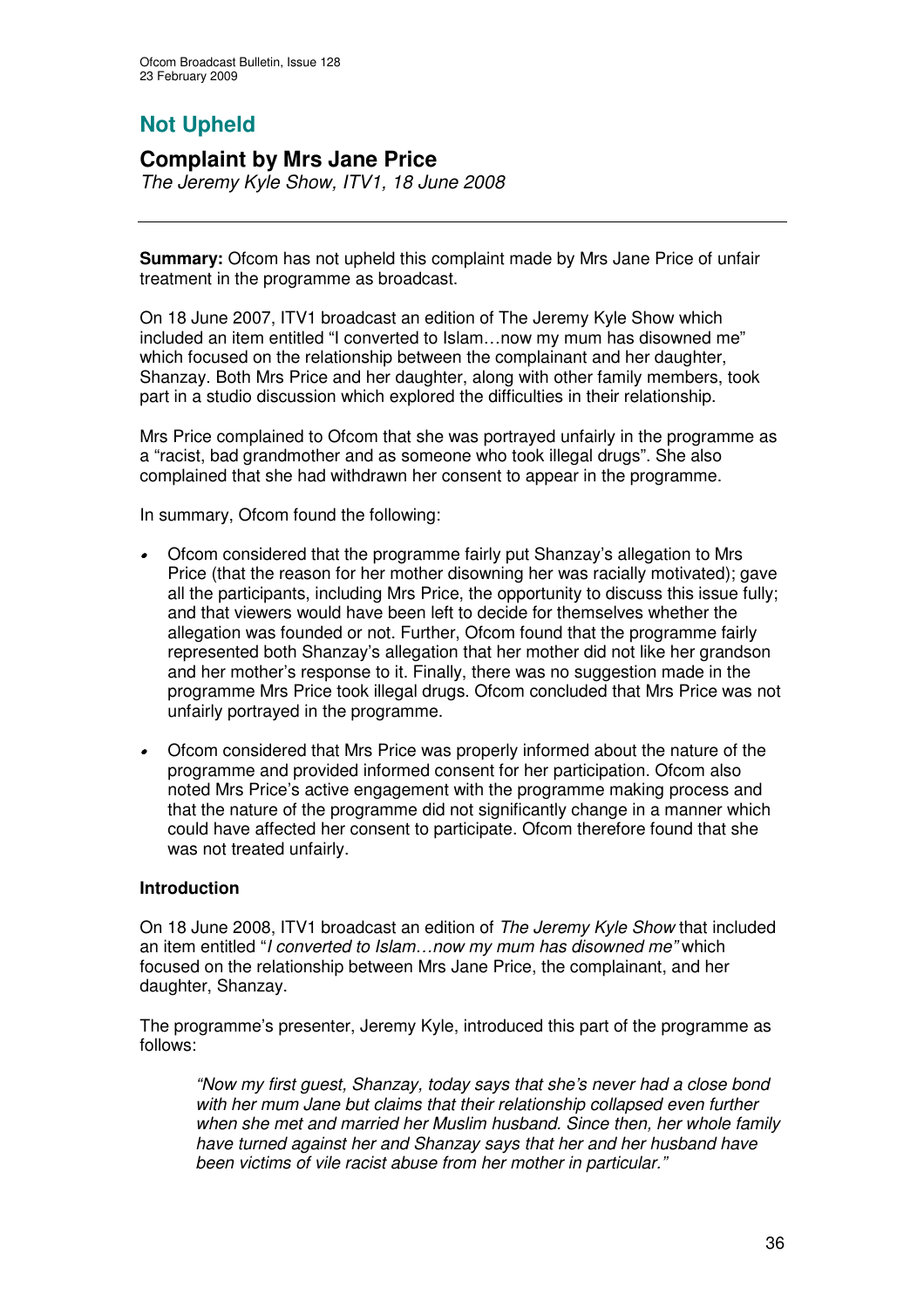Both Mrs Price and her daughter took part in a heated studio discussion which explored the difficulties in their relationship. In particular, the discussion focused on the tension that had arisen following Mrs Price's daughter's conversion to Islam and her marriage to a Muslim man, Haroon, who also appeared on the programme. During the programme, Shanzay and Mrs Price made a number of accusations about each other and Haroon. In particular, Mrs Price accused Haroon of being a drug abuser, while Shanzay and Haroon accused Mrs Price of being racist towards Haroon and disliking her grandson because *"he looked like Haroon"*. One of Mrs Prices' sons and her sister also appeared on the programme.

Mrs Price complained to Ofcom that she was treated unfairly in the programme as broadcast.

#### **The Complaint**

#### **Mrs Price's case**

In summary, Mrs Price complained that she was treated unfairly in the programme in that:

- a) She was portrayed unfairly as:
	- i) a racist;
	- ii) a bad grandmother; and
	- iii) as someone who took drugs. Mrs Price said that during the programme the presenter, Jeremy Kyle, told her to *"look in the mirror"*. Mrs Price said that this statement implied that she took "hard", that is illegal, drugs when the only drugs she took were prescription drugs.
- b) She withdrew her consent to appearing in the programme. Mrs Price said that she had indicated her intention to the programme makers to withdraw her consent by tearing up the signed contracts. However, despite this her contribution was included in the programme.

#### **ITV's case**

In summary, ITV responded to Mrs Price's complaint as follows:

- a) It did not accept that Mrs Price was unfairly portrayed in the programme and responded to the complaint as follows:
	- i) In response to the complaint that she was portrayed as a racist, ITV said that a central allegation made by Shanzay in the programme was that her mother's motive for disowning her was racial prejudice. ITV said that while the title of this part of the programme (*"I converted to Islam and now my mum's disowned me"*) fairly reflected what the discussion in the studio was about, the programme did not state as a fact that Mrs Price had disowned her daughter because of her conversion to Islam.

ITV said that Mrs Price had known the nature and purpose of the programme and that her daughter wished to talk about her mother's views on her conversion to Islam, her Muslim husband and on race. ITV said that it was fair for Jeremy Kyle to have asked Mrs Price if the motive for disowning her daughter had been racial. In a research discussion with the production team prior to the filming of the programme, ITV said that Mrs Price had shared her views that: she was "disgusted" that her daughter had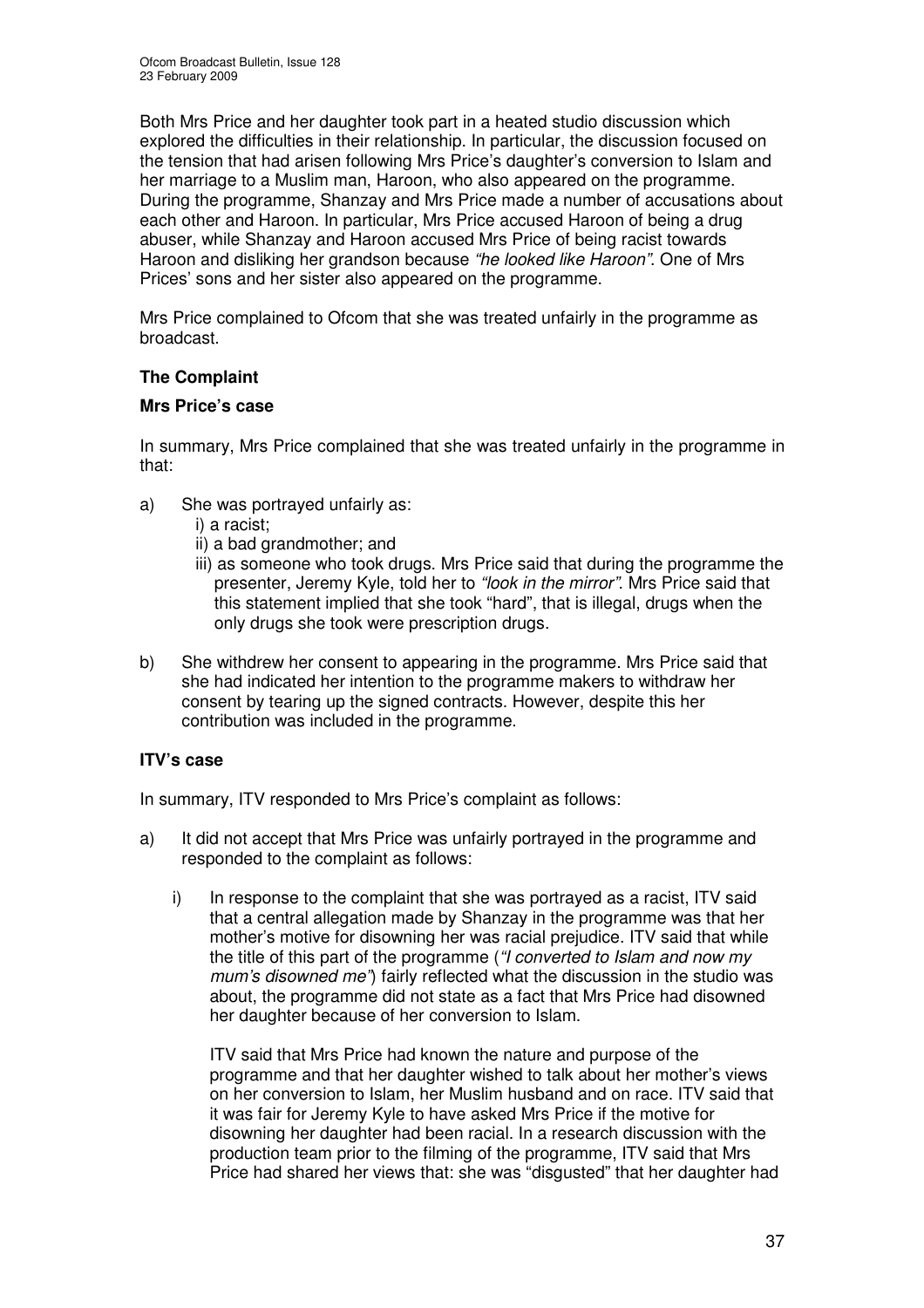married Haroon; Shanzay "should stick to her own colour"; and, believed that her dressing like a Muslim was wrong because "a white girl should dress like a white girl". ITV said that it was therefore reasonable for Jeremy Kyle to ask Mrs Price whether her attitude towards her daughter and her marriage stemmed from racial prejudice. ITV said that when asked by Jeremy Kyle during the programme whether she had used racist terms to describe Haroon, Mrs Price denied that she had done so and said that she used the term *"Muslim"*.

ITV said that Mrs Price was given a full opportunity to respond to these allegations, which she duly did, explaining that she did not like Shanzay because she had been harassed by her. She also made it very clear that she did not like Haroon because she thought he was arrogant, was a bad influence on Shanzay and that he took drugs. ITV said that Mrs Price was shown to say on the programme that prior to her relationship with Haroon, Shanzay had *been "going with a nice lad. He was Asian. He was very nice"*.

ITV said that the programme's treatment of the issue of whether or not Mrs Price was a racist remained duly balanced. Mrs Price was never called a racist by the presenter and Shanzay's allegations were always described as being her own and were put to Mrs Price for response.

ii) ITV said that Mrs Price was not portrayed unfairly as a bad grandmother. It said that Mrs Price had known that the programme would deal with her daughter's allegations relating to her grandchildren. ITV said that given the allegations being made about Mrs Price, it was entirely fair for Jeremy Kyle to ask her whether she was a bad grandmother and it was reasonable for him to express shock at some of her answers, for example Mrs Price's admission that she did not like her grandson because he looked like Haroon.

ITV said that the allegations made about Mrs Price's role as a grandmother were put to her and that she was given an opportunity to respond to them, which she did. She said that she had been prevented from seeing her grandchildren, but that she had bought them Christmas and other presents. ITV said that Mrs Price had denied on the programme that she had reported Shanzay and Haroon to social services and said that she had agreed that they were good parents. ITV also said that a caption on screen was shown which stated "*Jane denies she was rude to the children*", that is her grandchildren.

ITV said that although Jeremy Kyle did comment negatively on some of Mrs Price's responses, his remarks did not exceed the expectations of the audience or participants who expect him to be plain speaking when giving his views.

iii) In response to Mrs Price's complaint that she was portrayed as some one who took "hard" drugs, ITV said that it did not accept that Jeremy Kyle's comment *"look in the mirror"*, in the context it was made, could have been understood as meaning that she took illegal drugs. The comment was made immediately before the end of the first part of the programme and after Mrs Price had accused Haroon of being a *"pill popper"*. ITV said that the comment suggested that Mrs Price should pause for thought before making such allegations about her son-in-law. A number of allegations about other family members regarding drug abuse were made during the recording of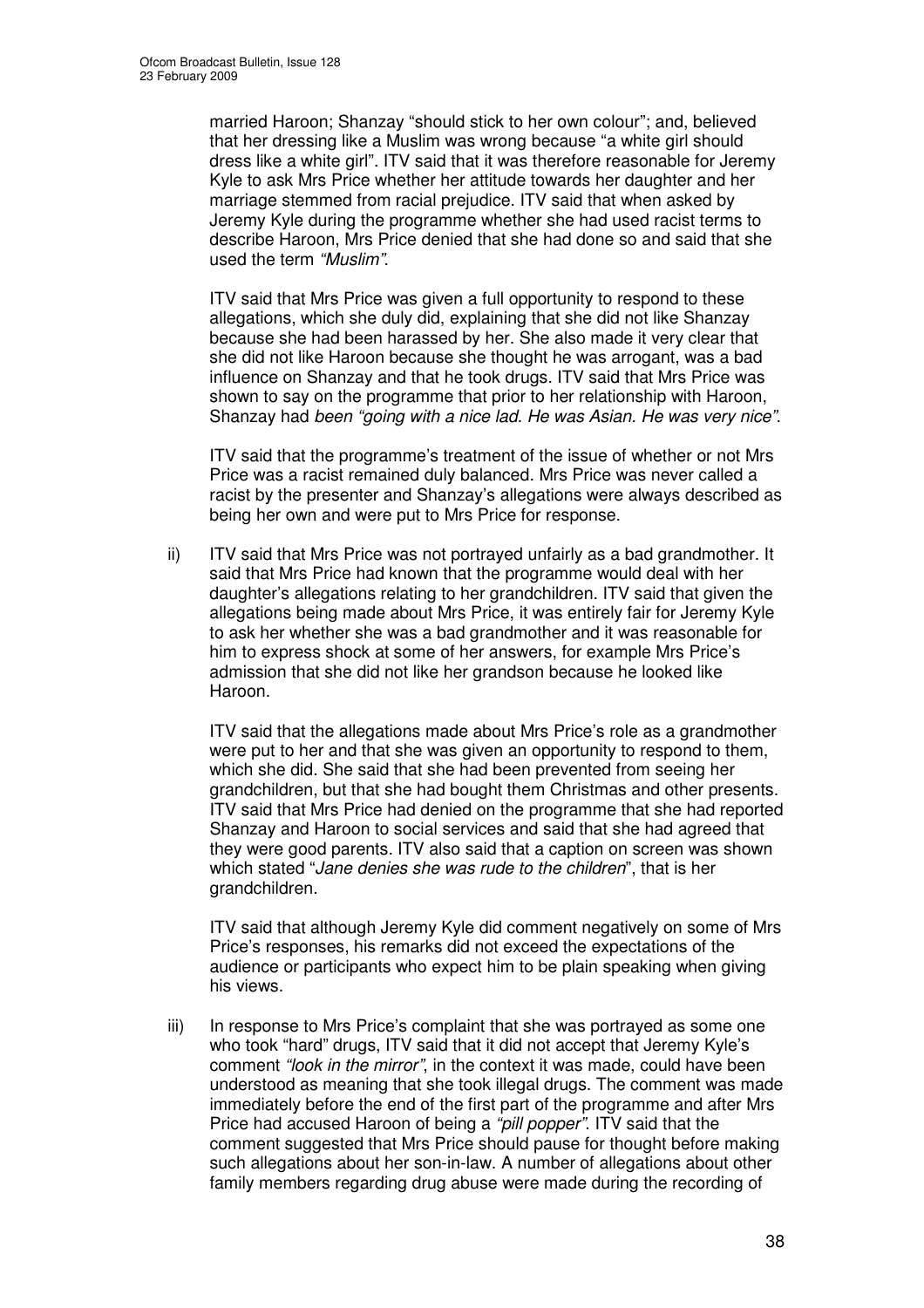the programme but were removed from the broadcast programme as they could not be verified. ITV said that Jeremy Kyle's comment, therefore, suggested to Mrs Price (and to the viewers) that she may be hypocritical for criticising Haroon given her own shortcomings as a parent and the hostility she had exhibited to Shanzay and Haroon. The programme made no explicit allegation that Mrs Price or any member of her family took drugs. ITV said that the comment *"look in the mirror"* would not have adversely or unfairly affected viewers' opinions of Mrs Price, given her other statements and in the context of the programme as a whole.

b) In response to Mrs Price's complaint that footage of her was included in the programme despite her withdrawing her consent, ITV said that she had been made aware of the nature and purpose of the programme and the areas of questioning it would explore before she agreed to take part. ITV said that Mrs Price gave informed consent to take part in the programme in the full knowledge that what she had discussed with the production team would be conveyed to Jeremy Kyle and might be referred to in the programme.

ITV said that Mrs Price's sister tore up her own and Mrs Price's signed consent forms after the recording on 30 May 2008. However, ITV said that it did not believe that this amounted to a valid withdrawal of Mrs Price's consent that required her contribution to be excluded from the programme. It said that the consent form evidenced that she had given consent, but it was not a precondition to broadcast. ITV said that nothing the programme makers did justified the subsequent cancelling or retraction of her informed consent.

#### **Decision**

Ofcom's statutory duties include the application, in the case of all television and radio services, of standards which provide adequate protection to members of the public and all other persons from unfair treatment in programmes included in such services.

In carrying out its duties, Ofcom has regard to the need to secure that the application of these standards is in the manner that best guarantees an appropriate level of freedom of expression. Ofcom is also obliged to have regard in all cases, to the principles under which regulatory activities should be transparent, accountable, proportionate and consistent and targeted only at cases in which action is needed. This case was considered by Ofcom's Executive Fairness Group. Ofcom considered the complaint and the broadcaster's response, together with supporting material and a recording and transcript of the programme as broadcast. In its considerations, Ofcom took account of Ofcom's Broadcasting Code ("the Code").

a) Ofcom first considered Mrs Price's complaint that she was unfairly portrayed in the programme. In making a decision on this head of complaint, Ofcom referred individually to each of the three allegations specified by Mrs Price in her complaint, namely that she was portrayed as a racist; a bad grandmother and a taker of "hard" drugs. In relation to each of these allegations and looking at the programme overall, Ofcom took particular account of whether the programme makers' actions were consistent with the obligation to avoid unjust or unfair treatment of individuals in programmes (as set out in Rule 7.1 of the Code). It also considered whether the way in which the broadcaster edited any of Mrs Price's contributions resulted in those contributions having been represented unfairly (as set out in Practice 7.6). It also considered whether the portrayal of Mrs Price was consistent with the broadcaster's obligation to ensure that material facts had not been presented in a way which was unfair (as outlined in Practice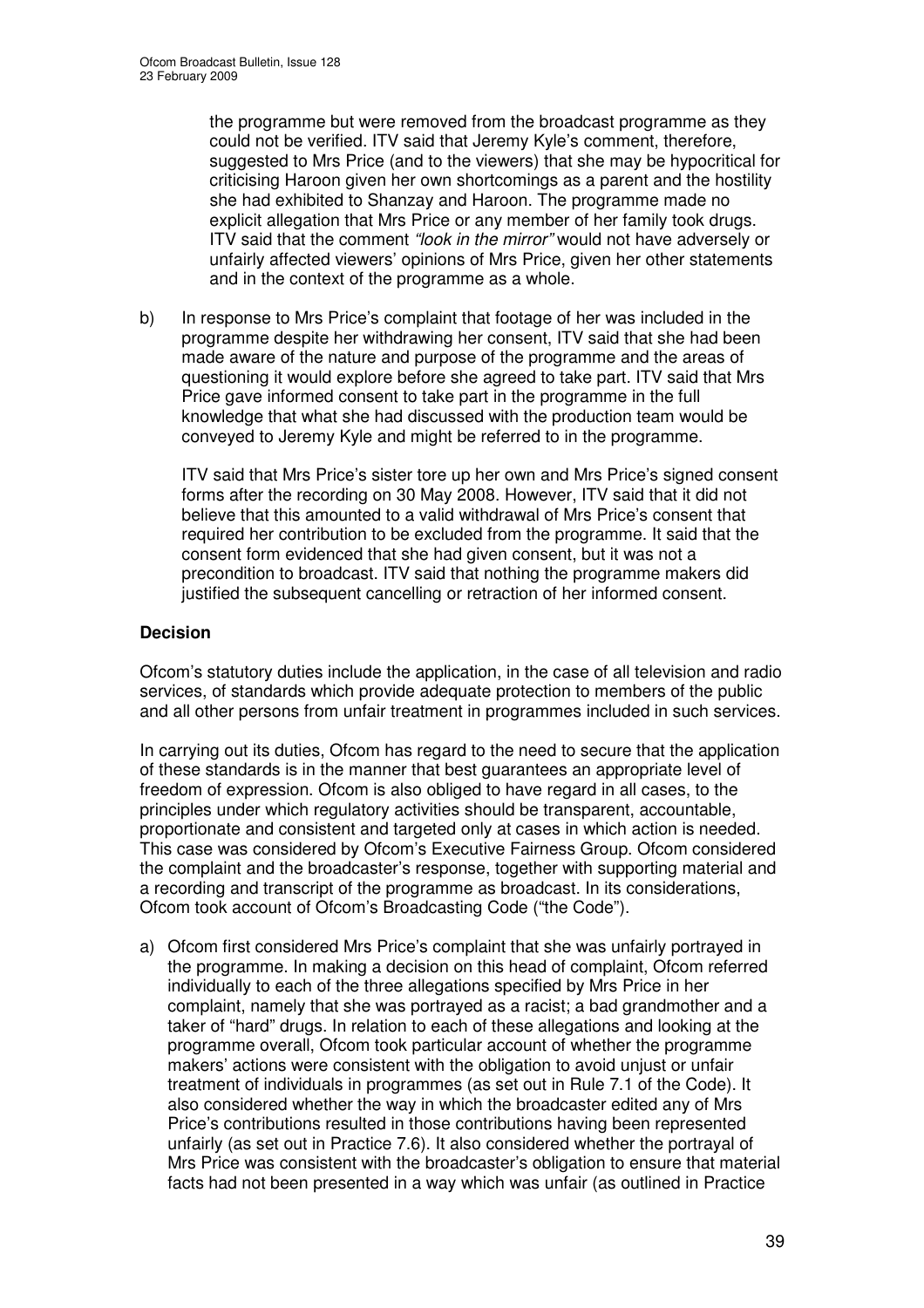7.9). The consideration of each of these allegations informed Ofcom's overall decision of this head of complaint.

*Portrayal as a "racist"*

i) Ofcom noted that the particular part of the programme that featured Mrs Price was entitled "*I converted to Islam…now my mum has disowned me*" which summed up the central allegation made by her daughter Shanzay. In Ofcom's view, the programme's presenter, Jeremy Kyle, had made it clear that it was Shanzay who was making this allegation when he asked her *"…your mother who you describe as racist has disowned you?"*. Further into the programme, Jeremy Kyle said:

> "*Now before the break we were talking to Shanzay who says that her mum has been racially abusing her since she married her husband and converted to Islam*".

Ofcom considered that Jeremy Kyle's comments made it clear to viewers that the allegation that Mrs Price was a racially prejudiced was made by her daughter and that it was not an allegation being levelled against her by the programme itself; rather it was explored through the robust questioning of the programme's presenter. Ofcom took the view that this questioning was in keeping with the established format of the programme in which controversial allegations are raised and then explored by the presenter and the participants.

Ofcom also noted that during the discussions in the programme between Shanzay, Mrs Price and Jeremy Kyle, Mrs Price had the opportunity to respond to her daughter's allegations and that she did so. Ofcom took note of the following exchange which, in Ofcom view, made clear Mrs Price's positive response to her daughter previously having an Asian boyfriend:

Jeremy Kyle: "*What do you have against Haroon?* Mrs Price:*I don't like him…* Jeremy Kyle: *Why?*... Mrs Price:*'Cos he's an arrogant, arrogant…* Jeremy Kyle: *Is it his colour?...* Mrs Price:*No, its not his colour.* Jeremy Kyle: *Is it his religion?* Mrs Price: *She [Shanzay] was going with a nice lad, right, he was Asian, he was very, very nice…*".

Ofcom considered that from the exchanges between Mrs Price, Shanzay and Jeremy Kyle that it was clear that the reasons Mrs Price disliked Haroon and her daughter's marriage to him was the fact that she believed him to be *"arrogant"* and a drug abuser (see iii) below) and not because of his race or being a Muslim. The programme represented Shanzay's allegation that her mother was racist and her mother's denial of that allegation. Ofcom was satisfied that at no point during the programme did Jeremy Kyle intimate that he too believed that Mrs Price was racist, or suggested either implicitly or explicitly that Shanzay's allegation was a fact. Ofcom concluded that the programme did nothing but put Shanzay's allegation to Mrs Price and that viewers would have been left to decide for themselves whether the allegation was founded or not. Ofcom therefore found no unfairness to Mrs Price in this regard.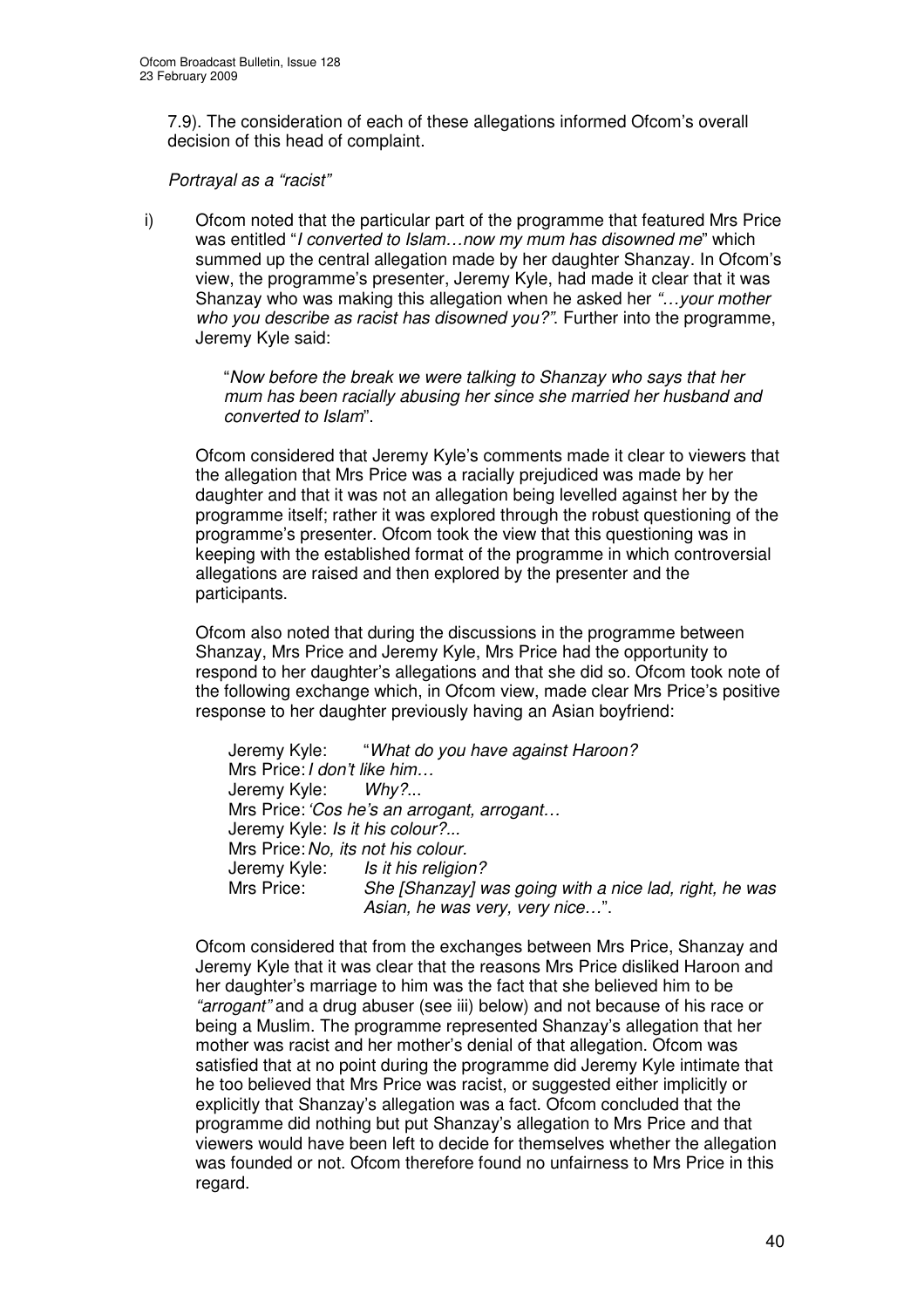#### *Portrayal as a "bad grandmother"*

ii) Ofcom noted that during the general discussion about how Shanzay believed her mother treated her and her family, Jeremy Kyle asked *"How does she treat your two children, her grandchildren?"*. Shanzay responded by saying that:

*"She never, she's only seen my son once and she goes to me 'I'm not holding him cos I don't like boys' but it's not, it was because he looked like Haroon, he's the double of Haroon, that's why she didn't want him".*

Ofcom noted that as the programme progressed and after Haroon had joined the other contributors on stage, Mrs Price said that *"I don't have a grandson. 'Cos he looks like you [Haroon]"*. Ofcom then took note of the following exchange between Jeremy Kyle and Mrs Price:

| Jeremy Kyle: | "You don't like your grandson?                         |
|--------------|--------------------------------------------------------|
| Mrs Price:   | No, cos he looks like                                  |
| Jeremy Kyle: | You've just admitted on national television, you don't |
|              | like your grandson.                                    |
| Mrs Price:   | No.                                                    |
| Jeremy Kyle: | Cos, he's like his father                              |
| Mrs Price:   | Exactly.                                               |
| Jeremy Kyle: | if I was that grandchild I don't think I would want    |
|              | this as a grandmother."                                |

Ofcom considered that from the exchanges between Mrs Price, Shanzay and Jeremy Kyle it was clear that the reasons Mrs Price disliked her grandson was, by her own admission, because he looked like his father, Haroon. Ofcom considered that the programme fairly represented Shanzay's allegation that her mother did not like her grandson and her mother's response to it. Ofcom was satisfied that the programme fairly represented the views of Mrs Price and that the portrayal of her in the programme was not unfair to her.

#### *Portrayed as a "drug taker"*

iii) Ofcom noted that the first reference to drug taking in the programme was made by Mrs Price who alleged that Haroon was *"on ecstasy"*. During the discussion, Ofcom noted that Mrs Price also made other drug-related allegations about Haroon such as *"he sniffs poppers"* and *"he's a pill popper, he pops ecstasy pills"*. Jeremy Kyle asked Haroon whether or not he did take drugs to which he replied *"No, I just smoke a bit of cannabis"*. Ofcom then noted the following exchange between Mrs Price and Jeremy Kyle:

| Jeremy Kyle: | "What is it that you don't like about him?     |
|--------------|------------------------------------------------|
| Mrs Price:   | Cos he's a pill popper.                        |
| Jeremy Kyle: | So you don't like the fact and I absolutely    |
|              | agree if he is, I would find that wrong as     |
|              | well, you don't like the fact, hold on, he's a |
|              | drug taker?                                    |
| Mrs Price:   | Give him a drugs test.                         |
| Jeremy Kyle: | Can I ask you to do something during the       |
|              | break?                                         |
| Mrs Price:   | Yeah.                                          |
|              |                                                |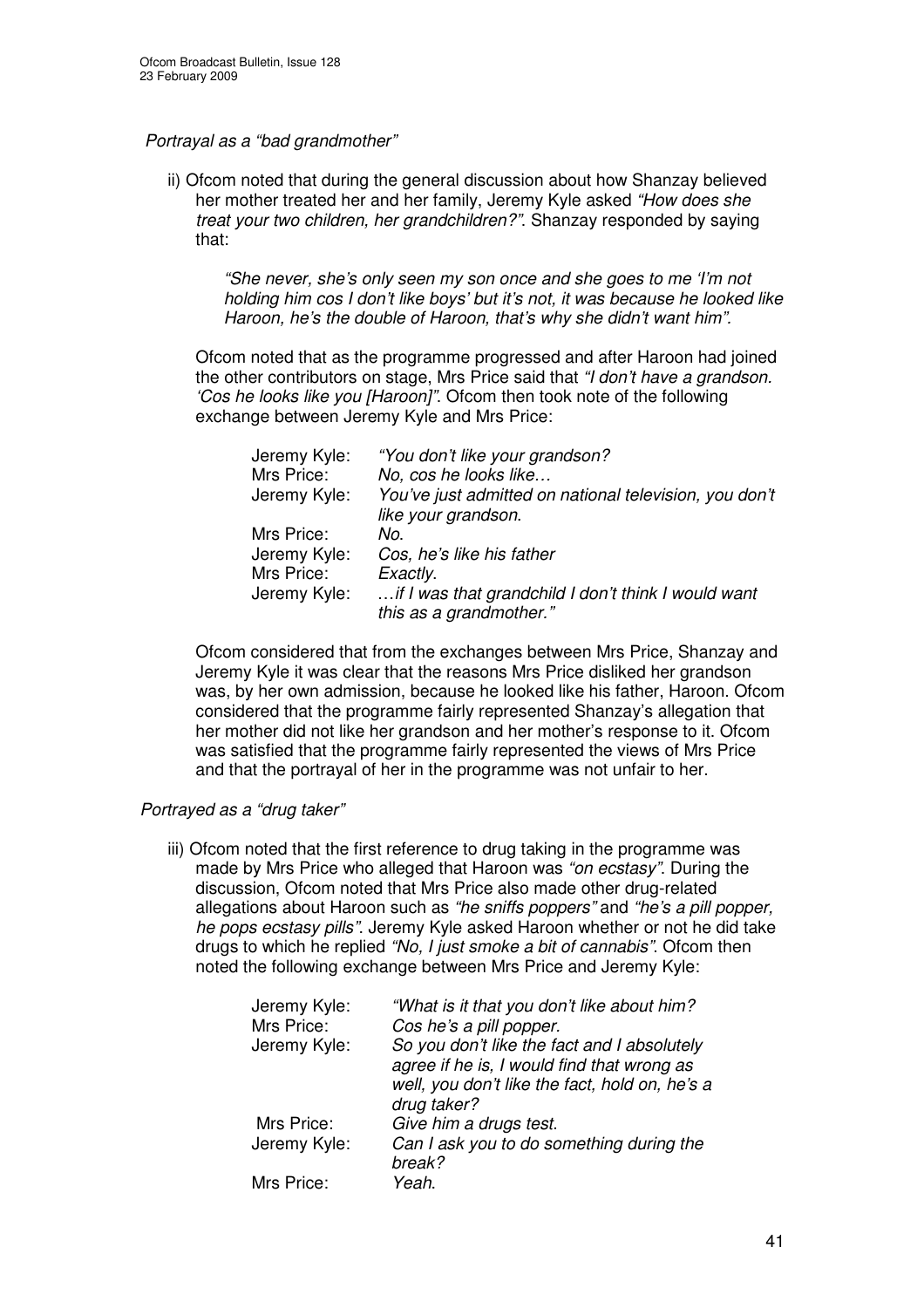Jeremy Kyle: *Can I ask you to look in the mirror?"*

Ofcom noted that this exchange followed Mrs Price's allegation that Haroon was a drug abuser and it was evident from her comments that she did not approve of drug abuse. Ofcom acknowledged that Jeremy Kyle's comment *"Can I ask you to look in the mirror"* immediately followed the discussion concerning Haroon's alleged drug abuse. However, Ofcom took the view that Jeremy Kyle's comment did not suggest that she too took illegal drugs; rather it was an invitation to Mrs Price to consider her own possible faults. Further, towards the end of the discussion between Shanzay, Mrs Price and Haroon, Jeremy Kyle addressed each of the contributors by stating:

*"Listen to me, right, there's obviously been rumour, accusation, threats, whatever, the fact is, you [indicating Shanzay] married this man, have two children, you come on today, you said you want nothing more to do with her; you come on [indicating Mrs Price] and said I've disowned her, she's with this, whether you're a racist [indicating Mrs Price], whether you're a drug taker [indicating Haroon] whether you're a wind up merchant who calls social services [indicating Shanzay's sister]…".*

Ofcom considered that it would have been clear to viewer from this final summing up of the accusations and allegations made by Mrs Price, Shanzay and Haroon and explored by the programme, that Jeremy Kyle indicated that the allegation of drug abuse was directed at Haroon and not Mrs Price. Ofcom was satisfied therefore that the programme fairly represented the discussion that took place between the contributors and that Mrs Price was not portrayed unfairly in this regard.

Having considered that the programme did not portray Mrs Price unfairly in relation to points i), ii) and iii) above, Ofcom concluded that the programme as broadcast was not unfair to Mrs Price with respect to Head a) of her complaint.

b) Ofcom then considered Mrs Price's complaint that she was treated unfairly in the programme in that her contribution was included in the programme despite her having withdrawn her consent. In considering this head of complaint, Ofcom considered whether the programme makers were fair in their dealings with Mrs Price as a potential contributor to the programme (as outlined in Practice 7.2 of the Code). In particular, Ofcom considered whether Mrs Price gave her 'informed consent' to participate in the programme (as outlined in Practice 7.3 of the Code).

Practice 7.3 of the Code sets out that in order for potential contributors to a programme to be able to make an informed decision about whether to take part, they should be given sufficient information about: the programme's nature and purpose; their likely contribution; any changes to the programme that might affect their decision to contribute; and the contractual rights and obligations of both parties. Ofcom acknowledged that Mrs Price tore up her consent form. However, it is important to note that consent does not rest on the signing of a consent or release form. Rather, Ofcom assessed the type and degree of information available to Mrs Price when consenting to participate. Having assessed this information Ofcom considered whether it was reasonable for the programme makers to have believed that the consent provided by Mrs Price was truly informed consent. In considering this Ofcom took account of all relevant factors including, for example, whether or not Mrs Price had been an active and willing participant throughout the filming process and whether any significant change in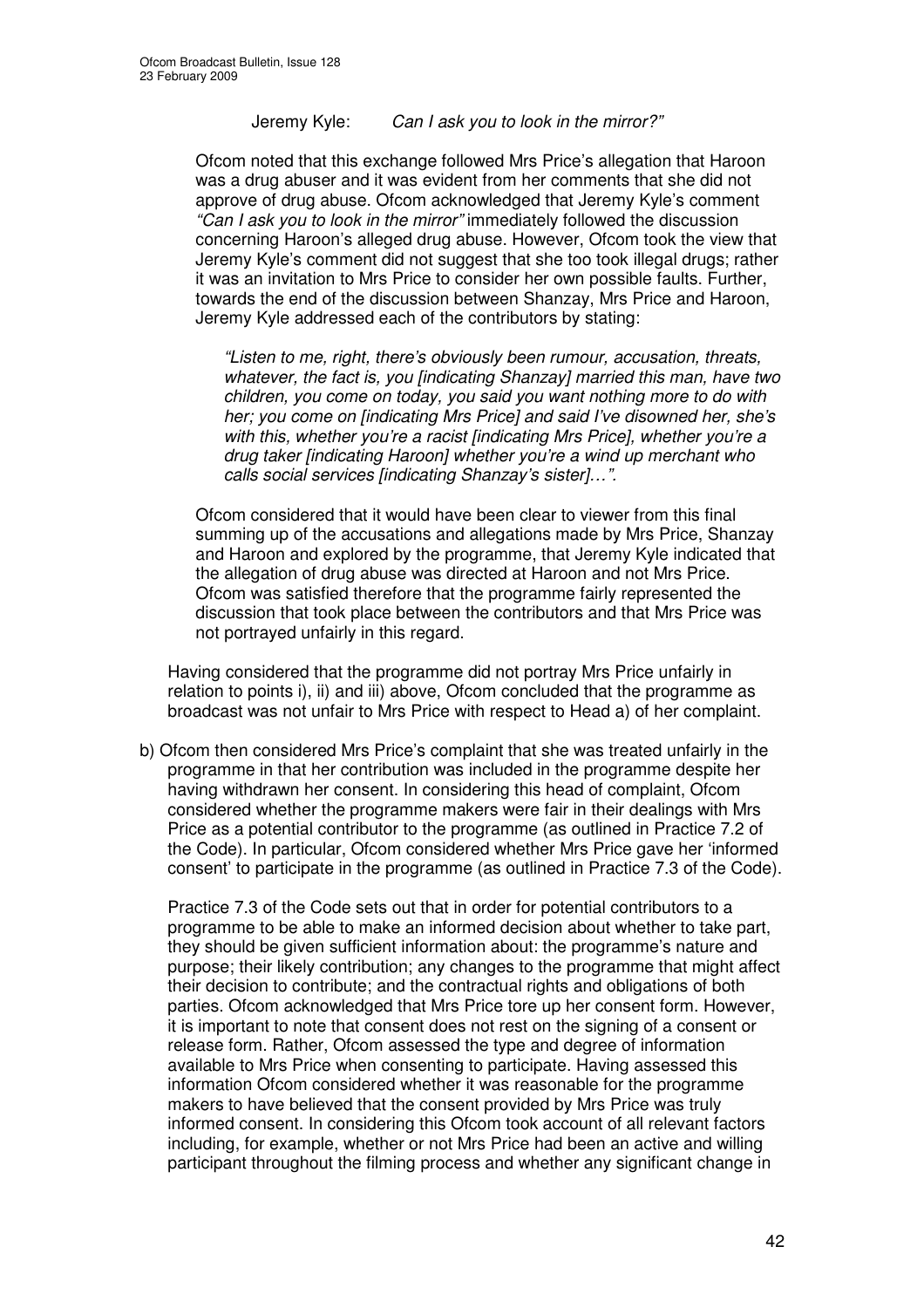circumstances subsequently arose which would have affected her original consent.

Ofcom first considered the information that was available to Mrs Price about the nature, likely content of the programme and her likely contribution in advance of agreeing to participate. Ofcom took the view that the nature and format of *The Jeremy Kyle Show* is well established (that is, it raises controversial issues for discussion and then explores those issues with those participating in the programme) and that Mrs Price had agreed to take part in it. Ofcom took note of ITV's statement in response to the complaint that Mrs Price had been made aware of the nature and purpose of the programme by the programme makers and that she had known the areas of her relationship with her daughter that would be explored in the programme. Ofcom recognised that Mrs Price has not challenged this account. Also Ofcom noted that the consent form signed by Mrs Price on the day the programme was recorded has not been provided to Ofcom due to it being torn up by Mrs Price's sister after filming.

Ofcom next considered the programme as broadcast and whether the content of the programme reflected the nature and purpose known by her prior to filming. Ofcom noted that the programme included scenes of personal confrontation which involved Mrs Price and other contributors, including Jeremy Kyle. In particular, it noted that the contributors were shown shouting at each other and arguing about the issues that had apparently led to breakdown in the relationship between Mrs Price and her daughter. Mrs Price was specifically asked to respond to the allegation made by her daughter that the reason for disowning her daughter was racially motivated and she was shown actively and willingly engaged in that discussion (see quotes from the programme in head a) above). Ofcom took note that Mrs Price participated in the programme and engaged with the other contributors throughout in a manner which, in Ofcom's view, demonstrated that she understood its nature and format.

Ofcom considered that the programme as broadcast followed the nature and format established in previous editions of the programme. Ofcom was satisfied that Mrs Price appeared to have been fully informed about the likely nature and content of her contribution and the contribution of her daughter and her husband and the role of Jeremy Kyle when she consented to participate. Ofcom considered that the broadcast of the programme was in line with the information she was given before agreeing to take part and that no significant changes had subsequently arisen. Ofcom concluded that it was reasonable for the programme makers to have believed that the consent provided by Mrs Price was informed consent and that, in the absence of any significant changes to the programme or her contribution, that consent remained valid.

In light of the above factors, Ofcom does not consider that Mrs Price was misled about the nature of the programme nor that its nature significantly changed in a manner which would have affected her consent to participate. Ofcom therefore found that the programme as broadcast did not result in unfairness to Mrs Price.

#### **Accordingly, Ofcom has not upheld Mrs Price's complaint of unfair treatment in the broadcast of the programme.**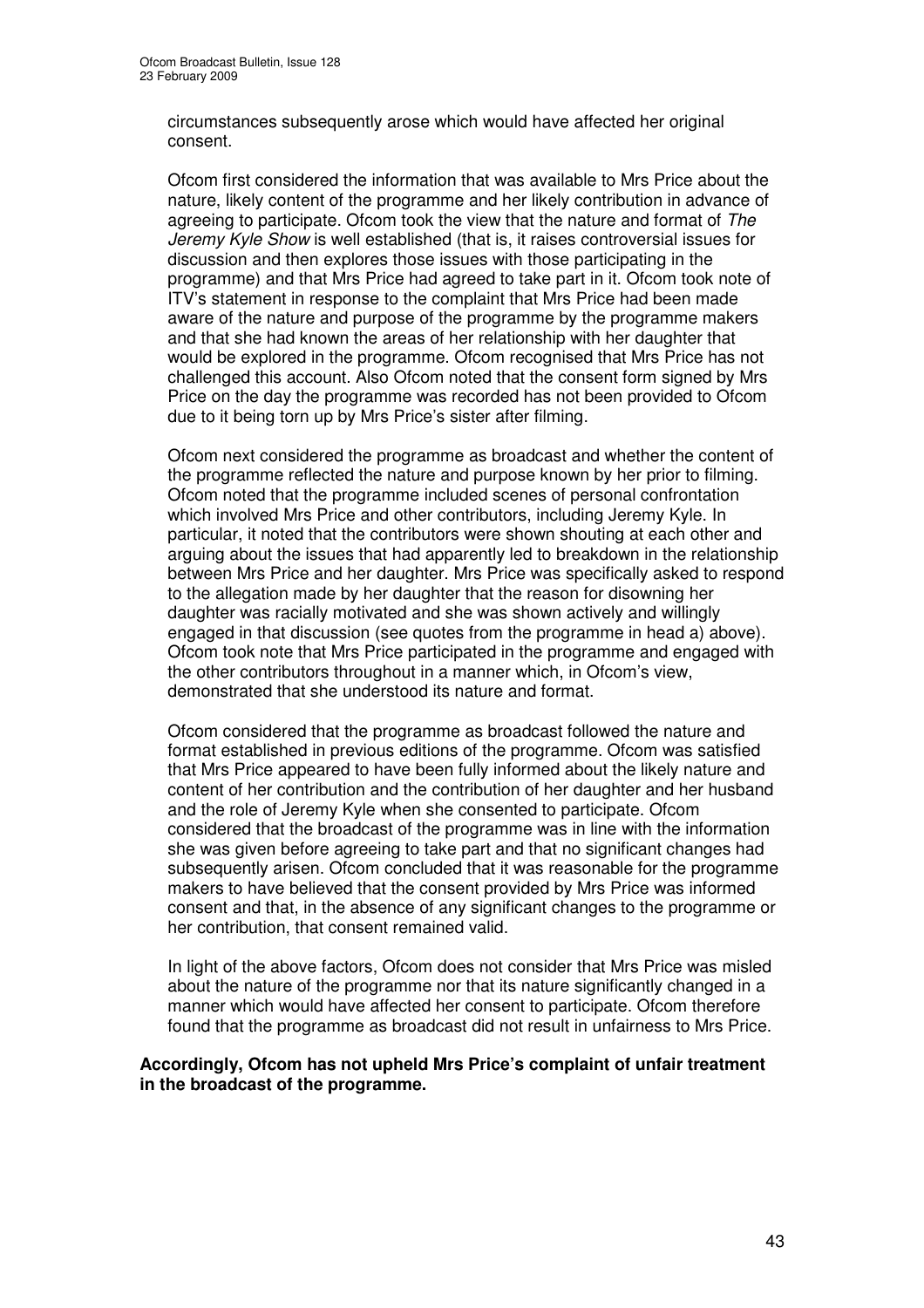# **Other Programmes Not in Breach/Resolved**

## **Up to 17 February 2009**

| Programme                                | <b>Transmission</b><br><b>Date</b> | <b>Channel</b>                | Category                                      | <b>Number of</b><br><b>Complaints</b> |
|------------------------------------------|------------------------------------|-------------------------------|-----------------------------------------------|---------------------------------------|
| "Boaby Song"                             | 09/01/2009                         | <b>Real Radio</b><br>Scotland | Generally Accepted<br><b>Standards</b>        |                                       |
| 10 Years Younger                         | 05/02/2009                         | Channel 4                     | <b>Generally Accepted</b><br><b>Standards</b> | 1                                     |
| 8 Out of 10 Cats Christmas<br>Special    | 26/12/2008                         | Channel 4                     | <b>Generally Accepted</b><br>Standards        | 1                                     |
| 90210                                    | 01/02/2009                         | E <sub>4</sub>                | Sex/Nudity                                    | 1                                     |
| <b>Absolute Radio</b>                    | 23/01/2009                         | Absolute<br>Radio             | <b>Generally Accepted</b><br>Standards        | 1.                                    |
| Age of Love                              | 01/02/2009                         | E <sub>4</sub>                | Generally Accepted<br><b>Standards</b>        | 1                                     |
| All Star Mr & Mrs Christmas<br>Special   | 20/12/2008                         | ITVI                          | Sex/Nudity                                    | 1                                     |
| <b>Animal Park</b>                       | 05/01/2009                         | BBC <sub>2</sub>              | Flashing images                               | 1                                     |
| <b>BBC News</b>                          | 05/01/2009                         | BBC1                          | Violence                                      | 1                                     |
| Bad Santa (trailer)                      | 06/12/2008                         | Five                          | Generally Accepted<br><b>Standards</b>        | 1                                     |
| Beehive                                  | 10/12/2008                         | E <sub>4</sub>                | Religious Offence                             | 1                                     |
| <b>Big Drive Home</b>                    | 29/08/2008                         | <b>Essex FM</b>               | <b>Generally Accepted</b><br><b>Standards</b> | 1                                     |
| Celebrity Big Brother                    | 10/01/2009                         | Channel 4                     | <b>Generally Accepted</b><br><b>Standards</b> | 1                                     |
| Celebrity Big Brother                    | 05/01/2009                         | Channel 4                     | Due Impartiality/Bias                         | $\mathbf 2$                           |
| Celebrity Big Brother's Big              | 12/01/2009                         | E <sub>4</sub>                | Generally Accepted                            | 1                                     |
| Mouth                                    |                                    |                               | Standards                                     |                                       |
| Celebrity Big Brother: Live              | 03/01/2009                         | Channel 4                     | Offensive Language                            | 1                                     |
| Celebrity Big Brother: Live<br>Launch    | 02/01/2009                         | Channel 4                     | Generally Accepted<br><b>Standards</b>        | 2                                     |
| <b>Celebrity Come Dine With Me</b>       | 30/12/2008                         | Channel 4                     | Generally Accepted<br><b>Standards</b>        | 1                                     |
| Celebrity Come Dine With Me              | 14/01/2009                         | Channel 4                     | Offensive Language                            | 1                                     |
| Celebrity Come Dine With Me<br>(trailer) | 09/01/2009                         | Channel 4                     | Offensive Language                            | 1                                     |
| Channel 4 News                           | 08/01/2009                         | Channel 4                     | Inaccuracy/Misleading                         | $\overline{c}$                        |
| Channel 4 News                           | 22/12/2008                         | Channel 4                     | <b>Generally Accepted</b><br>Standards        | 1                                     |
| Channel 4 News                           | 07/01/2009                         | Channel 4                     | Generally Accepted<br>Standards               | 1                                     |
| Channel 4 News                           | 29/12/2008                         | Channel 4                     | Violence                                      | 3                                     |
| Channel 4 News                           | 05/01/2009                         | Channel 4                     | Violence                                      |                                       |
| Channel 4 News                           | 08/01/2009                         | Channel 4                     | Violence                                      | 1                                     |
| Christianity: A History                  | 10/02/2009                         | Channel 4                     | Generally Accepted<br><b>Standards</b>        | 1                                     |
| Christmas at River Cottage               | 21/12/2008                         | Channel 4                     | <b>Animal Welfare</b>                         | 1                                     |
| Christmas at River Cottage               | 21/12/2008                         | Channel 4                     | Offensive Language                            | 1                                     |
| Claire Sweeney - My Big Fat<br>Diet      | 06/01/2009                         | ITV1                          | Harm/Food                                     | 1                                     |
| Come Dine With Me                        | 11/02/2009                         | Channel 4                     | Religious Offence                             | 1                                     |
| Come Dine With Me Extra<br>Portions      | 05/01/2009                         | Channel 4                     | Offensive Language                            | 1                                     |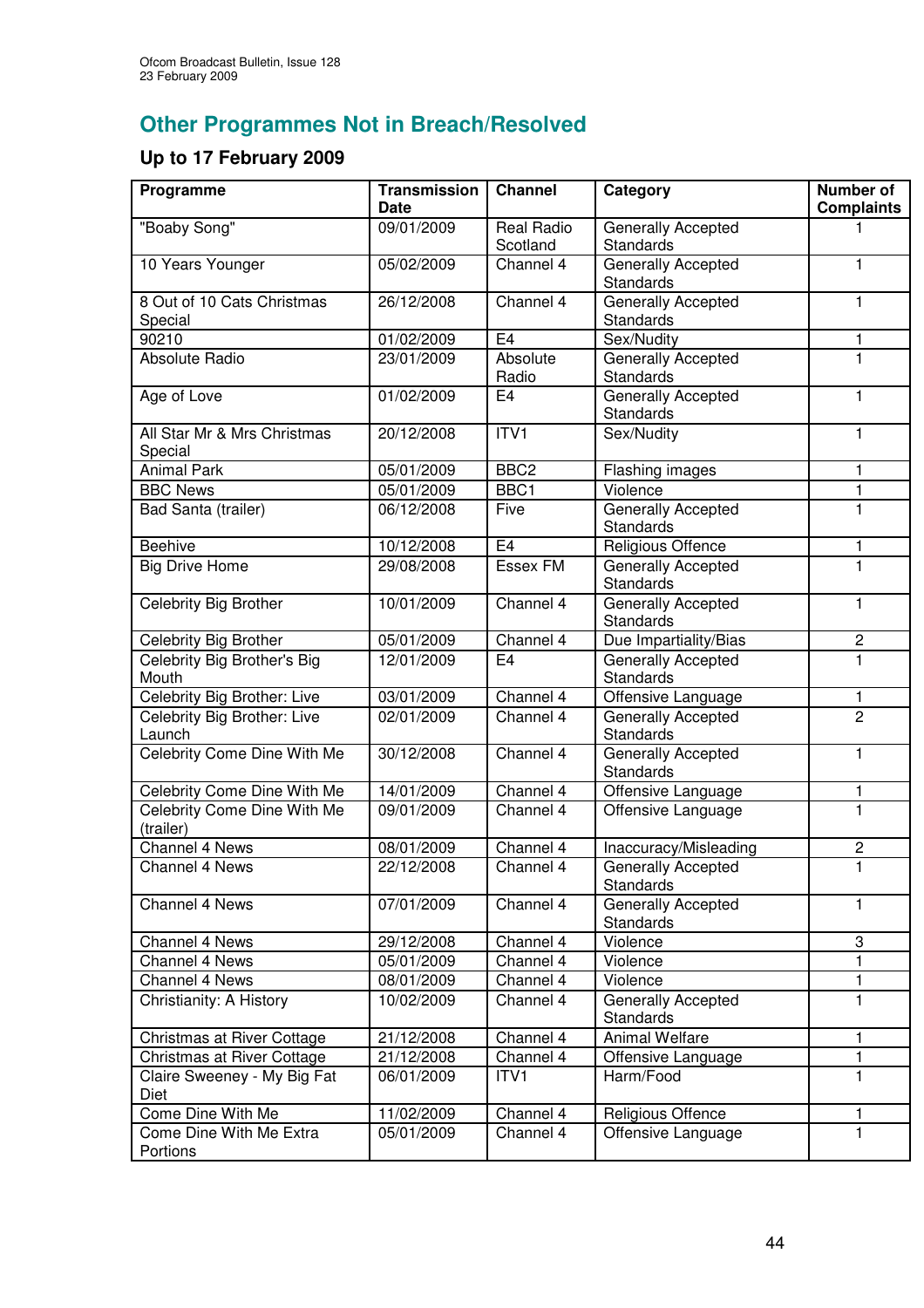| Come Dine With Me Extra               | 08/01/2009               | Channel 4         | <b>Generally Accepted</b>                       | 1                |
|---------------------------------------|--------------------------|-------------------|-------------------------------------------------|------------------|
| Portions                              |                          |                   | Standards                                       |                  |
| Continuity                            | 24/01/2009               | Fiver             | Offensive Language                              | 1                |
| <b>Coronation Street</b>              | 24/12/2008               | ITV1              | Violence                                        | 8                |
| <b>Coronation Street</b>              | 09/02/2009               | ITV1              | <b>Generally Accepted</b>                       | 1                |
|                                       |                          |                   | Standards                                       |                  |
| <b>Coronation Street</b>              | 05/01/2009               | ITV1              | Offensive Language                              | 1                |
| <b>Coronation Street</b>              | 24/12/2008               | ITV1              | <b>Commercial References</b>                    | 1                |
| <b>Coronation Street</b><br>Countdown | 19/12/2008<br>13/01/2009 | ITV1<br>Channel 4 | Offensive Language                              | 1<br>$\mathbf 1$ |
|                                       |                          |                   | Generally Accepted<br>Standards                 |                  |
| <b>Country House Rescue</b>           | 09/02/2009               | More4             | Offensive Language                              | 1                |
| <b>Country House Rescue</b>           | 30/12/2008               | Channel 4         | Generally Accepted                              | 3                |
|                                       |                          |                   | Standards                                       |                  |
| Crimewatch                            | 27/01/2009               | BBC <sub>1</sub>  | Offensive Language                              | 1                |
| <b>Crimewatch Solved</b>              | 06/01/2009               | BBC1              | <b>Generally Accepted</b>                       | 1                |
|                                       |                          |                   | Standards                                       |                  |
| Dancing on Ice                        | 08/02/2009               | ITV1              | Sex/Nudity                                      | 1                |
| Demons                                | 03/01/2009               | ITV <sub>1</sub>  | Scheduling                                      | $\overline{27}$  |
| Demons (trailer)                      | 10/01/2009               | ITV <sub>1</sub>  | Generally Accepted                              | 1                |
|                                       |                          |                   | Standards                                       |                  |
| Disney sponsorship on LIVING          | 06/12/2008               | Living            | Sponsorship                                     | 1                |
| Dispatches: The Hidden World          | 06/10/2008               | Channel 4         | Due Impartiality/Bias                           | 3                |
| of Lap Dancing                        |                          |                   |                                                 |                  |
| Domino Day 2008                       | 26/12/2008               | Five              | Generally Accepted<br>Standards                 | 1                |
| <b>Drive</b>                          | 23/12/2008               | <b>LBC 97.3FM</b> |                                                 | 1                |
| Eastenders                            | 24/12/2008               | BBC1              | Offensive Language<br><b>Generally Accepted</b> | $\mathbf{1}$     |
|                                       |                          |                   | Standards                                       |                  |
| Eastenders                            | 06/01/2009               | BBC1              | Generally Accepted                              | 1                |
|                                       |                          |                   | Standards                                       |                  |
| Emmerdale                             | 02/01/2009               | ITVI              | Generally Accepted                              | 1                |
|                                       |                          |                   | Standards                                       |                  |
| Emmerdale                             | 25/12/2008               | ITVI              | Violence                                        | 1                |
| Emmerdale                             | 05/01/2009               | ITV1              | Crime (incite/encourage)                        | 1                |
| Eurovision: Your Country              | 31/01/2009               | BBC1              | Use of Premium Rate                             | 3                |
| Needs You                             |                          |                   | Numbers                                         |                  |
| <b>Fifth Gear</b>                     | 05/01/2009               | Five              | Crime (incite/encourage)                        | 1                |
| <b>Five News</b>                      | 18/12/2008               | Five              | Inaccuracy/Misleading                           | $\overline{c}$   |
| <b>Fizz Music</b>                     | 16/10/2008               | Fizz TV           | Crime (incite/encourage)                        | 1                |
| Foyle's War                           | 06/01/2009               | ITV1              | Violence                                        | 3                |
| Friday Night With Jonathan            | 06/02/2009               | BBC1              | <b>Generally Accepted</b>                       | 1                |
| Ross<br>Geoff Lloyd's Hometime Show   | 13/01/2009               | Absolute          | Standards                                       | 1                |
|                                       |                          | Radio             | <b>Generally Accepted</b><br>Standards          |                  |
| George of the Jungle                  | 05/01/2009               | Nick Toons        | Offensive Language                              | 1                |
| Golf                                  | 20/12/2008               | Sky Sports 3      | <b>Generally Accepted</b>                       | 1                |
|                                       |                          |                   | <b>Standards</b>                                |                  |
| Gordon Ramsay: Christmas              | 12/12/2008               | Channel 4         | Generally Accepted                              | 1                |
| Cookalong Live                        |                          |                   | Standards                                       |                  |
| <b>Grand Designs</b>                  | 11/02/2009               | Channel 4         | Generally Accepted                              | 1                |
|                                       |                          |                   | Standards                                       |                  |
| Grumpy Old Men                        | 05/01/2009               | BBC <sub>2</sub>  | Generally Accepted                              | 1                |
|                                       |                          |                   | Standards                                       |                  |
| Harry Hill's TV Burp                  | 17/01/2009               | ITV1              | Generally Accepted                              | 5                |
|                                       |                          |                   | Standards                                       |                  |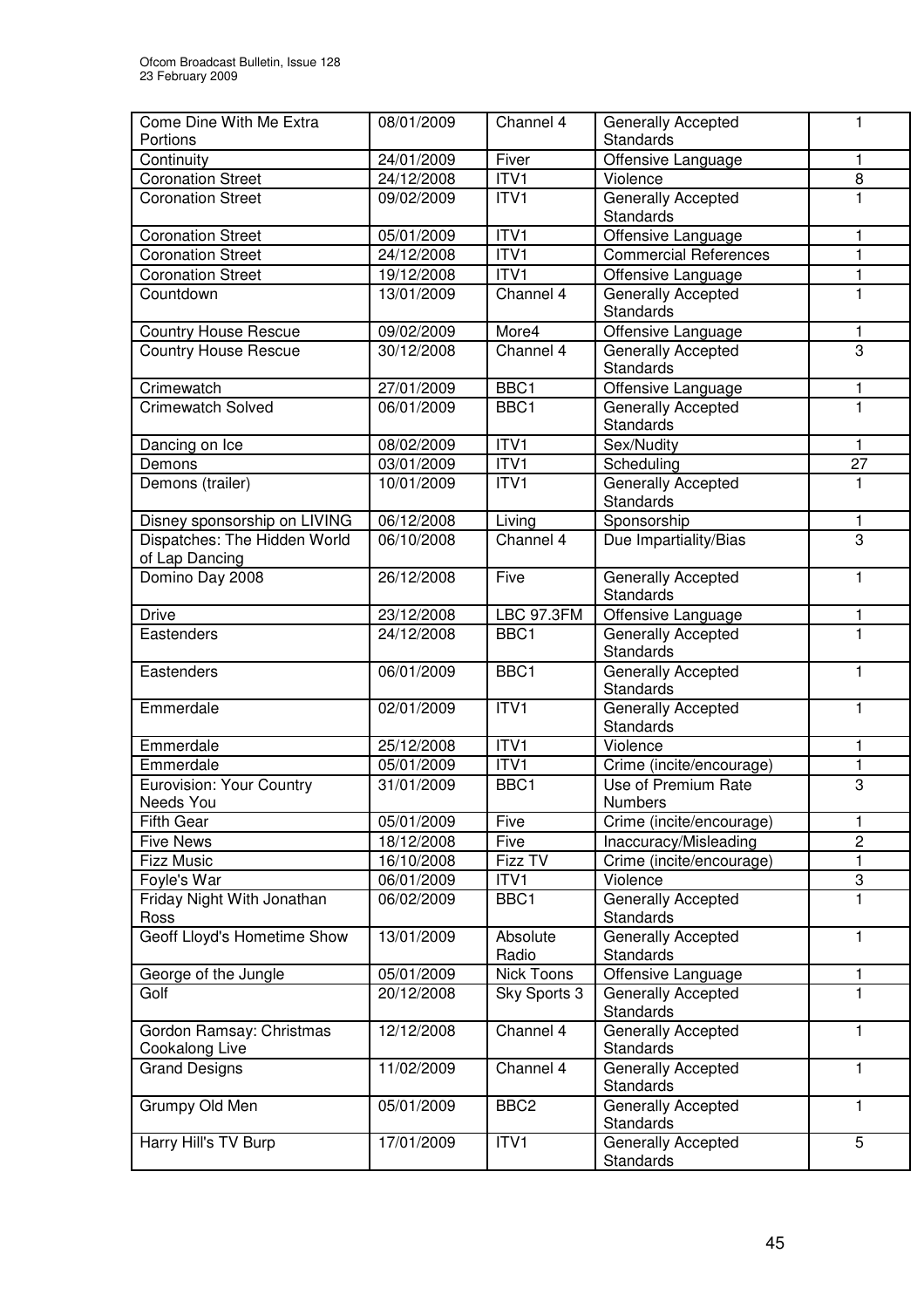| the Year<br><b>Standards</b><br>E4<br>Hollyoaks<br>08/01/2009<br>Sex/Nudity<br>1<br>E <sub>4</sub><br>Hollyoaks<br>$\overline{c}$<br>03/02/2009<br>Sex/Nudity<br>Hollyoaks<br>Channel 4<br>Sex/Nudity<br>1<br>04/02/2009<br><b>Horrid Henry</b><br><b>CITV</b><br><b>Generally Accepted</b><br>1<br>n/a<br>Standards<br>ITV <sub>2</sub><br>I'm A Celebrity, Get Me Out Of<br>16/11/2008<br>Religious Offence<br>1.<br>Here<br>ITV <sub>1</sub><br><b>ITV News</b><br>29/12/2008<br>Due Impartiality/Bias<br>1<br><b>ITV News</b><br>10/01/2009<br>ITV1<br>Generally Accepted<br>1<br>Standards<br>ITV <sub>1</sub><br><b>ITV News</b><br>22/12/2008<br>Inaccuracy/Misleading<br>1<br>ITVI<br><b>ITV News</b><br>04/02/2009<br>$\mathbf{1}$<br>Offensive Language<br>Film 4<br>Sex/Nudity<br>In the Cut<br>24/01/2009<br>1<br>Jane Doe: Ties That Bind<br>Violence<br>1<br>07/01/2009<br>Five<br><b>Sky News</b><br>Generally Accepted<br>1<br>Jeff Randall Live<br>05/02/2009<br>Standards<br>Jimmy Carrol on Xmas Day<br><b>BBC Radio</b><br>Generally Accepted<br>21/12/2008<br>1<br>Sheffield<br>Standards<br>(trailer)<br><b>KNTV Sex</b><br>27/11/2008<br>Sex/Nudity<br>Channel 4<br>23<br><b>Generally Accepted</b><br>Ken Livingstone<br>03/01/2009<br>LBC 97.3<br>1<br>Standards<br>Kick Off with Danny Kelly &<br>Generally Accepted<br>$\mathbf{1}$<br>24/12/2008<br>talkSPORT<br>Standards<br>Stan Collymore<br>ITV2<br>King Kong<br>27/12/2008<br>Violence<br>1<br>LK Today<br>16/12/2008<br>ITV1<br>1<br>Sex/Nudity<br>Lifeproof TV<br>Channel 4<br>Sex/Nudity<br>$\mathbf 2$<br>24/11/2008<br>$\mathbf{1}$<br>Live FA Cup Football<br>Generally Accepted<br>03/01/2009<br>ITV1<br>Standards<br>ITV1<br>Loose Women<br>18/12/2008<br>Sex/Nudity<br>1<br>Louis Theroux's Weird<br>Generally Accepted<br>1<br>01/02/2009<br>Dave<br>Weekends<br>Standards<br>Michael Ball's Sunday Brunch<br><b>BBC Radio 2</b><br>Generally Accepted<br>14/12/2008<br>1<br>Standards<br><b>Midsomer Murders</b><br>06/02/2009<br>ITV1<br>Offensive Language<br>1<br>11/02/2009<br>Five<br>Dangerous Behaviour<br>Minder<br>Morning Extra<br><b>BBC Radio</b><br>04/02/2009<br>Offensive Language<br>1<br>Scotland<br>Moses Jones<br>02/02/2009<br>Generally Accepted<br>BBC <sub>2</sub><br>1<br><b>Standards</b><br>Exorcism/Occult/Paranormal<br>n/a<br>Most Haunted Live (trailer)<br>Living<br>1<br>Never Mind the Buzzcocks<br>28/12/2008<br>BBC <sub>2</sub><br>Generally Accepted<br>1<br><b>Standards</b><br>Dangerous Behaviour<br>New You've Been Framed<br>07/02/2009<br>ITV1<br>1<br>BBC1<br>06/02/2009<br>Not Going Out<br>Offensive Language<br>1<br>Not Going Out<br>BBC1<br>Generally Accepted<br>30/01/2009<br>1<br><b>Standards</b><br>One Minute Wonders<br>02/02/2009<br>BBC1<br>Generally Accepted<br>1<br>Standards<br>31/12/2008<br>BBC1<br>Generally Accepted<br>Only An Excuse<br>1<br>Scotland<br>Standards<br>Outnumbered<br>13/12/2008<br>Generally Accepted<br>BBC1<br>1<br>Standards<br>Offensive Language<br>Oz and James Drink to Britain<br>04/02/2009<br>BBC <sub>2</sub><br>1<br>26/01/2009<br>BBC1<br>Religious Offence<br>1<br>Panorama<br>12/01/2009<br>Sex/Nudity<br>BBC1<br>1<br>Panorama | Harry Hill's TV Burp Review of | 26/12/2008 | ITV1 | Generally Accepted | 3 |
|--------------------------------------------------------------------------------------------------------------------------------------------------------------------------------------------------------------------------------------------------------------------------------------------------------------------------------------------------------------------------------------------------------------------------------------------------------------------------------------------------------------------------------------------------------------------------------------------------------------------------------------------------------------------------------------------------------------------------------------------------------------------------------------------------------------------------------------------------------------------------------------------------------------------------------------------------------------------------------------------------------------------------------------------------------------------------------------------------------------------------------------------------------------------------------------------------------------------------------------------------------------------------------------------------------------------------------------------------------------------------------------------------------------------------------------------------------------------------------------------------------------------------------------------------------------------------------------------------------------------------------------------------------------------------------------------------------------------------------------------------------------------------------------------------------------------------------------------------------------------------------------------------------------------------------------------------------------------------------------------------------------------------------------------------------------------------------------------------------------------------------------------------------------------------------------------------------------------------------------------------------------------------------------------------------------------------------------------------------------------------------------------------------------------------------------------------------------------------------------------------------------------------------------------------------------------------------------------------------------------------------------------------------------------------------------------------------------------------------------------------------------------------------------------------------------------------------------------------------------------------------------------------------------------------------------------------------------------------------------------------------------------------------------------------------------------------------------------------------------------------------------------------------------------------------------------------------------------------------|--------------------------------|------------|------|--------------------|---|
|                                                                                                                                                                                                                                                                                                                                                                                                                                                                                                                                                                                                                                                                                                                                                                                                                                                                                                                                                                                                                                                                                                                                                                                                                                                                                                                                                                                                                                                                                                                                                                                                                                                                                                                                                                                                                                                                                                                                                                                                                                                                                                                                                                                                                                                                                                                                                                                                                                                                                                                                                                                                                                                                                                                                                                                                                                                                                                                                                                                                                                                                                                                                                                                                                                |                                |            |      |                    |   |
|                                                                                                                                                                                                                                                                                                                                                                                                                                                                                                                                                                                                                                                                                                                                                                                                                                                                                                                                                                                                                                                                                                                                                                                                                                                                                                                                                                                                                                                                                                                                                                                                                                                                                                                                                                                                                                                                                                                                                                                                                                                                                                                                                                                                                                                                                                                                                                                                                                                                                                                                                                                                                                                                                                                                                                                                                                                                                                                                                                                                                                                                                                                                                                                                                                |                                |            |      |                    |   |
|                                                                                                                                                                                                                                                                                                                                                                                                                                                                                                                                                                                                                                                                                                                                                                                                                                                                                                                                                                                                                                                                                                                                                                                                                                                                                                                                                                                                                                                                                                                                                                                                                                                                                                                                                                                                                                                                                                                                                                                                                                                                                                                                                                                                                                                                                                                                                                                                                                                                                                                                                                                                                                                                                                                                                                                                                                                                                                                                                                                                                                                                                                                                                                                                                                |                                |            |      |                    |   |
|                                                                                                                                                                                                                                                                                                                                                                                                                                                                                                                                                                                                                                                                                                                                                                                                                                                                                                                                                                                                                                                                                                                                                                                                                                                                                                                                                                                                                                                                                                                                                                                                                                                                                                                                                                                                                                                                                                                                                                                                                                                                                                                                                                                                                                                                                                                                                                                                                                                                                                                                                                                                                                                                                                                                                                                                                                                                                                                                                                                                                                                                                                                                                                                                                                |                                |            |      |                    |   |
|                                                                                                                                                                                                                                                                                                                                                                                                                                                                                                                                                                                                                                                                                                                                                                                                                                                                                                                                                                                                                                                                                                                                                                                                                                                                                                                                                                                                                                                                                                                                                                                                                                                                                                                                                                                                                                                                                                                                                                                                                                                                                                                                                                                                                                                                                                                                                                                                                                                                                                                                                                                                                                                                                                                                                                                                                                                                                                                                                                                                                                                                                                                                                                                                                                |                                |            |      |                    |   |
|                                                                                                                                                                                                                                                                                                                                                                                                                                                                                                                                                                                                                                                                                                                                                                                                                                                                                                                                                                                                                                                                                                                                                                                                                                                                                                                                                                                                                                                                                                                                                                                                                                                                                                                                                                                                                                                                                                                                                                                                                                                                                                                                                                                                                                                                                                                                                                                                                                                                                                                                                                                                                                                                                                                                                                                                                                                                                                                                                                                                                                                                                                                                                                                                                                |                                |            |      |                    |   |
|                                                                                                                                                                                                                                                                                                                                                                                                                                                                                                                                                                                                                                                                                                                                                                                                                                                                                                                                                                                                                                                                                                                                                                                                                                                                                                                                                                                                                                                                                                                                                                                                                                                                                                                                                                                                                                                                                                                                                                                                                                                                                                                                                                                                                                                                                                                                                                                                                                                                                                                                                                                                                                                                                                                                                                                                                                                                                                                                                                                                                                                                                                                                                                                                                                |                                |            |      |                    |   |
|                                                                                                                                                                                                                                                                                                                                                                                                                                                                                                                                                                                                                                                                                                                                                                                                                                                                                                                                                                                                                                                                                                                                                                                                                                                                                                                                                                                                                                                                                                                                                                                                                                                                                                                                                                                                                                                                                                                                                                                                                                                                                                                                                                                                                                                                                                                                                                                                                                                                                                                                                                                                                                                                                                                                                                                                                                                                                                                                                                                                                                                                                                                                                                                                                                |                                |            |      |                    |   |
|                                                                                                                                                                                                                                                                                                                                                                                                                                                                                                                                                                                                                                                                                                                                                                                                                                                                                                                                                                                                                                                                                                                                                                                                                                                                                                                                                                                                                                                                                                                                                                                                                                                                                                                                                                                                                                                                                                                                                                                                                                                                                                                                                                                                                                                                                                                                                                                                                                                                                                                                                                                                                                                                                                                                                                                                                                                                                                                                                                                                                                                                                                                                                                                                                                |                                |            |      |                    |   |
|                                                                                                                                                                                                                                                                                                                                                                                                                                                                                                                                                                                                                                                                                                                                                                                                                                                                                                                                                                                                                                                                                                                                                                                                                                                                                                                                                                                                                                                                                                                                                                                                                                                                                                                                                                                                                                                                                                                                                                                                                                                                                                                                                                                                                                                                                                                                                                                                                                                                                                                                                                                                                                                                                                                                                                                                                                                                                                                                                                                                                                                                                                                                                                                                                                |                                |            |      |                    |   |
|                                                                                                                                                                                                                                                                                                                                                                                                                                                                                                                                                                                                                                                                                                                                                                                                                                                                                                                                                                                                                                                                                                                                                                                                                                                                                                                                                                                                                                                                                                                                                                                                                                                                                                                                                                                                                                                                                                                                                                                                                                                                                                                                                                                                                                                                                                                                                                                                                                                                                                                                                                                                                                                                                                                                                                                                                                                                                                                                                                                                                                                                                                                                                                                                                                |                                |            |      |                    |   |
|                                                                                                                                                                                                                                                                                                                                                                                                                                                                                                                                                                                                                                                                                                                                                                                                                                                                                                                                                                                                                                                                                                                                                                                                                                                                                                                                                                                                                                                                                                                                                                                                                                                                                                                                                                                                                                                                                                                                                                                                                                                                                                                                                                                                                                                                                                                                                                                                                                                                                                                                                                                                                                                                                                                                                                                                                                                                                                                                                                                                                                                                                                                                                                                                                                |                                |            |      |                    |   |
|                                                                                                                                                                                                                                                                                                                                                                                                                                                                                                                                                                                                                                                                                                                                                                                                                                                                                                                                                                                                                                                                                                                                                                                                                                                                                                                                                                                                                                                                                                                                                                                                                                                                                                                                                                                                                                                                                                                                                                                                                                                                                                                                                                                                                                                                                                                                                                                                                                                                                                                                                                                                                                                                                                                                                                                                                                                                                                                                                                                                                                                                                                                                                                                                                                |                                |            |      |                    |   |
|                                                                                                                                                                                                                                                                                                                                                                                                                                                                                                                                                                                                                                                                                                                                                                                                                                                                                                                                                                                                                                                                                                                                                                                                                                                                                                                                                                                                                                                                                                                                                                                                                                                                                                                                                                                                                                                                                                                                                                                                                                                                                                                                                                                                                                                                                                                                                                                                                                                                                                                                                                                                                                                                                                                                                                                                                                                                                                                                                                                                                                                                                                                                                                                                                                |                                |            |      |                    |   |
|                                                                                                                                                                                                                                                                                                                                                                                                                                                                                                                                                                                                                                                                                                                                                                                                                                                                                                                                                                                                                                                                                                                                                                                                                                                                                                                                                                                                                                                                                                                                                                                                                                                                                                                                                                                                                                                                                                                                                                                                                                                                                                                                                                                                                                                                                                                                                                                                                                                                                                                                                                                                                                                                                                                                                                                                                                                                                                                                                                                                                                                                                                                                                                                                                                |                                |            |      |                    |   |
|                                                                                                                                                                                                                                                                                                                                                                                                                                                                                                                                                                                                                                                                                                                                                                                                                                                                                                                                                                                                                                                                                                                                                                                                                                                                                                                                                                                                                                                                                                                                                                                                                                                                                                                                                                                                                                                                                                                                                                                                                                                                                                                                                                                                                                                                                                                                                                                                                                                                                                                                                                                                                                                                                                                                                                                                                                                                                                                                                                                                                                                                                                                                                                                                                                |                                |            |      |                    |   |
|                                                                                                                                                                                                                                                                                                                                                                                                                                                                                                                                                                                                                                                                                                                                                                                                                                                                                                                                                                                                                                                                                                                                                                                                                                                                                                                                                                                                                                                                                                                                                                                                                                                                                                                                                                                                                                                                                                                                                                                                                                                                                                                                                                                                                                                                                                                                                                                                                                                                                                                                                                                                                                                                                                                                                                                                                                                                                                                                                                                                                                                                                                                                                                                                                                |                                |            |      |                    |   |
|                                                                                                                                                                                                                                                                                                                                                                                                                                                                                                                                                                                                                                                                                                                                                                                                                                                                                                                                                                                                                                                                                                                                                                                                                                                                                                                                                                                                                                                                                                                                                                                                                                                                                                                                                                                                                                                                                                                                                                                                                                                                                                                                                                                                                                                                                                                                                                                                                                                                                                                                                                                                                                                                                                                                                                                                                                                                                                                                                                                                                                                                                                                                                                                                                                |                                |            |      |                    |   |
|                                                                                                                                                                                                                                                                                                                                                                                                                                                                                                                                                                                                                                                                                                                                                                                                                                                                                                                                                                                                                                                                                                                                                                                                                                                                                                                                                                                                                                                                                                                                                                                                                                                                                                                                                                                                                                                                                                                                                                                                                                                                                                                                                                                                                                                                                                                                                                                                                                                                                                                                                                                                                                                                                                                                                                                                                                                                                                                                                                                                                                                                                                                                                                                                                                |                                |            |      |                    |   |
|                                                                                                                                                                                                                                                                                                                                                                                                                                                                                                                                                                                                                                                                                                                                                                                                                                                                                                                                                                                                                                                                                                                                                                                                                                                                                                                                                                                                                                                                                                                                                                                                                                                                                                                                                                                                                                                                                                                                                                                                                                                                                                                                                                                                                                                                                                                                                                                                                                                                                                                                                                                                                                                                                                                                                                                                                                                                                                                                                                                                                                                                                                                                                                                                                                |                                |            |      |                    |   |
|                                                                                                                                                                                                                                                                                                                                                                                                                                                                                                                                                                                                                                                                                                                                                                                                                                                                                                                                                                                                                                                                                                                                                                                                                                                                                                                                                                                                                                                                                                                                                                                                                                                                                                                                                                                                                                                                                                                                                                                                                                                                                                                                                                                                                                                                                                                                                                                                                                                                                                                                                                                                                                                                                                                                                                                                                                                                                                                                                                                                                                                                                                                                                                                                                                |                                |            |      |                    |   |
|                                                                                                                                                                                                                                                                                                                                                                                                                                                                                                                                                                                                                                                                                                                                                                                                                                                                                                                                                                                                                                                                                                                                                                                                                                                                                                                                                                                                                                                                                                                                                                                                                                                                                                                                                                                                                                                                                                                                                                                                                                                                                                                                                                                                                                                                                                                                                                                                                                                                                                                                                                                                                                                                                                                                                                                                                                                                                                                                                                                                                                                                                                                                                                                                                                |                                |            |      |                    |   |
|                                                                                                                                                                                                                                                                                                                                                                                                                                                                                                                                                                                                                                                                                                                                                                                                                                                                                                                                                                                                                                                                                                                                                                                                                                                                                                                                                                                                                                                                                                                                                                                                                                                                                                                                                                                                                                                                                                                                                                                                                                                                                                                                                                                                                                                                                                                                                                                                                                                                                                                                                                                                                                                                                                                                                                                                                                                                                                                                                                                                                                                                                                                                                                                                                                |                                |            |      |                    |   |
|                                                                                                                                                                                                                                                                                                                                                                                                                                                                                                                                                                                                                                                                                                                                                                                                                                                                                                                                                                                                                                                                                                                                                                                                                                                                                                                                                                                                                                                                                                                                                                                                                                                                                                                                                                                                                                                                                                                                                                                                                                                                                                                                                                                                                                                                                                                                                                                                                                                                                                                                                                                                                                                                                                                                                                                                                                                                                                                                                                                                                                                                                                                                                                                                                                |                                |            |      |                    |   |
|                                                                                                                                                                                                                                                                                                                                                                                                                                                                                                                                                                                                                                                                                                                                                                                                                                                                                                                                                                                                                                                                                                                                                                                                                                                                                                                                                                                                                                                                                                                                                                                                                                                                                                                                                                                                                                                                                                                                                                                                                                                                                                                                                                                                                                                                                                                                                                                                                                                                                                                                                                                                                                                                                                                                                                                                                                                                                                                                                                                                                                                                                                                                                                                                                                |                                |            |      |                    |   |
|                                                                                                                                                                                                                                                                                                                                                                                                                                                                                                                                                                                                                                                                                                                                                                                                                                                                                                                                                                                                                                                                                                                                                                                                                                                                                                                                                                                                                                                                                                                                                                                                                                                                                                                                                                                                                                                                                                                                                                                                                                                                                                                                                                                                                                                                                                                                                                                                                                                                                                                                                                                                                                                                                                                                                                                                                                                                                                                                                                                                                                                                                                                                                                                                                                |                                |            |      |                    |   |
|                                                                                                                                                                                                                                                                                                                                                                                                                                                                                                                                                                                                                                                                                                                                                                                                                                                                                                                                                                                                                                                                                                                                                                                                                                                                                                                                                                                                                                                                                                                                                                                                                                                                                                                                                                                                                                                                                                                                                                                                                                                                                                                                                                                                                                                                                                                                                                                                                                                                                                                                                                                                                                                                                                                                                                                                                                                                                                                                                                                                                                                                                                                                                                                                                                |                                |            |      |                    |   |
|                                                                                                                                                                                                                                                                                                                                                                                                                                                                                                                                                                                                                                                                                                                                                                                                                                                                                                                                                                                                                                                                                                                                                                                                                                                                                                                                                                                                                                                                                                                                                                                                                                                                                                                                                                                                                                                                                                                                                                                                                                                                                                                                                                                                                                                                                                                                                                                                                                                                                                                                                                                                                                                                                                                                                                                                                                                                                                                                                                                                                                                                                                                                                                                                                                |                                |            |      |                    |   |
|                                                                                                                                                                                                                                                                                                                                                                                                                                                                                                                                                                                                                                                                                                                                                                                                                                                                                                                                                                                                                                                                                                                                                                                                                                                                                                                                                                                                                                                                                                                                                                                                                                                                                                                                                                                                                                                                                                                                                                                                                                                                                                                                                                                                                                                                                                                                                                                                                                                                                                                                                                                                                                                                                                                                                                                                                                                                                                                                                                                                                                                                                                                                                                                                                                |                                |            |      |                    |   |
|                                                                                                                                                                                                                                                                                                                                                                                                                                                                                                                                                                                                                                                                                                                                                                                                                                                                                                                                                                                                                                                                                                                                                                                                                                                                                                                                                                                                                                                                                                                                                                                                                                                                                                                                                                                                                                                                                                                                                                                                                                                                                                                                                                                                                                                                                                                                                                                                                                                                                                                                                                                                                                                                                                                                                                                                                                                                                                                                                                                                                                                                                                                                                                                                                                |                                |            |      |                    |   |
|                                                                                                                                                                                                                                                                                                                                                                                                                                                                                                                                                                                                                                                                                                                                                                                                                                                                                                                                                                                                                                                                                                                                                                                                                                                                                                                                                                                                                                                                                                                                                                                                                                                                                                                                                                                                                                                                                                                                                                                                                                                                                                                                                                                                                                                                                                                                                                                                                                                                                                                                                                                                                                                                                                                                                                                                                                                                                                                                                                                                                                                                                                                                                                                                                                |                                |            |      |                    |   |
|                                                                                                                                                                                                                                                                                                                                                                                                                                                                                                                                                                                                                                                                                                                                                                                                                                                                                                                                                                                                                                                                                                                                                                                                                                                                                                                                                                                                                                                                                                                                                                                                                                                                                                                                                                                                                                                                                                                                                                                                                                                                                                                                                                                                                                                                                                                                                                                                                                                                                                                                                                                                                                                                                                                                                                                                                                                                                                                                                                                                                                                                                                                                                                                                                                |                                |            |      |                    |   |
|                                                                                                                                                                                                                                                                                                                                                                                                                                                                                                                                                                                                                                                                                                                                                                                                                                                                                                                                                                                                                                                                                                                                                                                                                                                                                                                                                                                                                                                                                                                                                                                                                                                                                                                                                                                                                                                                                                                                                                                                                                                                                                                                                                                                                                                                                                                                                                                                                                                                                                                                                                                                                                                                                                                                                                                                                                                                                                                                                                                                                                                                                                                                                                                                                                |                                |            |      |                    |   |
|                                                                                                                                                                                                                                                                                                                                                                                                                                                                                                                                                                                                                                                                                                                                                                                                                                                                                                                                                                                                                                                                                                                                                                                                                                                                                                                                                                                                                                                                                                                                                                                                                                                                                                                                                                                                                                                                                                                                                                                                                                                                                                                                                                                                                                                                                                                                                                                                                                                                                                                                                                                                                                                                                                                                                                                                                                                                                                                                                                                                                                                                                                                                                                                                                                |                                |            |      |                    |   |
|                                                                                                                                                                                                                                                                                                                                                                                                                                                                                                                                                                                                                                                                                                                                                                                                                                                                                                                                                                                                                                                                                                                                                                                                                                                                                                                                                                                                                                                                                                                                                                                                                                                                                                                                                                                                                                                                                                                                                                                                                                                                                                                                                                                                                                                                                                                                                                                                                                                                                                                                                                                                                                                                                                                                                                                                                                                                                                                                                                                                                                                                                                                                                                                                                                |                                |            |      |                    |   |
|                                                                                                                                                                                                                                                                                                                                                                                                                                                                                                                                                                                                                                                                                                                                                                                                                                                                                                                                                                                                                                                                                                                                                                                                                                                                                                                                                                                                                                                                                                                                                                                                                                                                                                                                                                                                                                                                                                                                                                                                                                                                                                                                                                                                                                                                                                                                                                                                                                                                                                                                                                                                                                                                                                                                                                                                                                                                                                                                                                                                                                                                                                                                                                                                                                |                                |            |      |                    |   |
|                                                                                                                                                                                                                                                                                                                                                                                                                                                                                                                                                                                                                                                                                                                                                                                                                                                                                                                                                                                                                                                                                                                                                                                                                                                                                                                                                                                                                                                                                                                                                                                                                                                                                                                                                                                                                                                                                                                                                                                                                                                                                                                                                                                                                                                                                                                                                                                                                                                                                                                                                                                                                                                                                                                                                                                                                                                                                                                                                                                                                                                                                                                                                                                                                                |                                |            |      |                    |   |
|                                                                                                                                                                                                                                                                                                                                                                                                                                                                                                                                                                                                                                                                                                                                                                                                                                                                                                                                                                                                                                                                                                                                                                                                                                                                                                                                                                                                                                                                                                                                                                                                                                                                                                                                                                                                                                                                                                                                                                                                                                                                                                                                                                                                                                                                                                                                                                                                                                                                                                                                                                                                                                                                                                                                                                                                                                                                                                                                                                                                                                                                                                                                                                                                                                |                                |            |      |                    |   |
|                                                                                                                                                                                                                                                                                                                                                                                                                                                                                                                                                                                                                                                                                                                                                                                                                                                                                                                                                                                                                                                                                                                                                                                                                                                                                                                                                                                                                                                                                                                                                                                                                                                                                                                                                                                                                                                                                                                                                                                                                                                                                                                                                                                                                                                                                                                                                                                                                                                                                                                                                                                                                                                                                                                                                                                                                                                                                                                                                                                                                                                                                                                                                                                                                                |                                |            |      |                    |   |
|                                                                                                                                                                                                                                                                                                                                                                                                                                                                                                                                                                                                                                                                                                                                                                                                                                                                                                                                                                                                                                                                                                                                                                                                                                                                                                                                                                                                                                                                                                                                                                                                                                                                                                                                                                                                                                                                                                                                                                                                                                                                                                                                                                                                                                                                                                                                                                                                                                                                                                                                                                                                                                                                                                                                                                                                                                                                                                                                                                                                                                                                                                                                                                                                                                |                                |            |      |                    |   |
|                                                                                                                                                                                                                                                                                                                                                                                                                                                                                                                                                                                                                                                                                                                                                                                                                                                                                                                                                                                                                                                                                                                                                                                                                                                                                                                                                                                                                                                                                                                                                                                                                                                                                                                                                                                                                                                                                                                                                                                                                                                                                                                                                                                                                                                                                                                                                                                                                                                                                                                                                                                                                                                                                                                                                                                                                                                                                                                                                                                                                                                                                                                                                                                                                                |                                |            |      |                    |   |
|                                                                                                                                                                                                                                                                                                                                                                                                                                                                                                                                                                                                                                                                                                                                                                                                                                                                                                                                                                                                                                                                                                                                                                                                                                                                                                                                                                                                                                                                                                                                                                                                                                                                                                                                                                                                                                                                                                                                                                                                                                                                                                                                                                                                                                                                                                                                                                                                                                                                                                                                                                                                                                                                                                                                                                                                                                                                                                                                                                                                                                                                                                                                                                                                                                |                                |            |      |                    |   |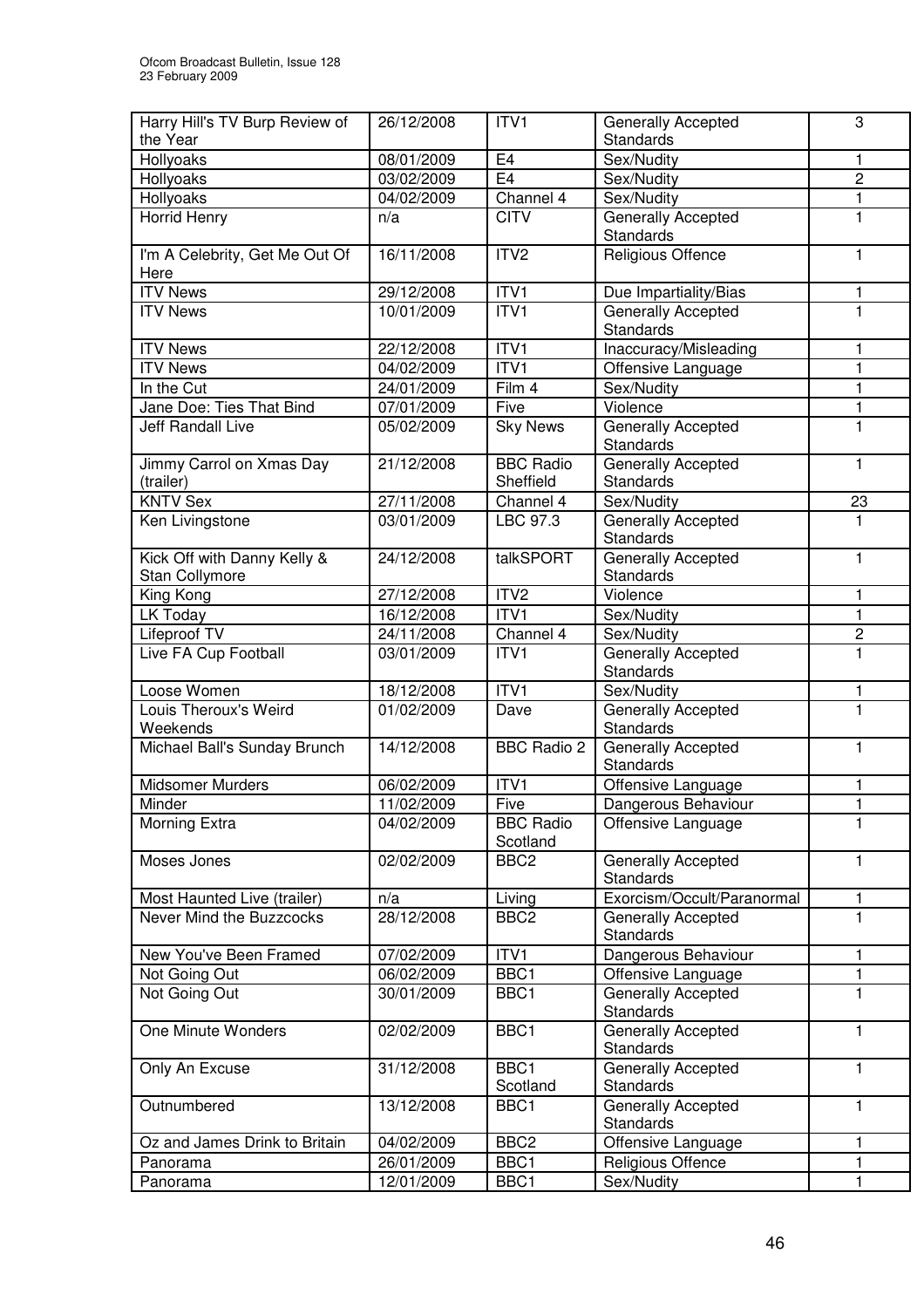| Paris Hilton's British Best Friend                    | 31/01/2009 | ITV <sub>2</sub>           | <b>Generally Accepted</b><br><b>Standards</b> | $\overline{c}$ |
|-------------------------------------------------------|------------|----------------------------|-----------------------------------------------|----------------|
| Paul Merton in India                                  | 22/10/2008 | Five                       | Due Impartiality/Bias                         | 1              |
| Plus One                                              | 09/01/2009 | Channel 4                  | Generally Accepted<br><b>Standards</b>        | 1              |
| Programme trailers                                    | 02/01/2009 | Five                       | Crime (incite/encourage)                      | 1              |
| QATAR Airways Sponsorship of<br><b>Sky Weather</b>    | n/a        | <b>Sky News</b>            | Inaccuracy/Misleading                         | $\mathbf{1}$   |
| QI                                                    | 09/01/2009 | BBC1                       | Sex/Nudity                                    | 1              |
| <b>RDS Traffic Updates</b>                            | 29/01/2009 | The Eagle<br>96.4 FM       | Other                                         | 1              |
| Racing From Chepstow                                  | 27/12/2008 | BBC <sub>1</sub>           | Generally Accepted<br><b>Standards</b>        | 1              |
| Radio 1 Chart Show                                    | 07/12/2008 | <b>BBC Radio 1</b>         | <b>Generally Accepted</b><br><b>Standards</b> | $\mathbf{1}$   |
| Ramsay's Great British<br>Nightmare                   | 30/01/2009 | Channel 4                  | <b>Generally Accepted</b><br><b>Standards</b> | $\mathbf{1}$   |
| Right to Die?                                         | 10/12/2008 | <b>Sky Real</b><br>Lives   | Generally Accepted<br><b>Standards</b>        | 6              |
| Right to Die?                                         | 10/12/2008 | <b>Sky Real</b><br>Lives   | Due Impartiality/Bias                         | $\mathbf{1}$   |
| Right to Die?                                         | 10/12/2008 | <b>Sky Real</b><br>Lives   | Suicide/Self Harm                             | $\mathbf{1}$   |
| <b>Road Wars</b>                                      | 07/01/2009 | <b>Sky Three</b>           | Sex/Nudity                                    | 1              |
| <b>Russell Brand's Christmas</b><br>Ponderland        | 21/12/2008 | Channel 4                  | Religious Offence                             | $\mathbf{1}$   |
| Sara Cox                                              | 06/01/2009 | <b>BBC</b> Radio 1         | Sex/Nudity                                    | 1              |
| <b>Sex Station</b>                                    | 22/12/2008 | <b>Lucky Star</b>          | Sex/Nudity                                    | $\mathbf{1}$   |
| Sex, Drugs and Rock 'n' Roll<br>(trailer)             | 14/12/2008 | Five                       | Sex/Nudity                                    | $\mathbf{1}$   |
| Sexcetera                                             | 23/10/2008 | Virgin 1                   | Sex/Nudity                                    | 1              |
| Shameless                                             | 10/02/2009 | Channel 4                  | Generally Accepted<br>Standards               | $\mathbf{1}$   |
| Shameless                                             | 03/02/2009 | Channel 4                  | Substance Abuse                               | 1              |
| Shameless                                             | 10/02/2009 | Channel 4                  | Dangerous Behaviour                           | $\mathbf{1}$   |
| <b>Sky News</b>                                       | 11/01/2009 | <b>Sky News</b>            | <b>Generally Accepted</b><br>Standards        | $\mathbf{1}$   |
| St Helier sponsorship of The<br>Championship          | 07/12/2008 | ITV1                       | Sponsorship                                   | 1              |
| Stephen Nolan                                         | 14/11/2008 | <b>BBC Radio</b><br>Ulster | Generally Accepted<br>Standards               | $\mathbf{1}$   |
| <b>T4</b>                                             | 08/02/2009 | Channel 4                  | Offensive Language                            | 1              |
| Taggart                                               | 07/01/2009 | ITV1                       | Violence                                      | 3              |
| Taggart                                               | 15/12/2008 | ITV1                       | Violence                                      | 1              |
| The Alan Brazil Sports<br><b>Breakfast</b>            | n/a        | talkSPORT                  | <b>Commercial References</b>                  | $\mathbf{1}$   |
| The Andrew Marr Show                                  | 11/01/2009 | BBC1                       | Generally Accepted<br>Standards               | $\mathbf{1}$   |
| The Best of Benny Hill                                | 26/12/2008 | ITV3                       | Generally Accepted<br><b>Standards</b>        | $\mathbf{1}$   |
| The Bill                                              | 07/01/2009 | ITV1                       | Generally Accepted<br><b>Standards</b>        | $\mathbf{1}$   |
| The Charlotte Church<br>Nutcracking Christmas Special | 21/12/2008 | Channel 4                  | Religious Offence                             | 3              |
| The Charlotte Church<br>Nutcracking Christmas Special | 21/12/2008 | Channel 4                  | Generally Accepted<br>Standards               | $\mathbf{1}$   |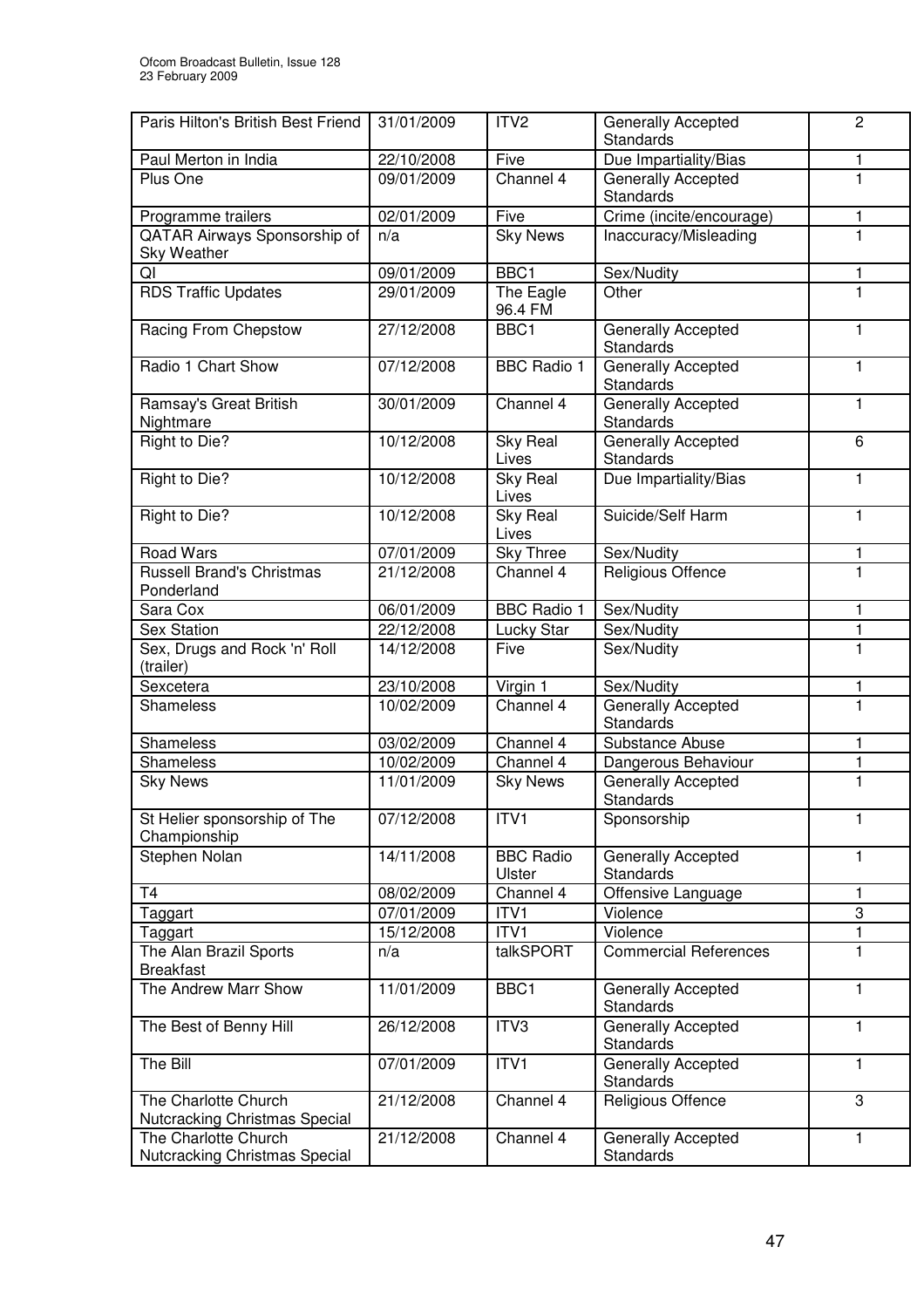| The Charlotte Church<br>Nutcracking Christmas Special | 21/12/2008 | Channel 4          | Sex/Nudity                                    | 1              |
|-------------------------------------------------------|------------|--------------------|-----------------------------------------------|----------------|
| The Christian O'Connell<br><b>Breakfast Show</b>      | 22/01/2009 | Absolute<br>Radio  | Generally Accepted<br>Standards               | 1              |
| The Graham Norton Show                                | 18/12/2008 | BBC <sub>2</sub>   | <b>Generally Accepted</b><br><b>Standards</b> | $\overline{2}$ |
| The Hills                                             | 24/12/2008 | MTV1               | <b>Animal Welfare</b>                         | 1              |
| The Home Show                                         | 05/11/2008 | Channel 4          | Inaccuracy/Misleading                         | 1              |
| The Hunt For Britain's Tightest<br>Person             | 09/01/2009 | Channel 4          | Generally Accepted<br>Standards               | 1              |
| The IT Crowd                                          | 26/12/2008 | Channel 4          | <b>Generally Accepted</b><br>Standards        | 1              |
| The Janice Dickinson Modelling<br>Agency              | 06/01/2009 | <b>TMF</b>         | <b>Generally Accepted</b><br>Standards        | $\mathbf{1}$   |
| The King of Queens                                    | 09/12/2008 | Paramount          | Generally Accepted<br>Standards               | $\mathbf{1}$   |
| The London Programme<br>Special                       | 29/12/2008 | ITV1               | Inaccuracy/Misleading                         | $\mathbf{1}$   |
| The Morning Line                                      | 27/12/2008 | Channel 4          | Generally Accepted<br>Standards               | $\mathbf{1}$   |
| The Most Annoying People of<br>the Year 2008          | 29/12/2008 | <b>BBC Three</b>   | Generally Accepted<br>Standards               | 20             |
| The Nativity Decoded                                  | 25/12/2008 | Channel 4          | <b>Religious Offence</b>                      | 6              |
| The Professionals                                     | 07/01/2009 | ITV4               | Violence                                      | 1              |
| The Royal                                             | 14/12/2008 | ITV1               | Generally Accepted<br>Standards               | 3              |
| The Simpsons                                          | 28/12/2008 | Channel 4          | Generally Accepted<br>Standards               | 1              |
| The Simpsons                                          | 30/12/2008 | Channel 4          | Violence                                      | 1              |
| The Simpsons                                          | 11/01/2009 | Sky One            | <b>Religious Offence</b>                      | 3              |
| The Sunday Night Project                              | 04/01/2009 | Channel 4          | <b>Generally Accepted</b><br>Standards        | 1              |
| The Xtra Factor - The Result                          | 06/12/2008 | ITV <sub>2</sub>   | Sex/Nudity                                    | 1              |
| This Morning                                          | 08/01/2009 | ITV1               | Generally Accepted<br>Standards               | 1              |
| Timeshift: How to write a Mills &<br>Boon             | 01/01/2009 | BBC4               | Generally Accepted<br>Standards               | 1              |
| Today                                                 | 12/12/2008 | <b>BBC Radio 4</b> | Sex/Nudity                                    | 3              |
| Tommo's Tips                                          | 30/01/2009 | talkSPORT          | <b>Commercial References</b>                  |                |
| <b>Trail and Retribution</b>                          | 06/02/2009 | ITV1               | Dangerous Behaviour                           | 1              |
| <b>Trolley Dollies</b>                                | 07/02/2009 | Living 2           | Generally Accepted<br>Standards               | 1              |
| Two Brothers                                          | 30/12/2008 | BBC1               | <b>Animal Welfare</b>                         | 1              |
| <b>Unreported World</b>                               | 02/01/2009 | Channel 4          | U18's in Programmes                           | 1              |
| <b>Waking the Dead</b>                                | 06/05/2008 | BBC1               | Violence                                      | 1              |
| <b>Weakest Link</b>                                   | 10/02/2009 | BBC1               | <b>Generally Accepted</b><br>Standards        | 1              |
| <b>Weakest Link</b>                                   | 09/02/2009 | BBC1               | <b>Generally Accepted</b><br>Standards        | 1              |
| <b>Weakest Link Special</b>                           | 30/12/2008 | BBC1               | Sex/Nudity                                    | 1              |
| When Stunts Go Bad                                    | 20/12/2008 | ITV4               | Dangerous Behaviour                           | 1              |
| Whitechapel                                           | 02/02/2009 | ITV1               | Violence                                      | 1              |
| Willie's Perfect Chocolate<br>Christmas               | 17/12/2008 | Channel 4          | <b>Commercial References</b>                  | 1              |
| Wives                                                 | 05/02/2009 | <b>Sky Three</b>   | Generally Accepted<br>Standards               | $\mathbf{1}$   |
| Your Country Needs You                                | 10/01/2009 | BBC1               | Offensive Language                            | $\overline{2}$ |